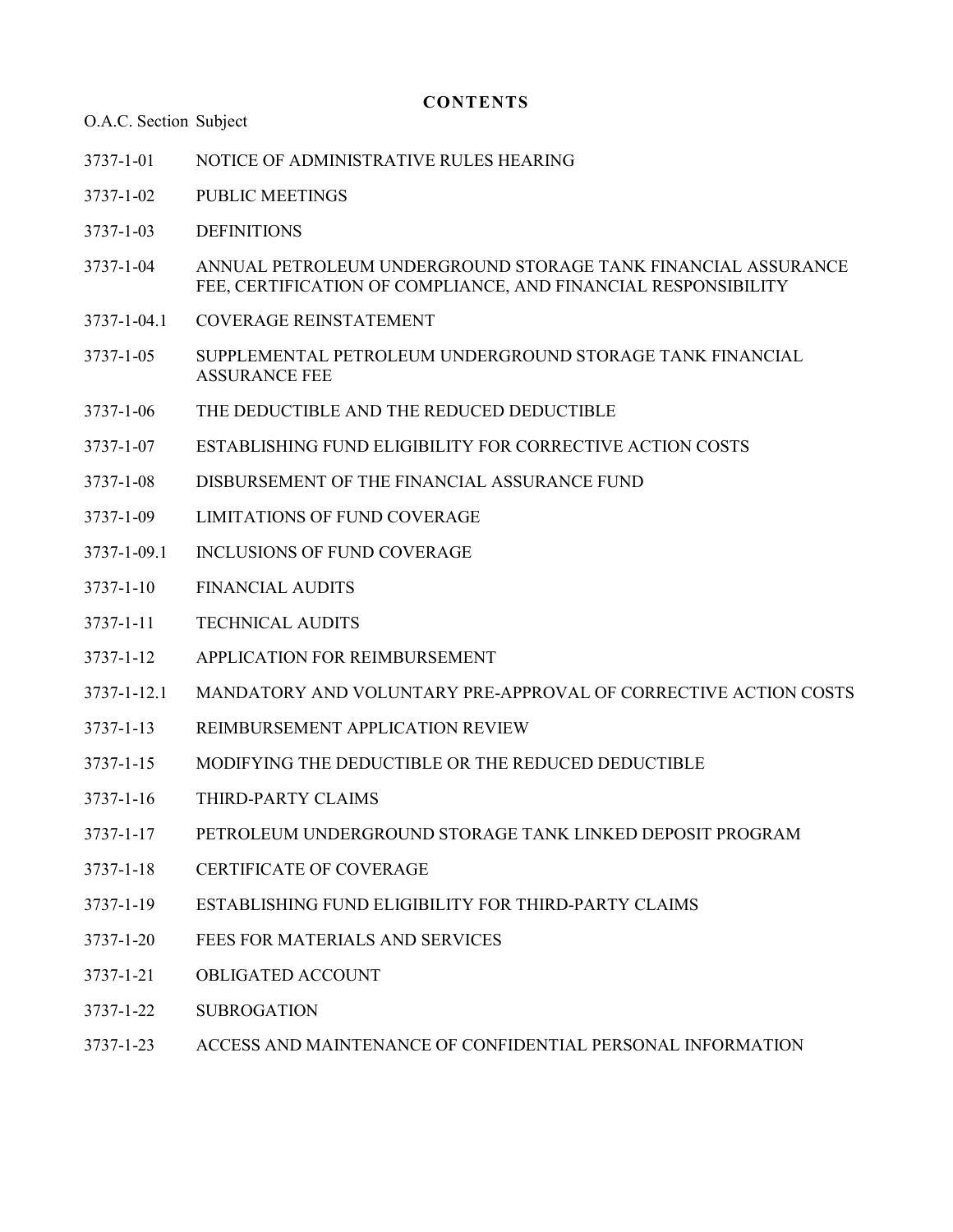### <span id="page-1-0"></span>3737-1-01 Notice of administrative rules hearing.

- (A) Public notice of the intention of the petroleum underground storage tank release compensation board to consider adopting, amending, or rescinding a rule in accordance with divisions (A) to (E) of section 119.03 of the Revised Code shall be published in the register of Ohio (www.registerofohio.state.oh.us) pursuant to division (A) of section 119.03 of the Revised Code.
- (B) The public notice shall specify the date, time, and place of the hearing and shall include:
	- (1) A statement of the intention to consider adopting, amending or rescinding a rule and the purpose or reason therefore;
	- (2) A synopsis of the proposed rule, amendment, or rescission or a general statement as to the subject to which it relates.
- (C) A copy of the public notice shall be provided by the board to any person who requests a copy, provides an email address, mailing address or fax number, and, if appropriate, pays the cost of copying and mailing.

Date: 07/01/2020 Five Year Review Dates: 07/31/2019 and 07/31/2024

> Promulgated Under: 119.03 Statutory Authority: 119.03, 3737.90 Rule Amplifies: 119.03, 3737.90 Prior Effective Dates: 11/14/1989 (Emer.), 02/12/1990, 07/01/2003, 06/20/2005, 11/30/2009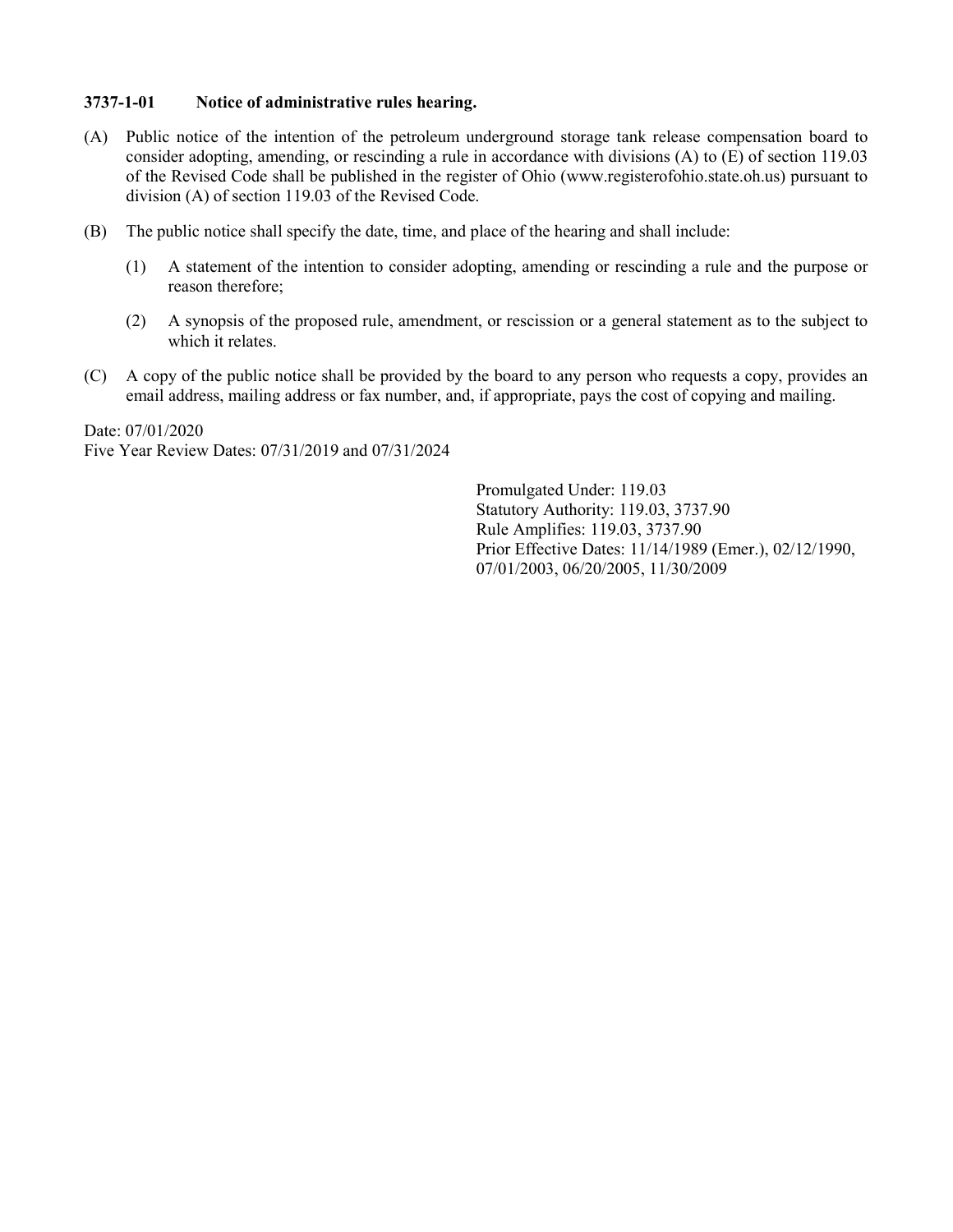## <span id="page-2-0"></span>3737-1-02 Public meetings.

- (A) Meetings of the petroleum underground storage tank release compensation board, in addition to the meetings required by section 3737.90 of the Revised Code, may be held at the call of the chairman or vice-chairman or upon a majority vote of a quorum of the members present at a meeting.
- (B) Any person desiring to determine the time, place or purpose of any meeting of the board, may do so by accessing the board's website at www.petroboard.org or contacting the chairman or vice-chairman of the board or personnel employed by the board.
- (C) Any person may provide an email address and be placed on an email list for advance notification of all meetings of the board or meetings at which any specific type of public business is to be discussed. The requestor may request notification be provided by fax or first-class mail. Any person requesting notification by first-class mail shall provide a postage-prepaid self-addressed envelope and pay the cost of copying.
- (D) Public notice specifying the date, time and place of all meetings of the board shall be posted on the board's website at www.petroboard.org and at its office.

Effective: 07/01/2020 Five Year Review Dates: 07/31/2019 and 07/31/2024

> Promulgated Under: 119.03 Statutory Authority: 119.03, 3737.90 Rule Amplifies: 119.03, 3737.90 Prior Effective Dates: 11/14/1989 (Emer.), 02/12/1990, 11/30/2009, 01/01/2015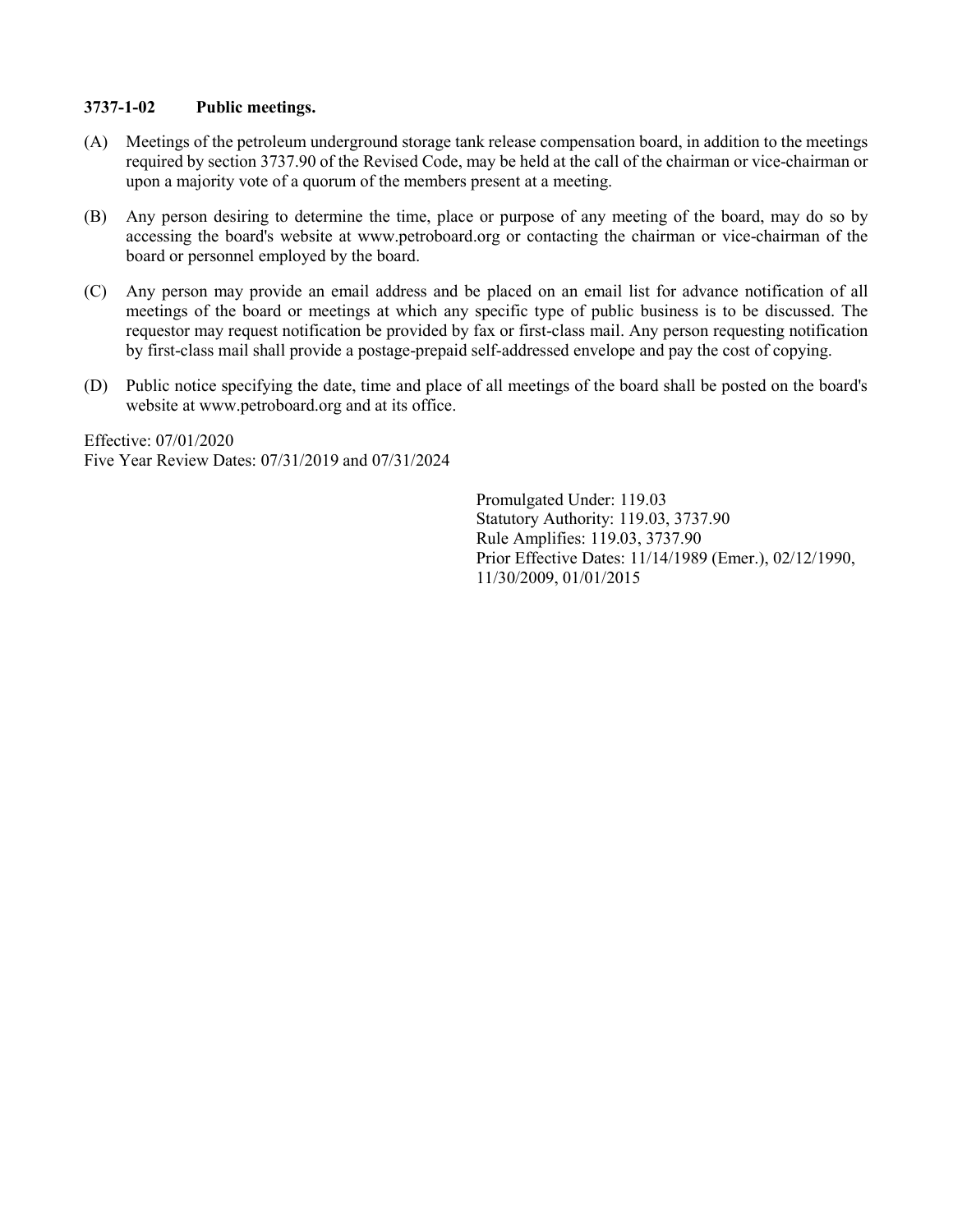### <span id="page-3-0"></span>3737-1-03 Definitions.

- (A) The following definitions are provided for the purposes of clarifying the meaning of certain terms as they appear in sections 3737.90 to 3737.98 of the Revised Code and rules 3737-1-01 to 3737-1-23 of the Administrative Code.
	- (1) "Applicant" means the responsible person for an underground storage tank system who submits an application on a form prescribed by the director for fund payment of, or reimbursement for, corrective action costs for an accidental release of petroleum or compensation paid or to be paid to third parties for bodily injury or property damages.
	- (2) "Board" means the petroleum underground storage tank release compensation board.
	- (3) "Bodily injury" means injury to the body or sickness or disease contracted by a person as the result of an accidental release of petroleum and recoverable pursuant to division (C) of section 3737.92 of the Revised Code. Bodily injury does not include the negligent infliction of emotional distress.
	- (4) "Costs" means actual expenses incurred, paid, and documented.
	- (5) "Confirmed release" means a "confirmed release" as defined in rule 1301:7-9-13 of the Administrative Code.
	- (6) "Debt service account or accounts" means an account or accounts established for the purpose of making bond principal and interest payments on a regular basis and as may be required by bond covenants.
	- (7) "Debt service reserve account or accounts" means a reserve account or accounts established for the purpose of making bond principal and interest payments on a non regular, emergency basis and as may be required by bond covenants.
	- (8) "Deductible" means the standard, non-reduced amount which is deducted from the responsible person's assurance coverage pursuant to division (D)(3) of section 3737.91 of the Revised Code and established through division (E) of section 3737.92 of the Revised Code.
	- (9) "Director" means the director of the petroleum underground storage tank financial assurance fund.
	- (10) "Fee" means:
		- (a) The annual petroleum underground storage tank financial assurance fee;
		- (b) The supplemental petroleum underground storage tank financial assurance fee;
		- (c) Late payment fees;
		- (d) Transfer fee;
		- (e) Any and all costs for the collection of delinquent accounts; or
		- (f) Any other fee as established by the board.
	- (11) "Financial audit" means an examination of the books, vouchers, and records of a responsible person by the director to determine compliance with this chapter.
	- (12) "Financial responsibility" means proof of financial accountability as a condition to acquiring eligibility to the fund in accordance with rule 1301:7-9-05 of the Administrative Code adopted by the fire marshal pursuant to section 3737.882 of the Revised Code.
	- (13) "Fire marshal" means the fire marshal of the state of Ohio.
	- (14) "Fiscal year" means the time period July first through June thirtieth.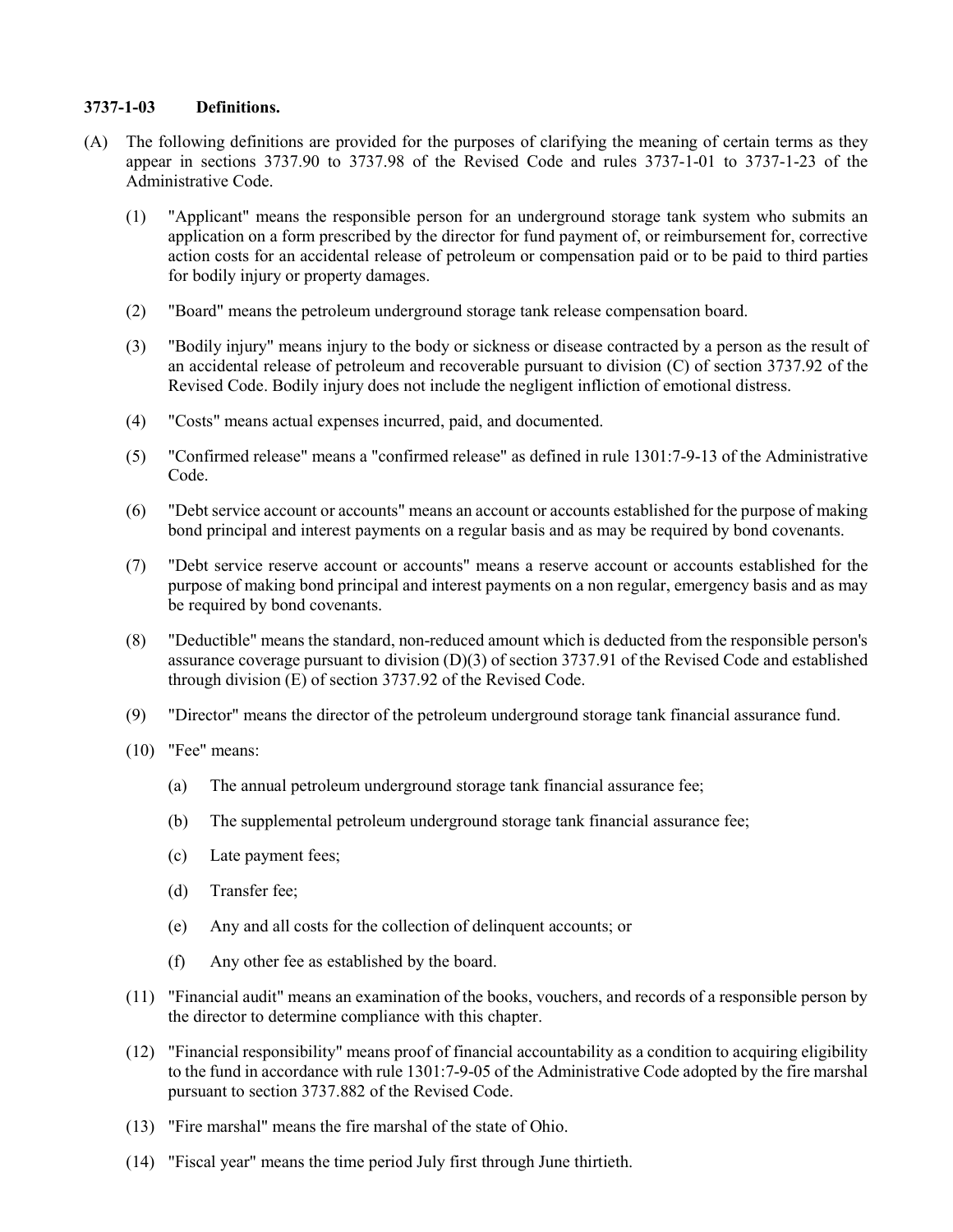- (15) "Imminent hazard" means the appearance of threatened and impending risk or peril.
- (16) "Indemnify" means to restore or save harmless the board from a loss by payment or replacement to the board any monies advanced or received from any other party, including, but not limited to, the other parties' insurer or the responsible person's insurer, for the payment of corrective action costs or third party compensation for which the board has reimbursed or will reimburse the responsible person or has compensated or will compensate any third party for bodily injury or property damage.
- (17) "Markup" means an amount charged by contractors or consultants beyond the actual cost of labor, equipment, or materials, for management, supervision, or administration of the corrective action activities performed.
- (18) "Obligated account" means monies segregated and maintained, on a year by year basis, for reimbursing necessary corrective action costs.
- (19) "Obligations" mean undertakings by the board to reimburse or pay a responsible person or the designee of the responsible person.
- (20) "Primary consultant" means a person or organization hired, by or through the responsible person, for principal control of corrective action activities at the release site.
- (21) "Primary contractor" means a person or organization hired, by or through the responsible person, for principal control of corrective action activities at the release site.
- (22) "Program task" means one of the tasks defined by rule 3737-1-12 of the Administrative Code.
- (23) "Property damage" means actual and reasonable, incurred or pending expenses for damage to property as the result of an accidental release of petroleum that are not covered by insurance and are recoverable pursuant to division (C) of section 3737.92 of the Revised Code. The following items are a non exhaustive list of items specifically excluded from property damage: loss of profits, loss of business, taxes, utility expenses, punitive damages, exemplary damages, telephone, television, internet, or cable and/or satellite fees, attorney fees or all costs of litigation, including but not limited to court costs, depositions, experts and attorney fees.
- (24) "Reduced deductible" means the reduced amount which is deducted from the responsible person's assurance coverage pursuant to division (D)(3) of section 3737.91 of the Revised Code and established through division (F) of section 3737.92 of the Revised Code.
- (25) "Release" means a "release" as defined in rule 1301:7-9-13 of the Administrative Code.
- (26) "Release incident" means a "release," "suspected release," or "confirmed release," whichever is first discovered.
- (27) "Responsible person" means a "responsible person" as defined in division (N) of section 3737.87 of the Revised Code.
- (28) "Subcontractor" means a person or organization, other than the primary contractor or primary consultant or a subsidiary thereof, which, at the request of the primary contractor or primary consultant, has undertaken one or more corrective action activities for corrective action at the release site under direction of the primary contractor or primary consultant. Subcontractors do not include persons or entities whose only involvement related to the corrective action is the supply of material or equipment.
- (29) "Subrogation" means the board's right to recover costs of corrective actions and compensation to third parties for bodily injury or property damage that the board has paid or will pay to a responsible person or a third party from any other party, including, but not limited to, the other party's insurer and the responsible person's insurer.
- (30) "Suspected release" means a "suspected release" as defined in rule 1301:7-9-13 of the Administrative Code.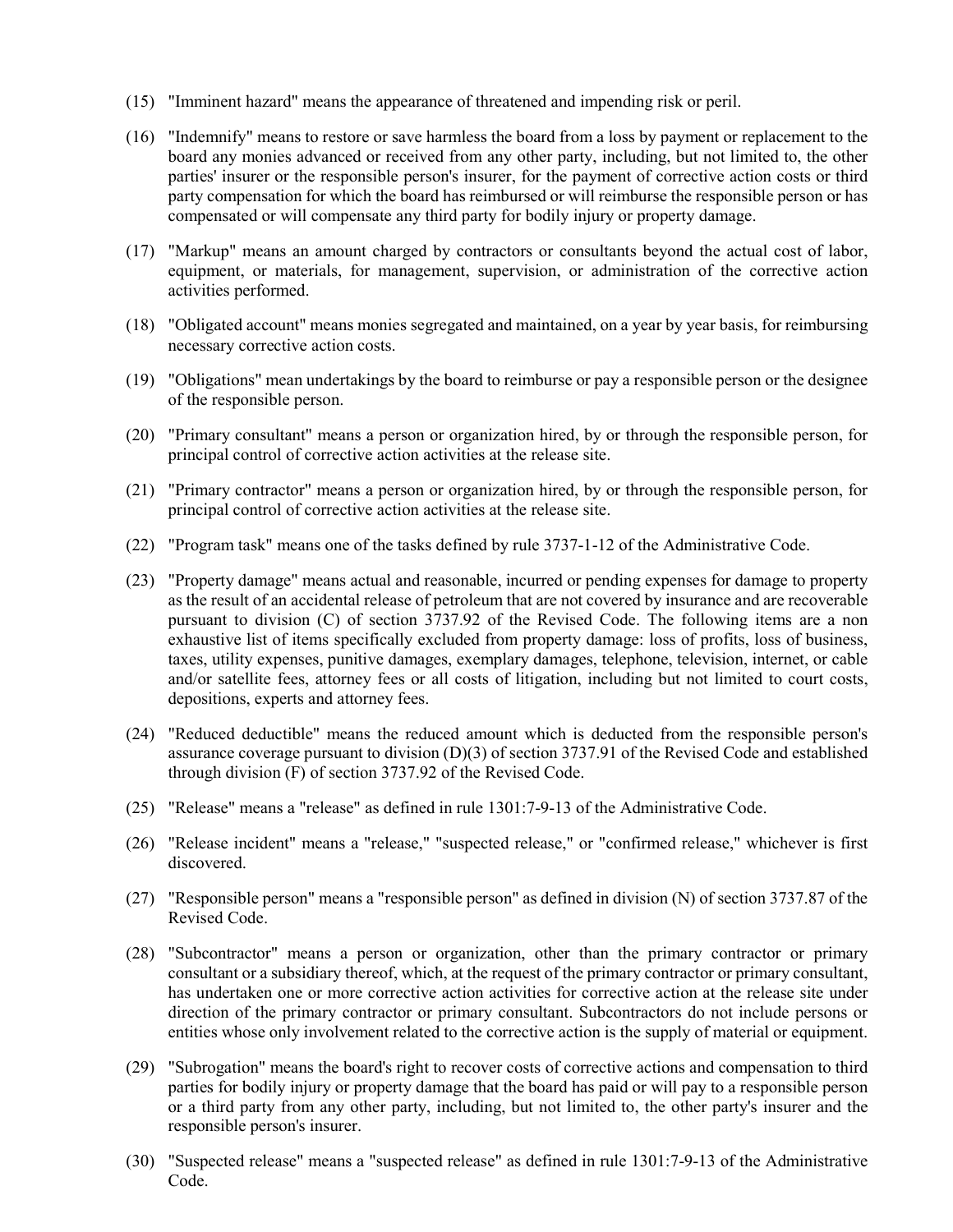- (31) "Tank population" means the number of tanks as defined by division (O) of section 3737.87 of the Revised Code in existence in the state of Ohio at any given time.
- (32) "Technical audit" means an examination of the books, vouchers, and records of a responsible person to determine if the work performed was necessary to meet the requirements of the fire marshal or an order of the director.
- (33) "Unclaimed monies trust account" means a trust account established pursuant to section 9.39 of the Revised Code for holding monies unclaimed by the rightful owner.
- (34) "Unobligated balance" means monies which have not been placed in the obligated account, the debt service account or accounts, the debt service reserve account or accounts, the unclaimed monies trust account, or used to purchase certificates of deposit for linked deposits. The unobligated balance includes the balance of monies which may be used to retire bonds, pay third-party bodily injury or property damage claims related to the accidental release of petroleum, to purchase certificates of deposit for linked deposits, to fund the obligated account, to fund the debt service account or accounts, to fund the debt service reserve account or accounts, or for various other expenses the board may incur related to administering sections 3737.90 to 3737.98 of the Revised Code.
- (35) "Year" means twelve consecutive months.

Effective: 07/01/2020 Five Year Review Dates: 07/31/2019 and 07/31/2024

> Promulgated Under: 119.03 Statutory Authority: 3737.90 Rule Amplifies: 3737.91, 3737.92 Prior Effective Dates: 08/01/1990, 05/04/1992, 04/26/1993, 07/01/1994 (Emer.), 09/30/1994, 11/29/1994 (Emer.), 02/28/1995, 04/01/1997, 09/18/1999, 07/01/2003, 04/01/2005, 04/01/2007, 04/01/2008, 11/30/2009, 01/01/2015, 01/01/2019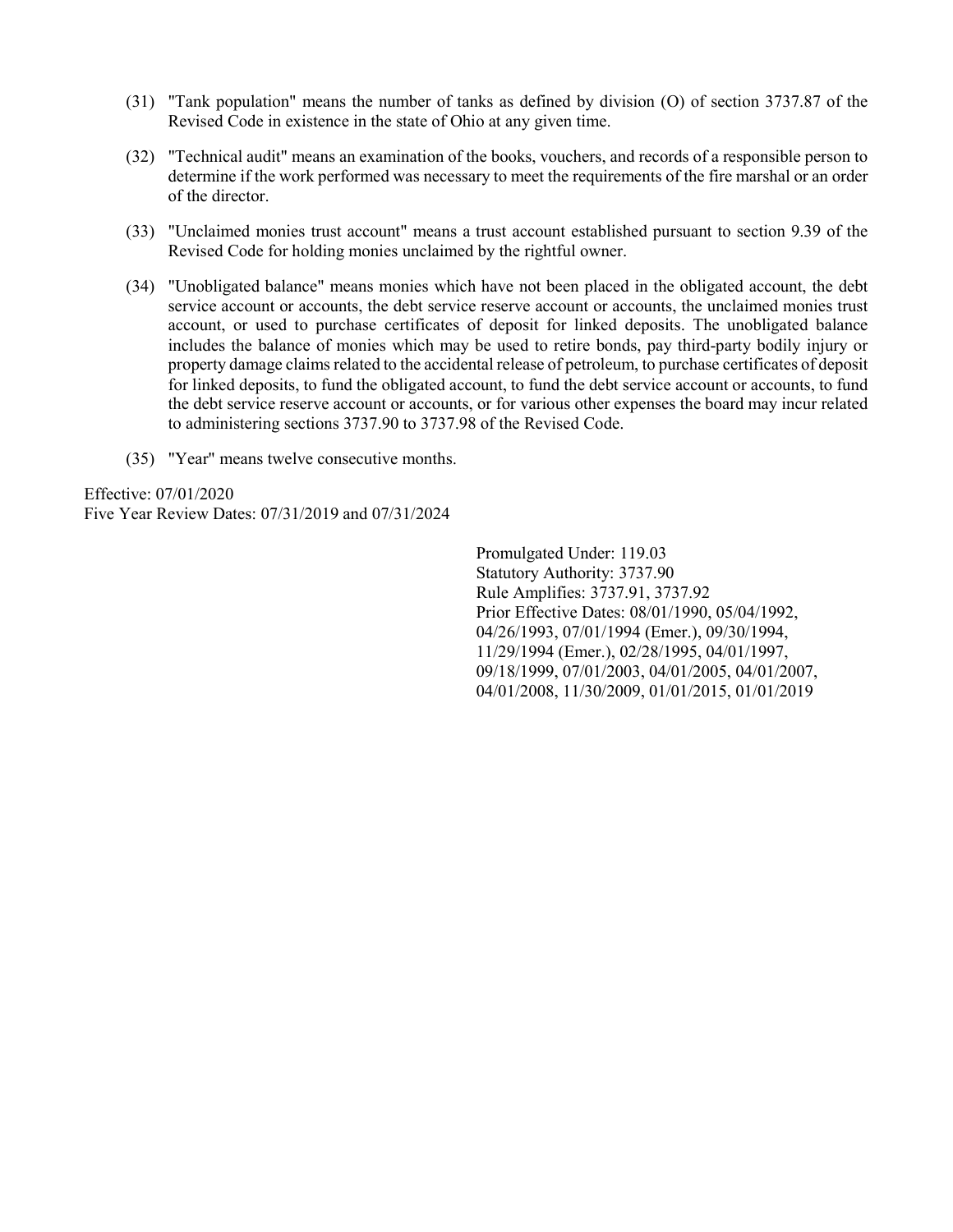# <span id="page-6-0"></span>3737-1-04 Annual petroleum underground storage tank financial assurance fee, certification of compliance, and financial responsibility.

(A) Effective April 1, 1991, and each year thereafter in which the unobligated balance of the financial assurance fund does not exceed forty-five million dollars on the date of the board's determination of the annual financial assurance fee for the succeeding fiscal year, the board shall assess a fee for each tank comprising an underground storage tank or an underground storage tank system that contains or has contained petroleum and for which a responsible person is required to demonstrate financial responsibility.

In the event that the unobligated balance of the financial assurance fund exceeds forty-five million dollars on the date of the board's determination of the annual financial assurance fee for the succeeding fiscal year, the board may assess a fee in the year to which the determination applies only to the extent required in or by, or necessary to comply with covenants or other requirements in, revenue bonds issued under sections 3737.90 to 3737.948 of the Revised Code or in proceedings or other covenants or agreements related to such bonds.

- (B) The basis for the calculation of the annual fee includes, but is not limited to, the amount needed to meet financial soundness objectives set forth in division (C) of section 3737.91 of the Revised Code.
- (C) The director of the fund shall notify each responsible person by May first of each year of the annual fee. In the year in which an annual fee is not assessed, the director of the fund will provide reasonable notification to responsible persons of the non-assessment of fees.
- (D) The annual fee is due no later than July first of each year in which an annual fee is imposed. In the event the director determines that a responsible person fails to pay the annual fee by July first of the year in which the fee is imposed, the director of the fund shall notify the responsible person of the non-payment. If the responsible person fails to submit the annual fee within thirty days of the date the notification of non-payment was mailed, the director of the fund shall issue an order directing the responsible person to pay the annual fee and a late fee of no more than one thousand dollars per tank. If the responsible person fails to comply with the order within thirty days after the issuance of the order, the director shall notify the fire marshal of the noncompliance and may request the attorney general to bring an action for appropriate relief. No retroactive coverage shall be extended in situations where responsible persons have initially failed to pay fees but later did so, regardless of whether they received notification by the director of such failure.
- (E) Except as limited by rule 3737-1-04.1 of the Administrative Code, upon receipt of full payment of the annual fee and any past fees, as determined by the director, upon demonstration of financial responsibility as required by rule 1301:7-9-05 of the Administrative Code, and upon certification that the responsible person is in compliance with applicable rules for petroleum underground storage tanks adopted by the fire marshal under section 3737.88 of the Revised Code, the director shall issue a certificate of coverage. Payment of the annual fee and any past fees owed, as determined by the director, certification of compliance with the fire marshal's rules, and demonstration of financial responsibility for the succeeding fiscal year on or before July first will entitle the responsible person to a certificate of coverage in effect for the fiscal year. Payment of the annual fee and any past fees owed, as determined by the director, certification of compliance with the fire marshal's rules, and demonstration of financial responsibility for the current fiscal year after July first will result in a certificate of coverage for that fiscal year effective on and after the date the board received full payment due, certification of compliance with the fire marshal's rules, and demonstration of financial responsibility.

(1) In the event that a newly installed underground storage tank is placed in service, the responsible person shall immediately notify the director. In the event that an underground storage tank exists for which a certificate of coverage was not issued in the previous fiscal year, due to an omission, intentional or unintentional, by the responsible person, the responsible person shall immediately notify the director. Upon receipt of notice of a newly installed, or existing underground storage tank, as required by this paragraph of this rule, the director shall notify the responsible person of the assessment of any applicable fees. No certificate of coverage will be issued until the responsible person notifies the director of any newly installed or any existing underground storage tank for which a certificate of coverage is not currently in place, pays the required annual fees for the new or existing tank, pays all

<sup>(</sup>F)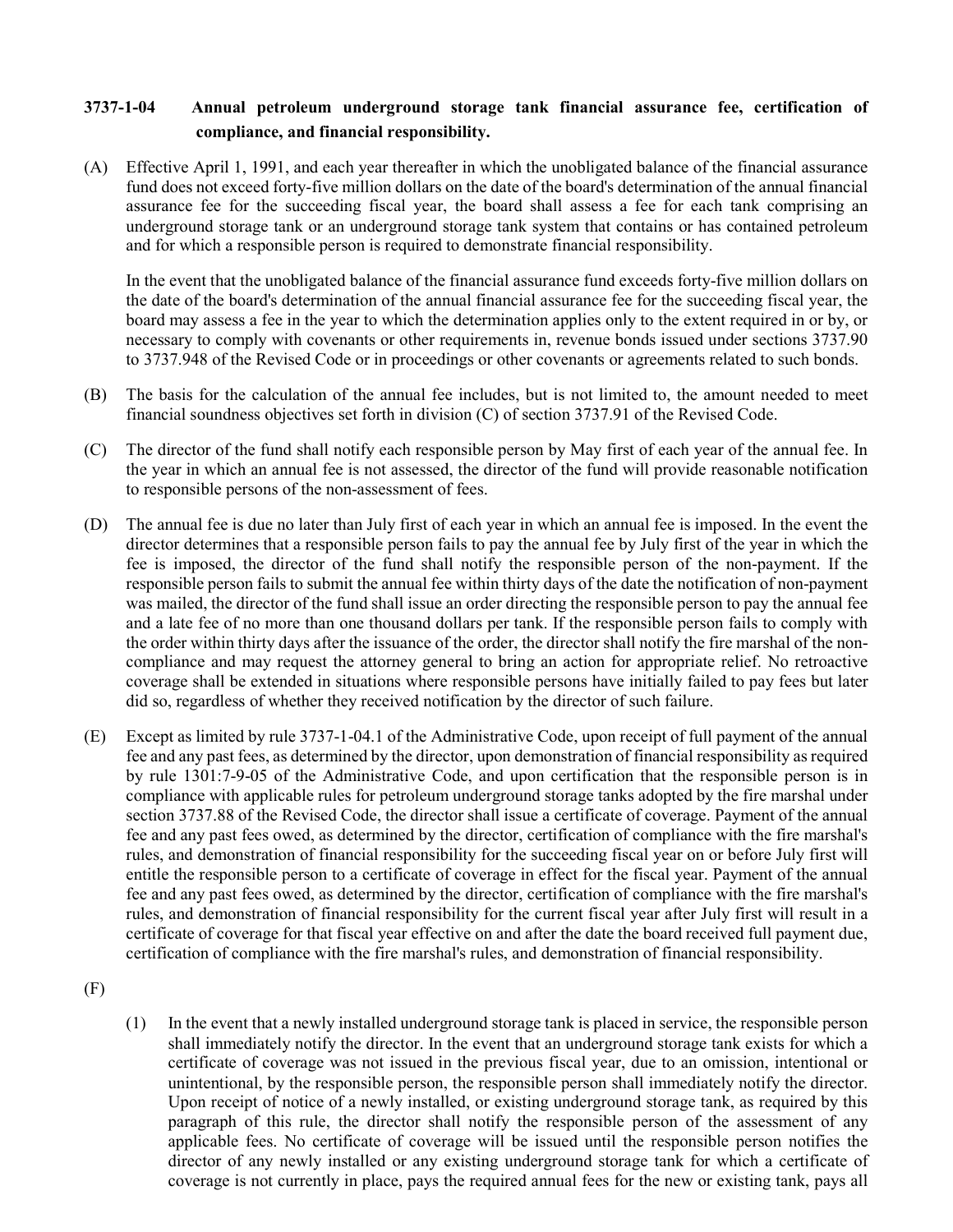outstanding fees, as determined by the director, demonstrates financial responsibility, certifies compliance with the fire marshal's rules, and, if applicable, complies with rule 3737-1-04.1 of the Administrative Code.

- (2) In the event of a transfer of an underground storage tank, the new responsible person shall notify the director within thirty days of the date of the transfer. Upon receipt of notice of a transfer of an underground storage tank as required by this paragraph of this rule, the director shall notify the new responsible person of the assessment of any applicable fees, including, but not limited to, any fees outstanding at the time of the transfer of the underground storage tank, as determined by the director, and a transfer fee of five hundred dollars per facility.
	- (a) If a certificate of coverage is in effect at the time of the transfer and the new responsible person notifies the director, pays the transfer fee, demonstrates financial responsibility, and certifies compliance with the fire marshal's rules within thirty days of the date of the transfer, the certificate of coverage shall be effective as of the date of the transfer of the underground storage tank. Where outstanding fees exist at the time of the transfer, the certificate of coverage is null and void for purposes of coverage.
	- (b) If a certificate of coverage is not in effect at the time of the transfer or the new responsible person fails to notify the director of the transfer within thirty days, no certificate of coverage will be issued until the new responsible person notifies the director of the transfer; pays the transfer fee; pays any annual fees outstanding for the fiscal year in which the transfer occurred and all subsequent fiscal years of ownership; demonstrates financial responsibility; certifies compliance with the fire marshal's rules; pays any fees outstanding at the time of the transfer, as determined by the director; and, if applicable, complies with rule 3737-1-04.1 of the Administrative Code.
- (3) The responsible person shall tender the fees assessed no later than thirty days from the date of notification. If the responsible person fails to submit the annual fees within thirty days after the notification was mailed, the director of the fund shall notify the responsible person of the nonpayment. If the responsible person fails to submit the annual fee within thirty days after the notification of nonpayment was mailed, the director of the fund shall issue an order directing the responsible person to pay the annual fees and a late fee of no more than one thousand dollars per tank. If the responsible person fails to comply with the order within thirty days after the issuance of the order, the director shall notify the fire marshal of the non-compliance and may request the attorney general to bring an action for appropriate relief. Where a responsible person has failed to inform the director, as is required by this rule, the director is not required to notify the responsible person of fees owed.

(G)

- (1) The failure to do any of the following will result in the non-issuance or revocation of a certificate of coverage:
	- (a) Pay any annual fee authorized by division (B) of section 3737.91 of the Revised Code or supplemental fee authorized by division (C) of section 3737.91 of the Revised Code;
	- (b) Demonstrate and maintain financial responsibility as required by rule 1301:7-9-05 of the Administrative Code for the deductible or, when appropriate, the reduced deductible established under rule 3737-1-06 of the Administrative Code;
	- (c) Certify and maintain compliance with applicable rules for petroleum underground storage tank systems adopted by the fire marshal under section 3737.88 of the Revised Code for each tank for which a certificate of coverage is sought;
	- (d) Pay any fee assessed pursuant to this chapter; or
	- (e) Pay any outstanding fees determined by the director to be due.
- (2) Where a certificate of coverage is to be denied because the criteria of this rule for issuance are not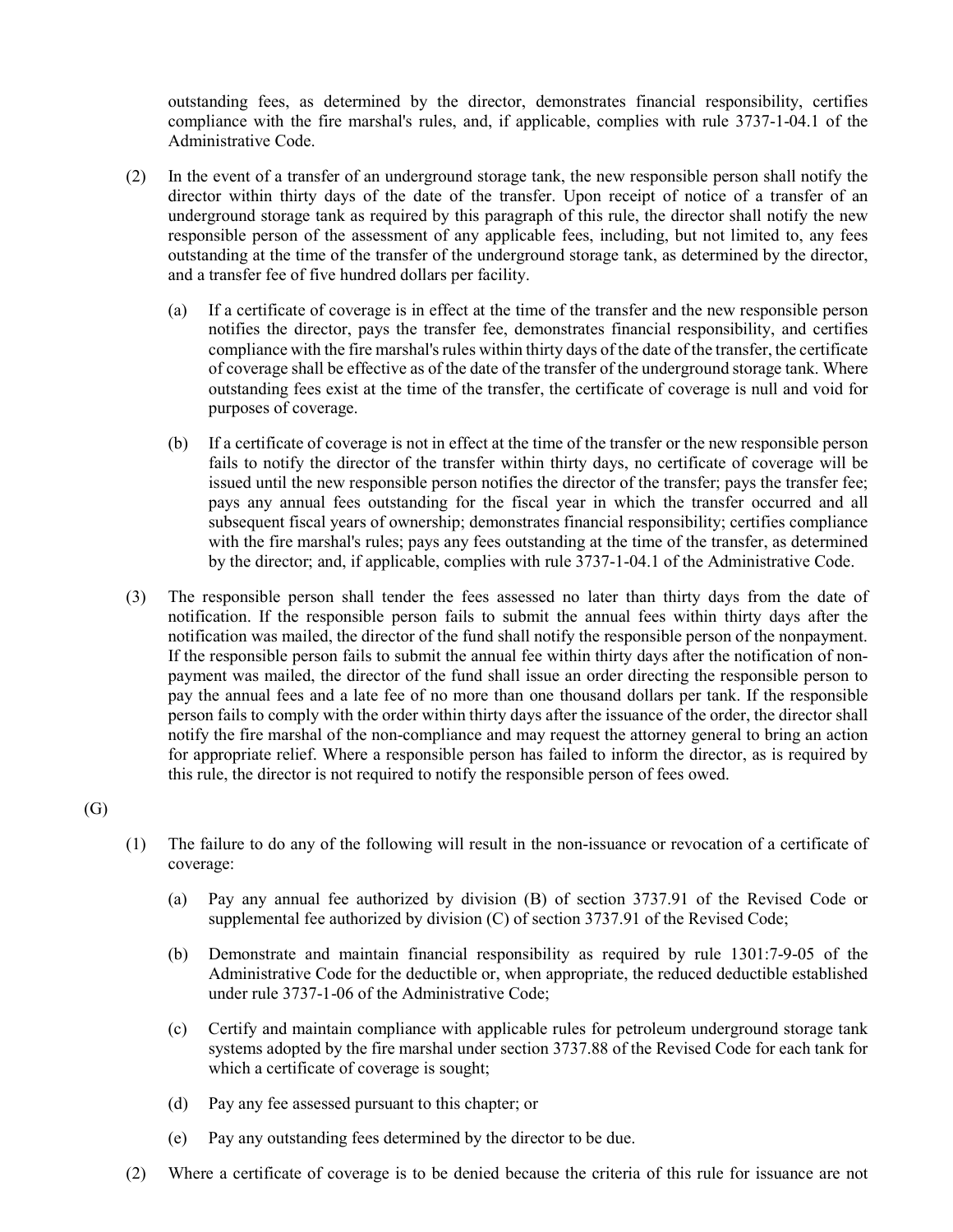satisfied, the director shall issue a notice of pending denial to the responsible person. The responsible person shall have thirty days from the mailing of the notice to correct the deficiency. If, after thirty days from the mailing of the notice, the responsible person fails to correct the deficiency, the director shall issue a determination of denial.

 Once a certificate of coverage has been issued, it may be revoked at any time upon a finding by the director that the criteria of this rule for issuance are not satisfied. Where a certificate of coverage is to be revoked, the director shall issue a notice of pending revocation to the responsible person. The responsible person shall have thirty days from the mailing of the notice to correct the deficiency.

 If, after thirty days from the mailing of the notice, the responsible person fails to correct the deficiency, the director shall issue a determination of revocation. The director shall provide the fire marshal with a copy of any determination issued pursuant to this rule.

 Where the requirements of this rule are not satisfied at the time of a release incident, the certificate is null and void for purposes of coverage and the responsible person is not eligible for reimbursement from the fund, regardless of whether the certificate has been revoked.

- (H) A responsible person may file with the board written objections to any order or determination of the director issued pursuant to this rule. If the written objection is received by the board within thirty days of the date of mailing of the order or determination, the board shall appoint a referee to conduct an adjudication hearing in accordance with section 119.09 of the Revised Code.
- (I) The amount of the annual fee is three hundred fifty dollars per tank.
- (J) A responsible person shall maintain with the director a current mailing address at which determinations, notices, and orders may be sent. Any determination or order shall be mailed by certified mail to the responsible person's address on file with the board. If the certified mail is returned unclaimed, the order or determination shall be served upon the responsible person in accordance with section 119.07 of the Revised Code.

Effective: 07/01/2020 Five Year Review Dates: 07/31/2019 and 07/31/2024

> Promulgated Under: 119.03 Statutory Authority: 3737.90 Rule Amplifies: 3737.91, 3737.92 Prior Effective Dates: 08/01/1990, 04/25/1991, 05/04/1992, 04/26/1993, 07/01/1994, 07/01/1995, 07/01/1996, 04/01/1997, 04/01/1999, 09/18/1999, 04/01/2000, 04/01/2001, 07/01/2003, 04/01/2004, 04/01/2005, 06/30/2006, 04/01/2008, 11/30/2009, 04/01/2014, 01/01/2015, 04/01/2015, 04/01/2018, 01/01/2019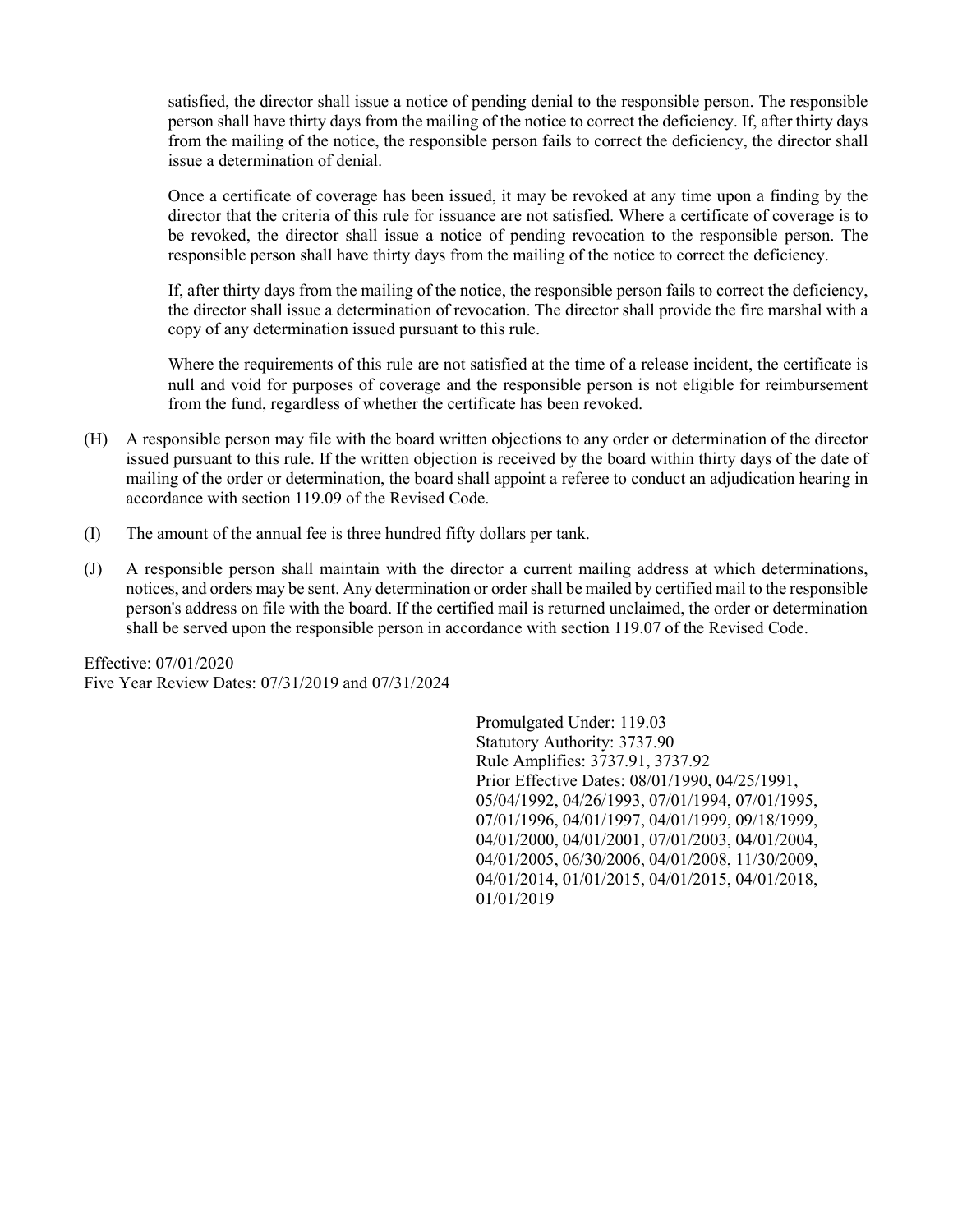#### <span id="page-9-0"></span>3737-1-04.1 Coverage reinstatement.

- (A) Where the board has not issued a valid certificate of coverage to a responsible person for a given underground storage tank, for the prior two or more consecutive fiscal years, the responsible person shall:
	- (1) Comply with the requirements of rule 3737-1-04 of the Administrative Code; and
	- (2) Certify that, prior to payment, no release has been suspected or confirmed from the underground storage tank system for which coverage is being sought, or any known release is in compliance with the requirements of rule 1301:7-9-13 of the Administrative Code.
- (B) The director shall verify the responsible person is in compliance with applicable rules for petroleum underground storage tank systems adopted by the fire marshal under section 3737.88 of the Revised Code for each tank for which a valid certificate of coverage has not been issued for the prior two or more consecutive fiscal years. Where the director determines that the responsible person is not in compliance with the fire marshal's rules for the underground storage tank system for which coverage is being sought, the certificate of coverage shall be denied in accordance with paragraph (G)(2) of rule 3737-1-04 of the Administrative Code.
- (C) Nothing in any part of this rule shall be interpreted to allow retroactive coverage for releases suspected or confirmed prior to the effective date of a valid certificate of coverage.
- (D) The rights, limitations, responsibilities, and requirements of rule 3737-1-04 of the Administrative Code in acquiring and maintaining a valid certificate of coverage apply to any certificate of coverage sought and obtained under this rule.

Effective: 01/01/2019 Five Year Review Dates: 07/31/2019 and 07/31/2024

> Promulgated Under: 119.03 Statutory Authority: 3737.90 Rule Amplifies: 3737.91 Prior Effective Dates: 07/01/1995, 09/18/1999, 04/01/2007, 04/01/2008, 11/30/2009, 07/01/2015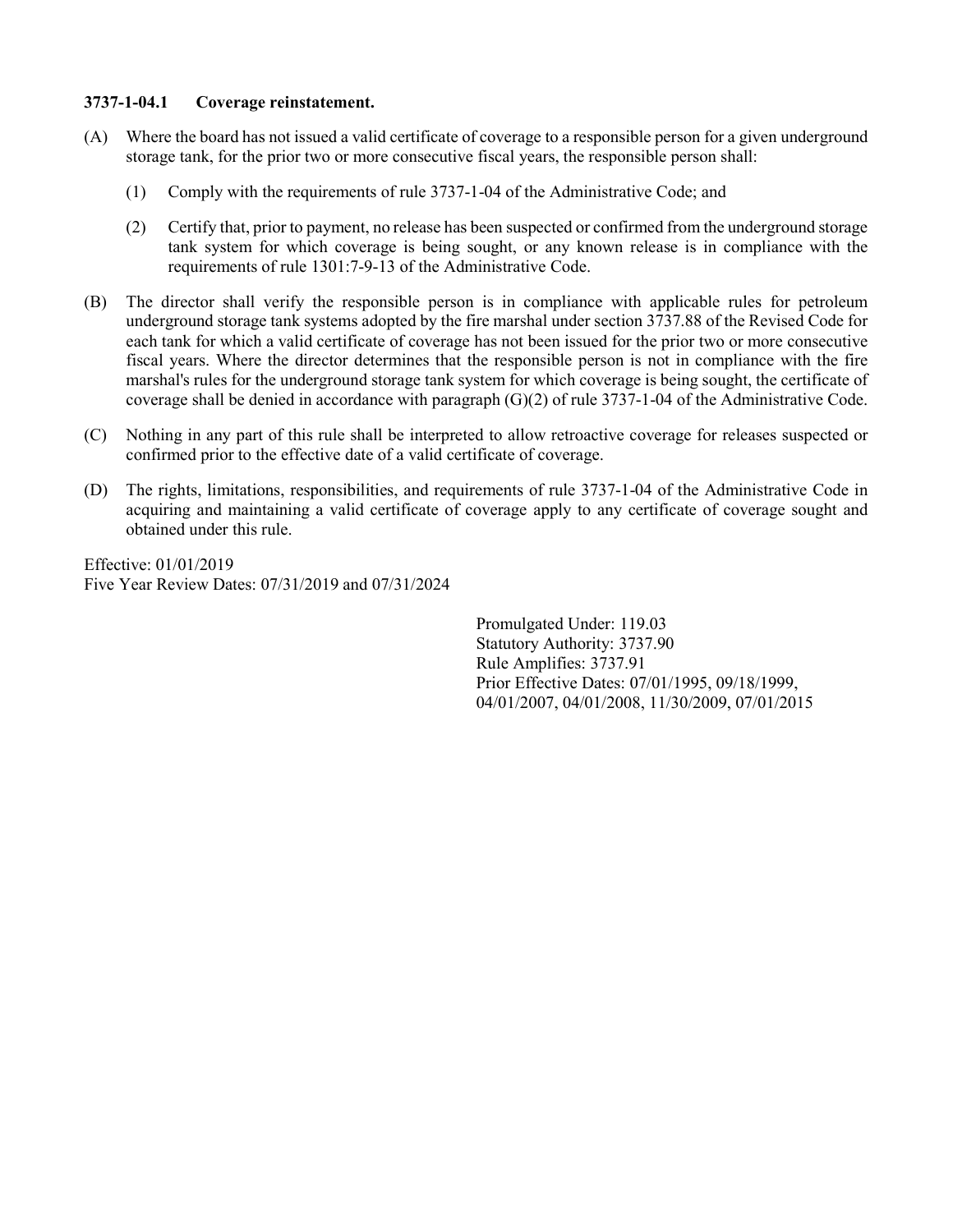### <span id="page-10-0"></span>3737-1-05 Supplemental petroleum underground storage tank financial assurance fee.

- (A) In any fiscal year in which the board finds that the unobligated balance in the financial assurance fund is less than fifteen million dollars, the board may assess a supplemental fee for each tank comprising an underground storage tank or an underground storage tank system that contains or has contained petroleum and for which a responsible person is required to demonstrate financial responsibility.
- (B) The basis for the calculation of the supplemental fee will include but will not be limited to the amount needed to meet financial soundness objectives set forth in division (C) of section 3737.91 of the Revised Code.
- (C) The director of the fund shall notify each responsible person of the supplemental fee no less than thirty days before the date on which the supplemental fee is due.
- (D) The supplemental fee is due no later than thirty days from the date of the notification. In the event a responsible person fails to pay the fee within the thirty-day period set forth in this rule, the director of the fund shall notify the responsible person of the non-payment. If the responsible person fails to submit the supplemental fee within thirty days after the notification of non-payment has been mailed, the director of the fund shall issue an order by certified mail directing the responsible person to pay the supplemental fee and a late fee of up to one thousand dollars per tank. If the responsible person fails to comply with the order within thirty days after the issuance of the order, the director shall notify the fire marshal of the non-compliance and may request the attorney general to bring an action for appropriate relief.
- (E) The director shall revoke the certificate of coverage upon the failure to pay the supplemental fee.
- (F) In the event that a new tank is placed in service after July first of the year in which the supplemental fee is imposed, the director shall notify the responsible person by certified mail of the assessment of the fee. The responsible person shall tender the fee assessed no later than thirty days from the date of notification of fees. If the responsible person fails to submit the fee within thirty days after the notification has been mailed, the director of the fund shall notify the responsible person of the non-payment. If the responsible person fails to submit the supplemental fee within thirty days after the notification of non-payment has been mailed, the director of the fund shall issue an order by certified mail directing the responsible person to pay the supplemental fee and a late fee of up to one thousand dollars per tank. If the responsible person fails to comply with the order within thirty days after the issuance of the order, the director shall notify the fire marshal of the non-compliance and may request the attorney general to bring an action for appropriate relief.
- (G) A responsible person may file with the board written objections to the order of the director no later than thirty days from the mailing of the order. The board, upon receipt of the objections, shall appoint a referee to conduct an adjudication hearing in accordance with section 119.09 of the Revised Code.

Effective: 11/30/2009 Five Year Review Dates: 07/31/2019 and 07/31/2024

> Promulgated Under: 119.03 Statutory Authority: 3737.90 Rule Amplifies: 3737.91 Prior Effective Dates: 08/01/1990, 07/01/1994, 07/01/1996, 09/18/1999, 04/01/2005, 04/01/2007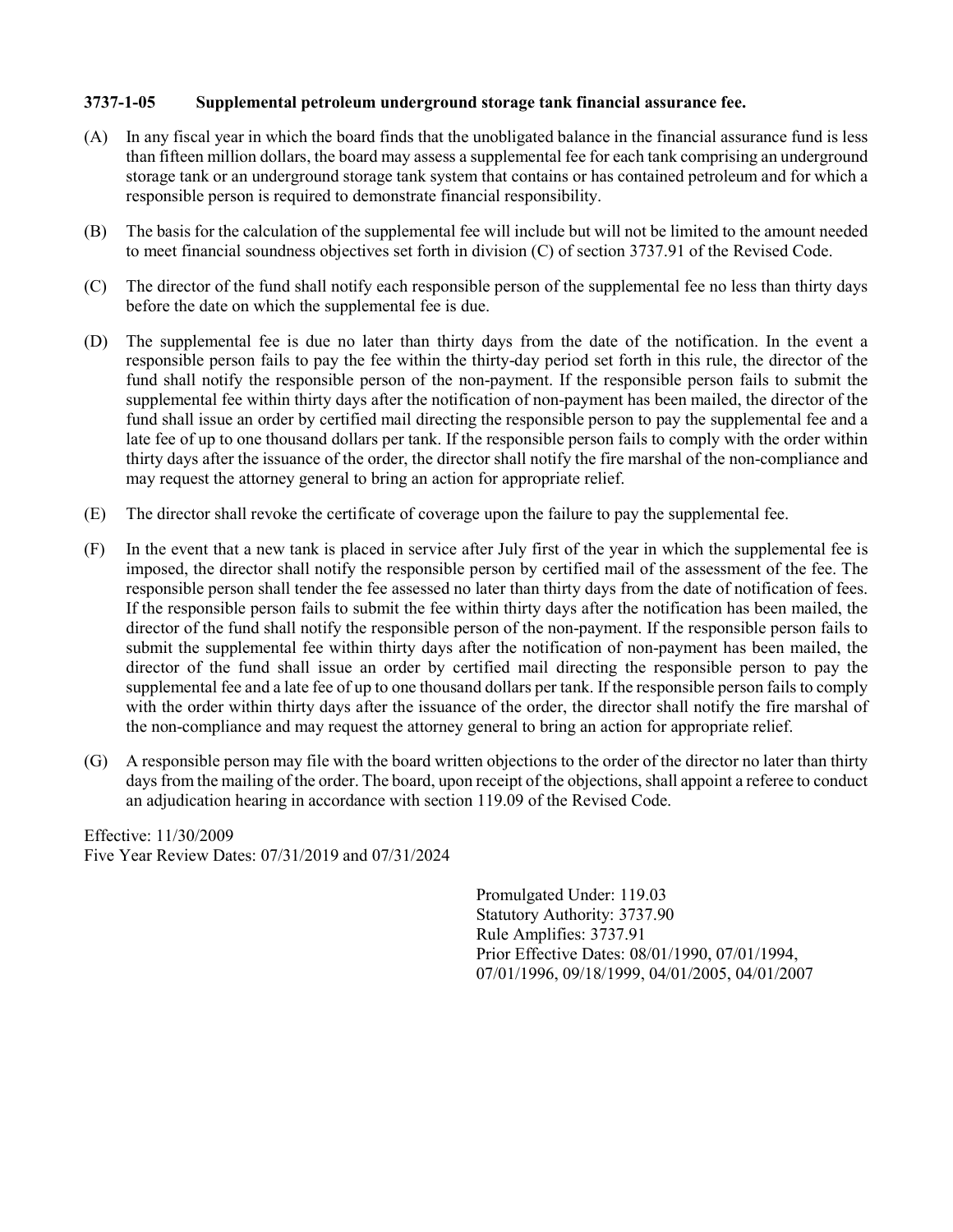### <span id="page-11-0"></span>3737-1-06 The deductible and the reduced deductible.

- (A) The deductible is fifty-five thousand dollars, which deductible may thereafter be modified by the board pursuant to rule 3737-1-15 of the Administrative Code.
- (B) Any responsible person owning, or owning or operating, a total of six or fewer tanks may purchase the reduced deductible of eleven thousand dollars, which reduced deductible may thereafter be modified by the board pursuant to rule 3737-1-15 of the Administrative Code, for all tanks owned by the person eligible to elect the reduced deductible. The additional fee due for the reduced deductible shall be two hundred dollars per tank.
- (C) If a responsible person discovers one or more underground storage tanks, which were previously unknown to the responsible person and which have not been registered with the fire marshal pursuant to rule 1301:7-9-04 of the Administrative Code, on his property, the discovered underground storage tank(s) shall not affect the responsible person's qualification for the reduced deductible for any fiscal year prior to and including the fiscal year of discovery. If the responsible person is required to demonstrate financial responsibility for the discovered underground storage tank(s), the discovered tank(s) shall be used to determine the responsible person's qualification for the reduced deductible in succeeding fiscal years.

Effective: 11/30/2009 Five Year Review Dates: 07/31/2019 and 07/31/2024

> Promulgated Under: 119.03 Statutory Authority: 3737.90 Rule Amplifies: 3737.91 Prior Effective Dates: 08/01/1990, 04/25/1991, 05/04/1992, 04/26/1993, 07/01/1994, 04/01/2006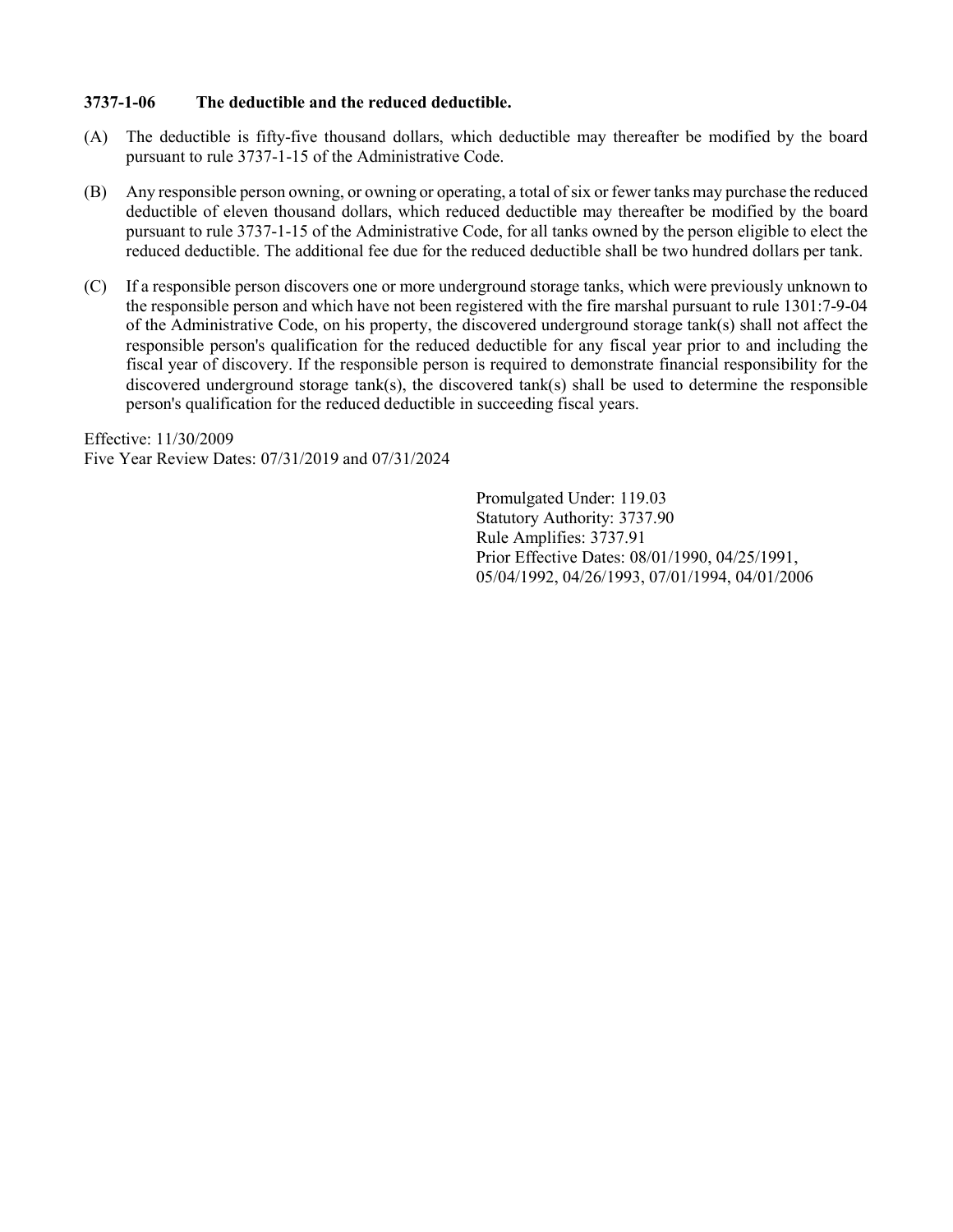### <span id="page-12-0"></span>3737-1-07 Establishing fund eligibility for corrective action costs.

- (A) As a prerequisite to determining fund payment of or reimbursement for corrective action costs for an accidental release of petroleum, the director of the fund shall issue a determination of eligibility for payment of or reimbursement for such costs where all of the following conditions are established:
	- (1) Receipt of an application for eligibility, from a responsible person, within one year from the date the release incident was required to be reported to the fire marshal;
	- (2) At the time of the release incident a responsible person possessed a valid certificate of coverage, issued pursuant to rule 3737-1-18 of the Administrative Code and the validity of which has been maintained pursuant to paragraph (E) of rule 3737-1-04 of the Administrative Code, for the petroleum underground storage tank system from which the release occurred;
	- (3) The corrective action performed or to be performed has been authorized by the fire marshal under section 3737.882 of the Revised Code and rules adopted under that section;
	- (4) The costs of performing the corrective action are necessary to comply with the rules of the fire marshal adopted under sections 3737.88 and 3737.882 of the Revised Code governing corrective actions;
	- (5) One of the following applies:
		- (a) At the time of the release incident, the petroleum underground storage tank system from which the release occurred was registered in compliance with rules adopted by the fire marshal under section 3737.88 of the Revised Code;
		- (b) The fire marshal has recommended that payment or reimbursement be made because good cause existed for the responsible person's failure to have so registered the petroleum underground storage tank system, and the responsible person has registered the petroleum underground storage tank system with the fire marshal and paid all back registration fees payable under those rules for registration of the system from the time the responsible person should have, but failed to register the system.
	- (6) The fire marshal has determined that, when the claim was filed, a responsible person was in compliance with all orders issued under sections 3737.88 and 3737.882 of the Revised Code regarding the petroleum underground storage tank system from which the release occurred;
	- (7) A responsible person demonstrates financial responsibility for the deductible amount applicable under section 3737.91 of the Revised Code for the petroleum underground storage tank system from which the release occurred;
	- (8) The responsible person has not falsified any attestation contained on a registration application required by rules adopted under section 3737.88 of the Revised Code;
	- (9) The responsible person has met the petroleum release, suspected release, and confirmed release reporting requirements set forth in rule 1301:7-9-13 of the Administrative Code; and
	- (10) At the time of the release incident the petroleum underground storage tank system from which the release occurred was in compliance with rules, other than rules regarding registration, adopted by the fire marshal under section 3737.88 of the Revised Code.
- (B) Where an eligibility application is incomplete, the director or the director's designee may make a written request for additional information. The responsible person shall supply the additional information within sixty days from the date of the request. If the responsible person fails to respond within sixty days from the date of the request, the director or the director's designee shall make a second request for the information and shall notify the responsible person that failure to respond within thirty days from the date of the second request shall result in the denial of eligibility. If the responsible person fails to provide the additional information within thirty days from the date the second request is sent, eligibility shall be denied.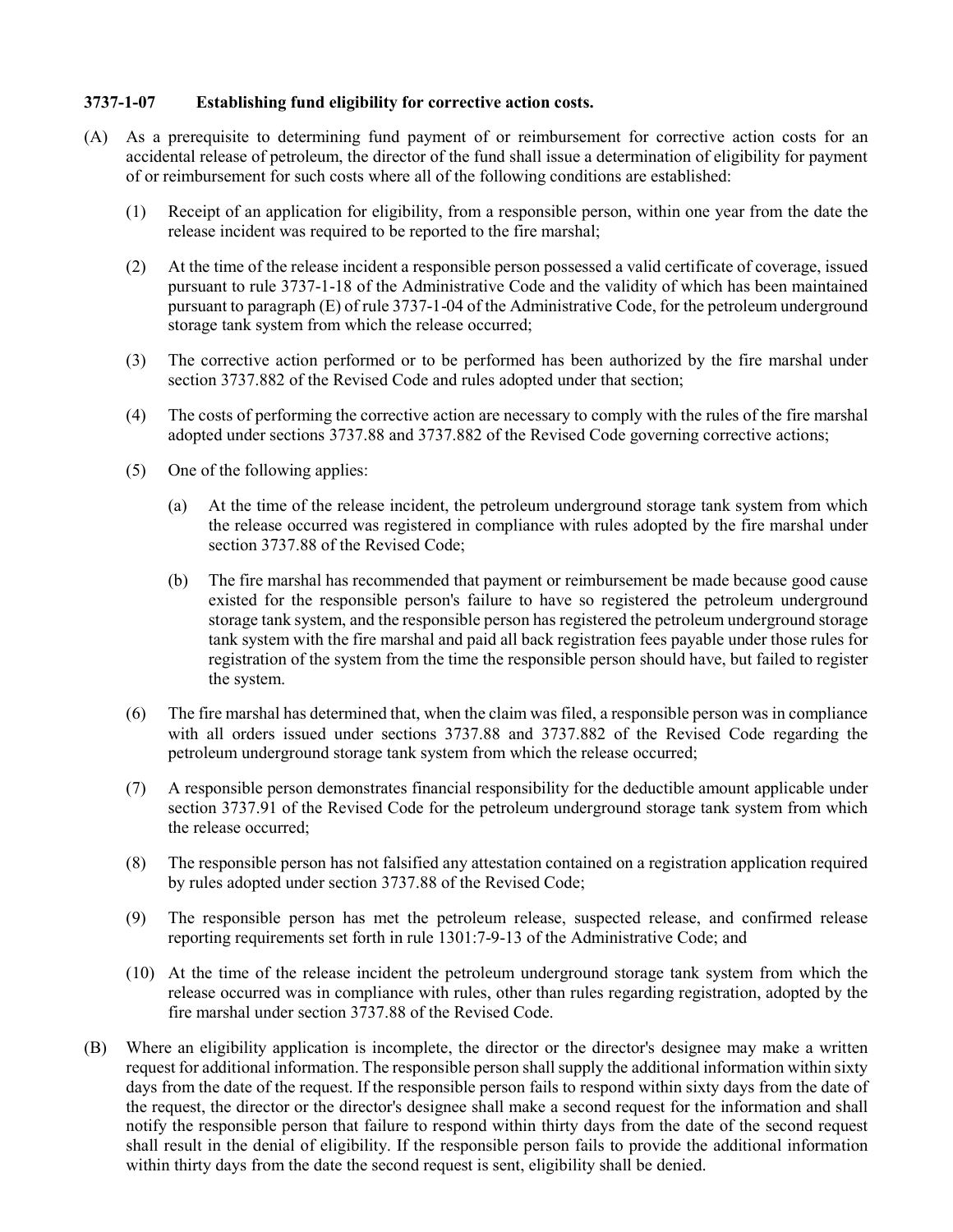- (C) A responsible person determined eligible pursuant to paragraph (A) of this rule for fund payment or reimbursement shall maintain eligibility to the fund by doing all of the following:
	- (1) Maintaining all records required to be kept by this chapter;
	- (2) Paying all fees assessed;
	- (3) Maintaining compliance with all orders issued pursuant to sections 3737.88 and 3737.882 of the Revised Code; and
	- (4) Maintaining compliance with the applicable rules for petroleum underground storage tank systems adopted by the fire marshal under section 3737.88 of the Revised Code for the underground storage tank system from which the release occurred.
- (D) A responsible person may transfer his rights for reimbursement of eligible costs to another party upon notification and approval of the director. The responsible person is liable for all requirements of this chapter and fund eligibility must be maintained. The transfer of rights does not limit the liabilities of the responsible person. Nothing within this paragraph of this rule shall be deemed to grant standing, to a non responsible person, to bring a claim against the petroleum financial assurance fund.
- (E) When the director has reason to believe that a responsible person determined eligible to claim against the financial assurance fund pursuant to paragraph (A) of this rule, has failed to maintain fund eligibility pursuant to paragraph (C) of this rule, the director shall issue a notice of pending fund ineligibility. The responsible person shall have thirty days from the mailing of such notice to either provide evidence of compliance with all fund eligibility requirements or take all necessary steps to correct the non-compliance.

If, after thirty days from the mailing of the notice of pending fund ineligibility, the responsible person fails to resolve the non-compliance, the director shall issue a determination of fund ineligibility immediately nullifying any previously-determined eligibility for disbursement from the financial assurance fund. The director shall provide the fire marshal with a copy of the determination issued pursuant to this paragraph.

- (F) A responsible person or the fire marshal may file written objections with the board to the director's determination of fund ineligibility no later than thirty days from the mailing of the determination of fund ineligibility. The board upon receipt of the objections shall appoint a referee to conduct an adjudication hearing on the determination in accordance with section 119.09 of the Revised Code.
- (G) Determination of fund eligibility does not constitute an obligation for reimbursement from the fund.

Effective: 07/01/2020 Five Year Review Dates: 07/31/2019 and 07/31/2024

> Promulgated Under: 119.03 Statutory Authority: 3737.90 Rule Amplifies: 3737.92 Prior Effective Dates: 08/01/1990, 05/04/1992, 04/26/1993, 07/01/1994, 07/01/1995, 11/24/1996, 09/18/1999, 04/01/2005, 04/01/2008, 11/30/2009, 07/01/2015, 01/01/2019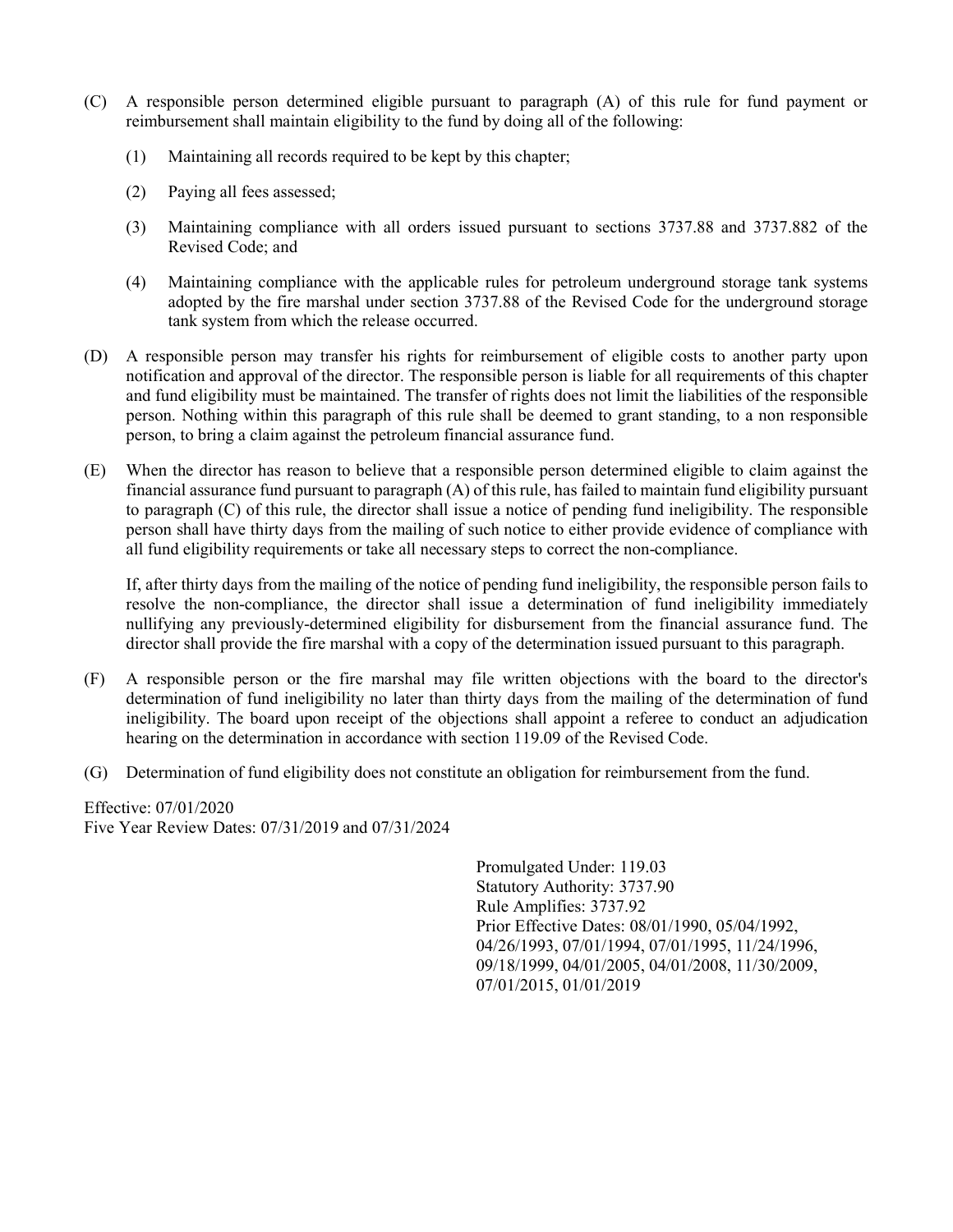## <span id="page-14-0"></span>3737-1-08 Disbursement of the financial assurance fund.

- (A) Once eligibility of the fund has been determined in accordance with rule 3737-1-07 or 3737-1-19 of the Administrative Code and the director of the fund has determined that an application for reimbursement is complete, obligations of the fund will not occur unless and until the deductible or the reduced deductible, as applicable, set forth in rule 3737-1-06 of the Administrative Code has been met. Costs determined to be nonreimbursable pursuant to paragraph (A) of rule 3737-1-09 of the Administrative Code shall not be applied toward the responsible person's deductible or reduced deductible. Reimbursable costs covered by insurance policies or recoverable from any other party shall be applied toward the responsible person's deductible or reduced deductible.
- (B) Obligations of the fund for eligible claims will be made on a first-come, first-served basis as determined by receipt of a completed application in accordance with rule 3737-1-12 of the Administrative Code, except when:
	- (1) The fire marshal requests approval of an accelerated review on the basis of the threat posed to human health or the environment by the release to which the claim applies;
	- (2) An accelerated review is granted under paragraph (D) of this rule; or
	- (3) The director determines that efficiency and cost savings will be better served by a non first-come, firstserved review.

Notwithstanding any of the above provisions, the director may prioritize claims for releases that have received no further action status.

- (C) The board may by resolution provide for the payment of claims by installments in a manner and for a period of time it deems appropriate when the board concludes that such action is necessary to maintain the financial soundness of the financial assurance fund.
- (D) A responsible person may file with the board a request for an accelerated review of a claim by submitting an application for hardship status on a form prescribed by the director, and by providing financial documentation to the director that demonstrates approval of hardship status is necessary to prevent an imminent financial hardship to the responsible person.
	- (1) As a result of such request, the director may:
		- (a) Seek additional information from the responsible person to demonstrate imminent financial hardship, including but not limited to, a statement of assets and liabilities and/or a detailed listing of living expenses and income;
		- (b) Request the responsible person sign a release to allow the director to obtain or inspect federal and state tax records; and
		- (c) Request copies of any contracts existing between the responsible person and his/her contractors and subcontractors remediating the site.
	- (2) A responsible person who refuses to provide the requested information shall be denied hardship status. Any documentation received by the board for a hardship application is a public record unless it is specifically exempt under section 149.43 of the Revised Code.
	- (3) Upon review of financial data and/or other information provided by the responsible person, the director shall recommend to the board approval or denial of the request.

 The board may accept or reject the director's recommendation. Should the board's action result in the approval of hardship status, the approval shall be for two years from the date of the board's action. A responsible person may file a subsequent request for hardship status on or before the expiration of a two-year period of hardship status.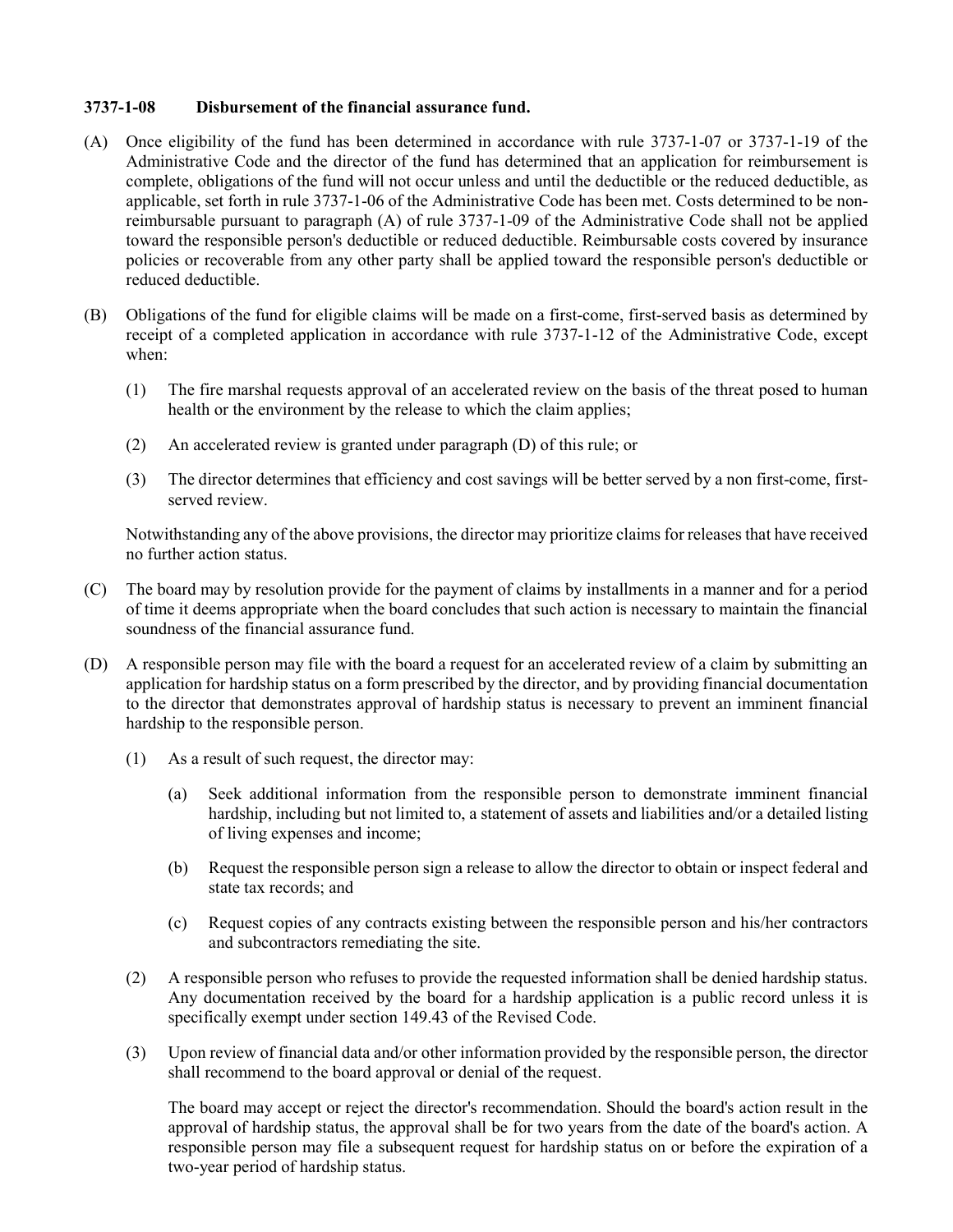(4) The board may suspend or discontinue the hardship program when it determines that doing so is in the interest of the fund. Any hardship statuses that are currently in effect at the time the board suspends or discontinues the hardship program shall remain effective until the expiration of the two-year period from the date the application was approved.

Effective: 07/01/2020 Five Year Review Dates: 07/31/2019 and 07/31/2024

> Promulgated Under: 119.03 Statutory Authority: 3737.90 Rule Amplifies: 3737.92 Prior Effective Dates: 08/01/1990, 05/04/1992, 07/01/1996, 09/18/1999, 04/01/2005, 04/01/2006, 04/01/2008, 11/30/2009, 01/01/2015, 01/01/2019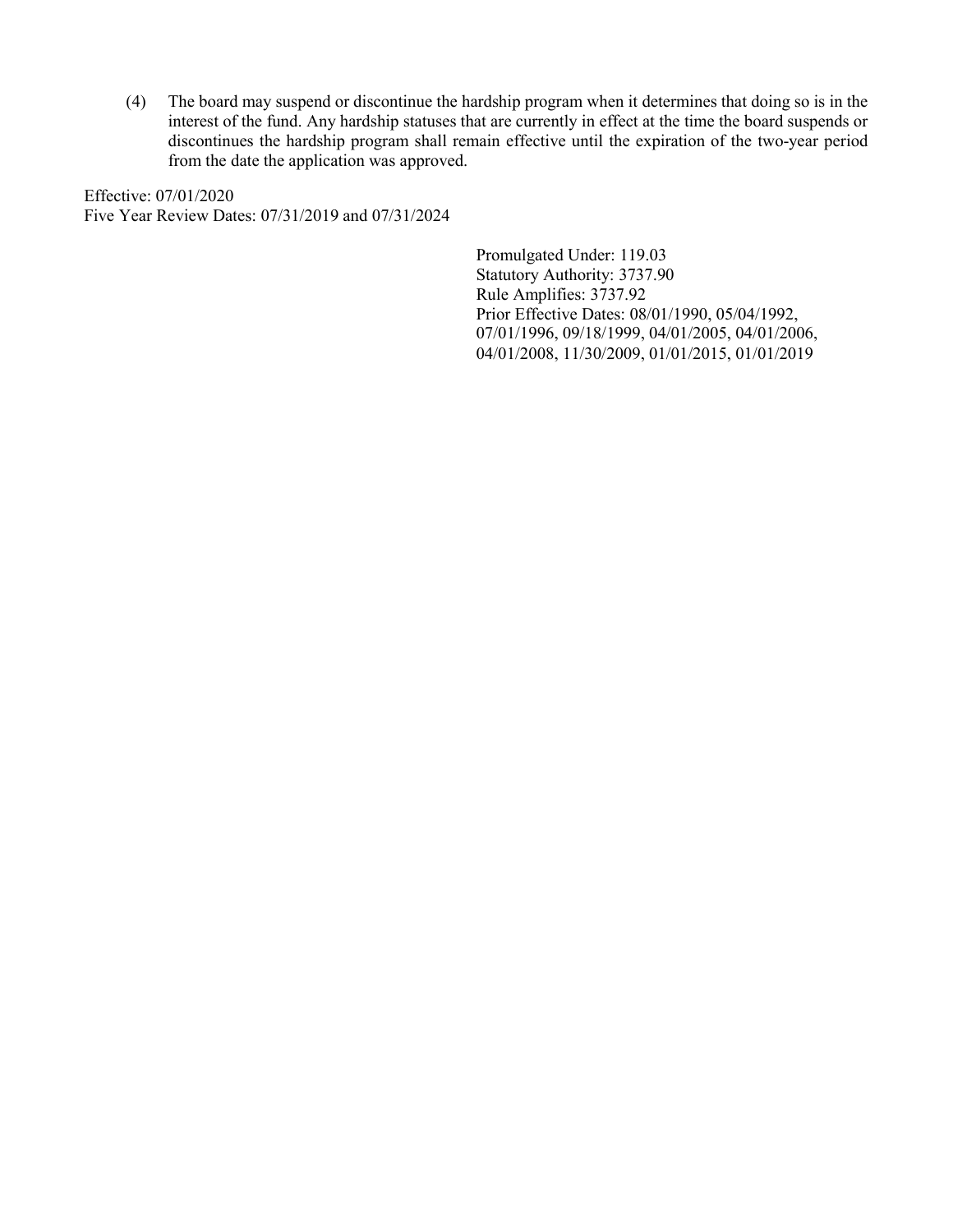### <span id="page-16-0"></span>3737-1-09 Limitations of fund coverage.

- (A) Nothing in this chapter shall be construed to authorize reimbursement for:
	- (1) Costs of corrective actions for releases prior to July 1, 1989;
	- (2) Costs of corrective action for a release for which eligibility for reimbursement was not sought or the director has issued a determination denying eligibility for reimbursement;
	- (3) Litigation costs of any kind incurred by a responsible person including, but not limited to: litigation costs involving acquisition of site access; local, state, or federal permit decisions; any ordinance, rule or regulation; or any order issued by the fire marshal;
	- (4) Costs associated with:
		- (a) Achieving compliance with the provisions of sections 3737.881 to 3737.98 of the Revised Code, with the exception of costs associated with corrective action and compensation to third parties for expenses associated with bodily injury or property damages caused by an accidental release of petroleum;
		- (b) Interest or carrying charges of any kind;
		- (c) Insurance premiums other than specific policies or bonds required for corrective action;
		- (d) Studies or surveys of an underground storage tank site or on property nearby other than from a site check or a tier 1 source investigation conducted in accordance with rule 1301:7-9-13 of the Administrative Code;
		- (e) Corrective action costs which are determined to be non-reimbursable as a result of an audit performed in accordance with this chapter.
	- (5) Costs incurred in conducting corrective action for non-petroleum products or corrective action for petroleum or petroleum products unrelated to a release from an assured underground storage tank system;
	- (6) Costs incurred in conducting corrective action for a release from an unassured underground storage tank system;
	- (7) Costs not required for performing corrective action completed in accordance with rules of the fire marshal adopted under sections 3737.88 and 3737.882 of the Revised Code or, where applicable, completed in accordance with an order which establishes corrective action procedures and criteria for the site;
	- (8) Costs covered by insurance policies;
	- (9) Costs associated with the closure or removal of underground storage tank systems in compliance with rule 1301:7-9-12 of the Administrative Code. Where closure or removal costs, associated with rule 1301:7-9-12 of the Administrative Code, are intermingled with corrective action costs and are not separately ascertainable, the director shall determine corrective action costs to be reimbursed based upon a reasonable standard;
	- (10) Costs for corrective action other than those costs which are usual, customary, and reasonable for similar corrective action activities and under similar circumstances, as determined from the fund's experience;
	- (11) Costs for corrective action not submitted in accordance with rule 3737-1-12 of the Administrative Code;
	- (12) Additional corrective action costs for a release after a no further action letter has been issued by the fire marshal for the subject release, unless the additional corrective action activities are required by the fire marshal due to the discovery of chemicals of concern, as defined by rule 1301:7-9-13 of the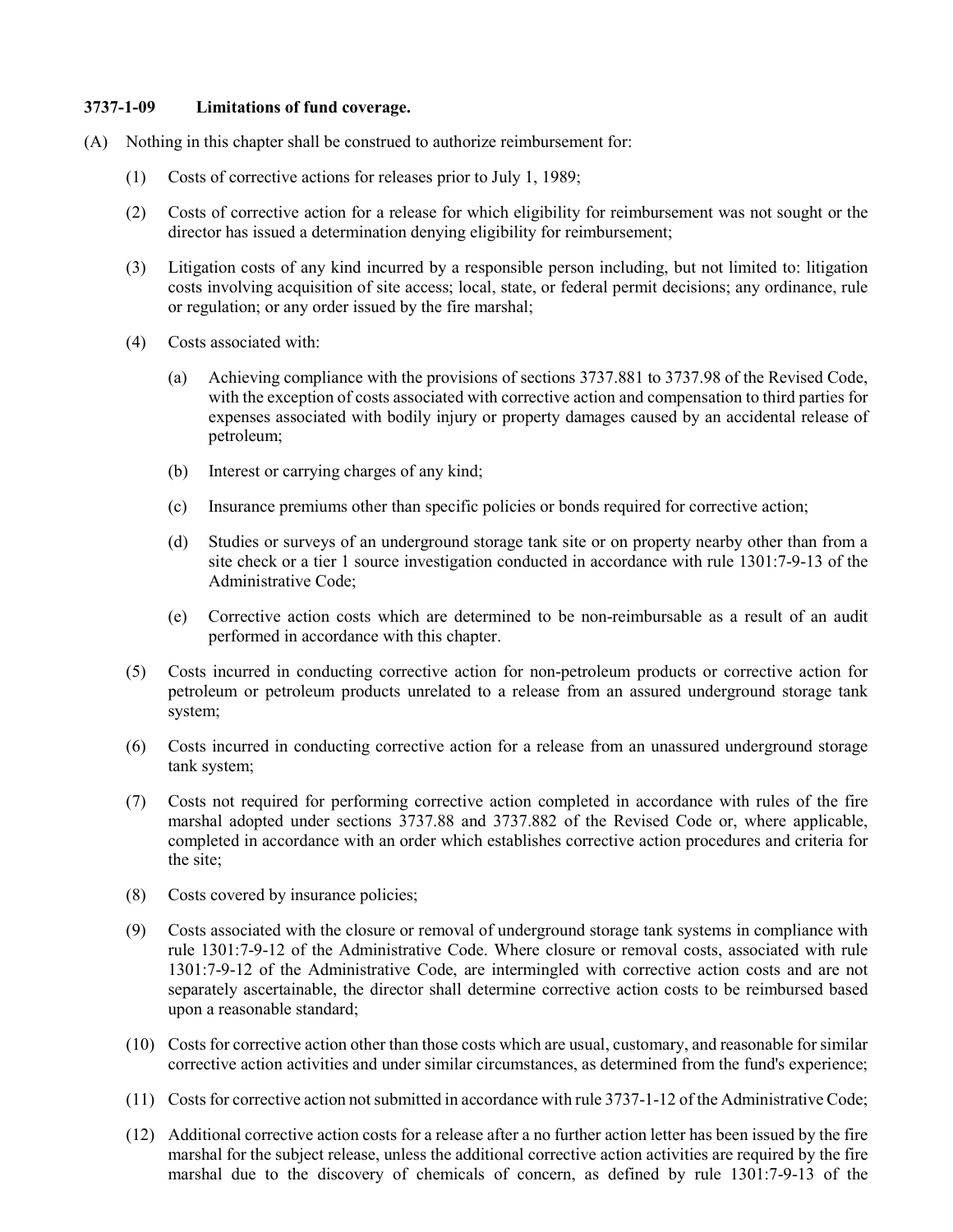Administrative Code, resulting from the original release but not reasonably discovered prior to the issuance of the no further action letter. Under no circumstances shall additional corrective action costs be reimbursed when the original no further action letter for the subject release is rescinded more than five years from the date it was issued;

- (13) Costs necessary for performing corrective action authorized by the fire marshal under section 3737.882 of the Revised Code and rules adopted under that section greater than fifty per cent of the usual, customary, and reasonable costs of the least expensive alternative for similar corrective action activities and under similar circumstances as determined from the fund's experience when pre-approval is required by paragraphs (A), (B), or (D) of rule 3737-1-12.1 of the Administrative Code but pre-approval was not sought or granted;
- (14) Undocumented corrective action costs, unless the responsible person submits documentation to support the corrective action costs within ninety days from the date that the director or the director's designee requests such documentation in writing pursuant to rule 3737-1-13 of the Administrative Code;
- (15) Costs for corrective action and/or third-party claims where the responsible person has failed to comply with rule 3737-1-22 of the Administrative Code that are greater than the lesser of:
	- (a) Fifty percent of eligible corrective action and third-party claim costs, as determined by the director; or
	- (b) The total of eligible corrective action and third-party claim costs, as determined by the director, minus the amount of the deductible and minus the amount that has been or will be paid by any party to the responsible person.
- (16) Cost for performing corrective action not authorized by the fire marshal under section 3737.882 of the Revised Code and rules adopted under that section;
- (17) Markup for any of the following:
	- (a) Costs of disposal, disposal facilities, and treatment facilities;
	- (b) Internal expenses including labor, supplies, per diem travel expenses, and intra-company billings;
	- (c) Charges for supplies;
	- (d) Charges for materials;
	- (e) Charges for equipment;
	- (f) Charges for utilities;
	- (g) Costs for transportation of soil and backfill materials.
- (18) Costs that have been or will be paid by any party under rule 3737-1-22 of the Administrative Code.
- (B) The board, upon payment or reimbursement from the fund to a responsible person for corrective action costs or the cost of compensation to third parties for bodily injury or property damage, is entitled by subrogation to all rights of the responsible person to recover those costs from any other person.

Effective: 07/01/2020 Five Year Review Dates: 07/31/2019 and 07/31/2024

> Promulgated Under: 119.03 Statutory Authority: 3737.90 Rule Amplifies: 3737.92 Prior Effective Dates: 08/01/1990, 05/04/1992, 07/01/1994, 09/18/1999, 07/01/2003, 04/01/2005,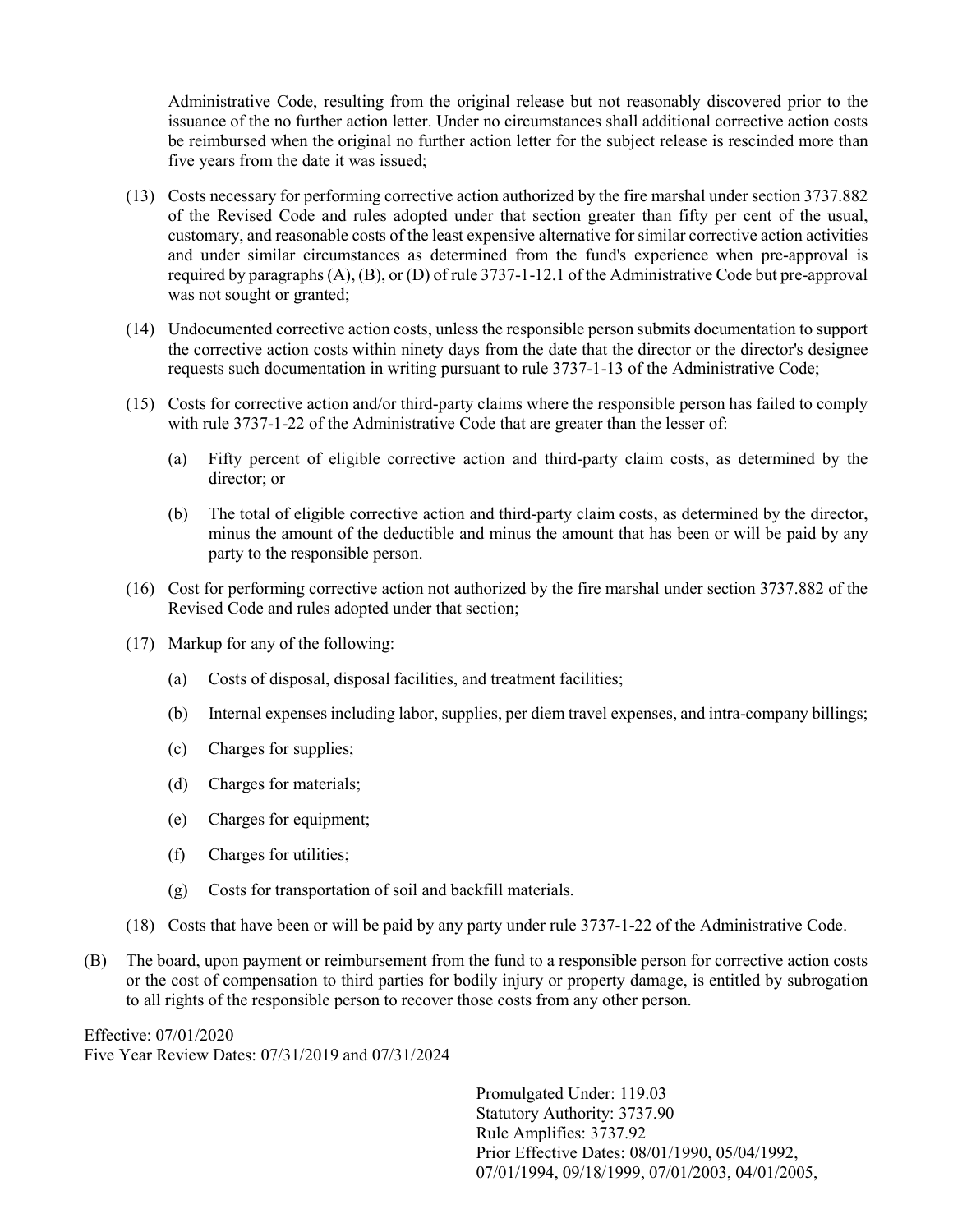04/01/2007, 04/01/2008, 11/30/2009, 01/01/2015, 01/01/2019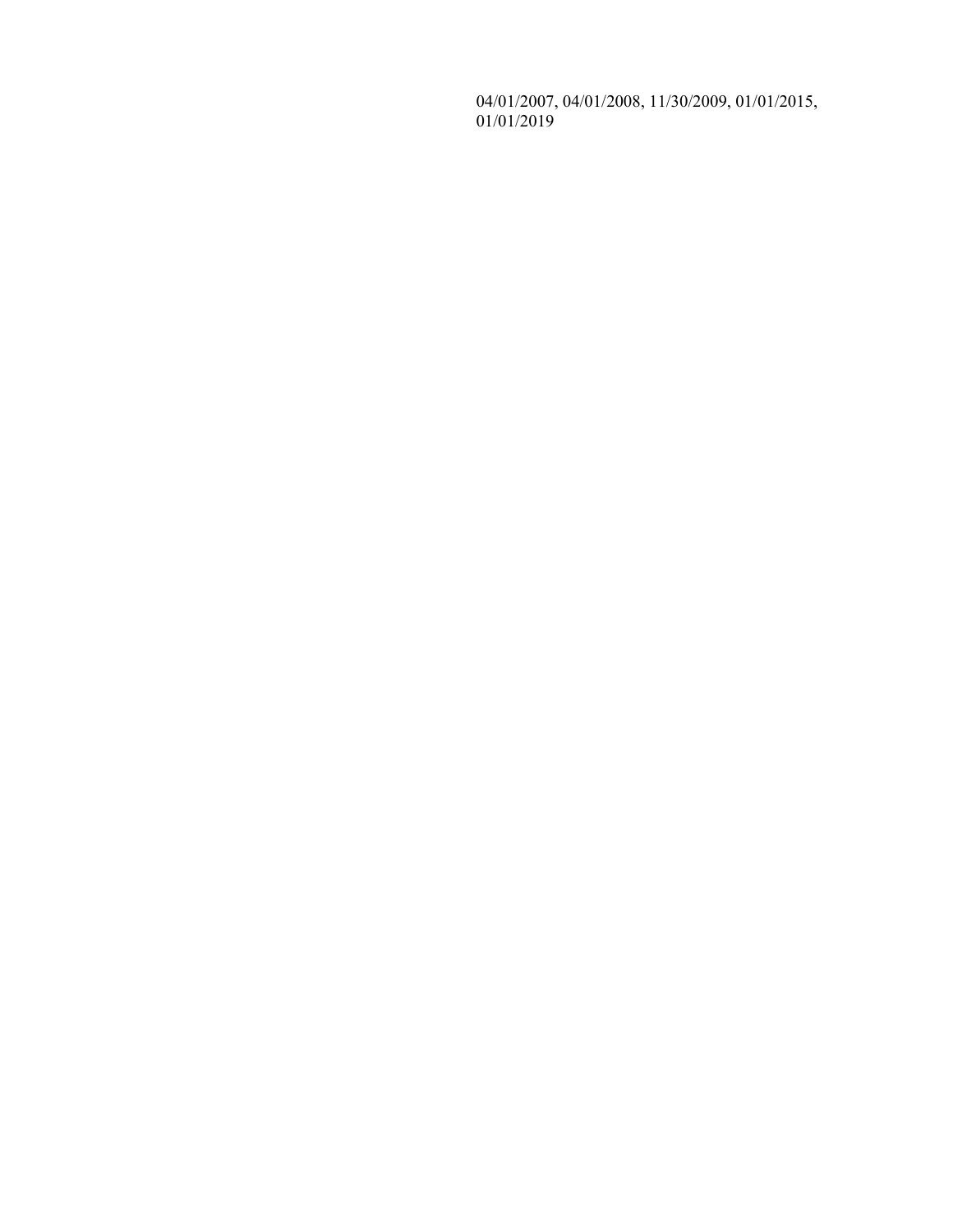### <span id="page-19-0"></span>3737-1-09.1 Inclusions of fund coverage.

- (A) The following costs shall be specifically reimbursable:
	- (1) Except where prohibited by paragraph (A)(17) of rule 3737-1-09 of the Administrative Code, markup on reimbursable subcontractor charges, including but not limited to the following, but only to the extent that the total amount of all markups is not greater than ten per cent of the reimbursable costs:
		- (a) Drilling services;
		- (b) Soil excavation services;
		- (c) Utility locating services; and
		- (d) Vacuum truck services.
	- (2) Per diem for travel costs directly related to corrective action at a release site, up to a maximum amount, as established by the director, to reimburse the costs of mileage, food, and lodging incurred by a primary consultant or primary contractor when the release site is at a distance from the primary consultant's or primary contractor's nearest office of business which, under state of Ohio travel reimbursement policy, would allow for reimbursement. The costs of travel by common carrier (i.e. plane, boat and bus) shall not be reimbursable.
	- (3) Notwithstanding paragraph (A)(3) of rule 3737-1-09 of the Administrative Code, usual, customary, and reasonable legal costs incurred by the responsible person for the preparation, review or recording of an environmental covenant pursuant to rule 1301:7-9-13 of the Administrative Code.
- (B) Nothing in any part of this rule shall be interpreted to preclude coverage for corrective action costs or thirdparty bodily injury or third-party property damage which are generally or specifically included in coverage under Chapter 3737. of the Revised Code or Chapter 3737 of the Administrative Code.

Effective: 07/01/2020 Five Year Review Dates: 07/31/2019 and 07/31/2024

> Promulgated Under: 119.03 Statutory Authority: 3737.90 Rule Amplifies: 3737.92 Prior Effective Dates: 07/01/1994 (Emer.), 09/30/1994, 01/01/2015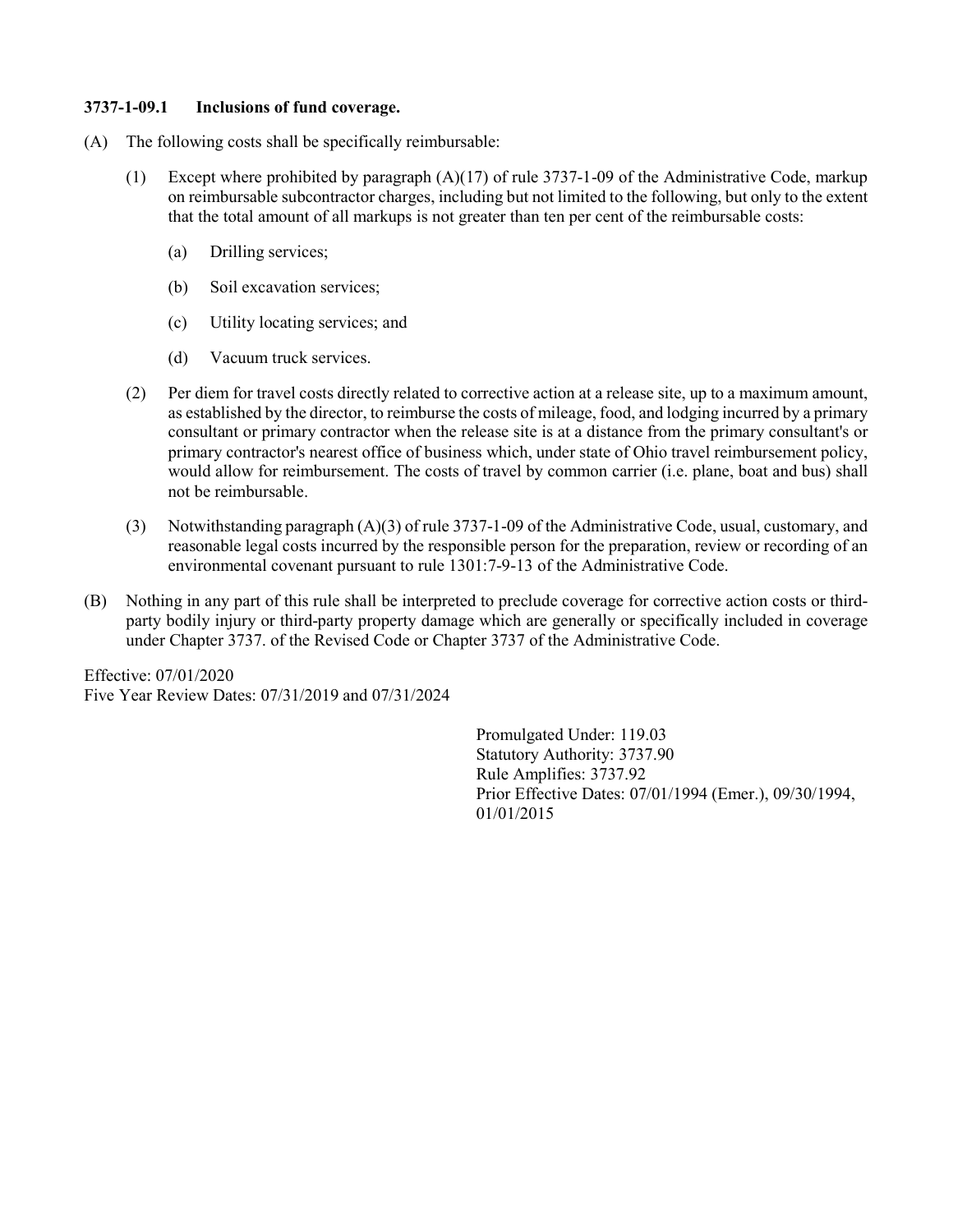### <span id="page-20-0"></span>3737-1-10 Financial audits.

- (A) The director or the director's designee may perform financial audits as necessary to ensure compliance with this chapter, to certify corrective action costs and to assess whether costs are reimbursable from the fund. Prior to any financial audit, the director shall give the responsible person written notice of the proposed audit. The responsible person shall make available to the director, or the director's designee, all records and documents which the director or the director's designee deems necessary to the completion of the audit.
- (B) The director shall upon completion of the audit prepare a written report of the findings. A copy of this report shall be sent to the responsible person and to the fire marshal. The responsible person may file written objections to the director's report within thirty days after the mailing of the director's report. The board, upon receipt of the objections, shall appoint a referee to conduct an adjudication hearing in accordance with section 119.09 of the Revised Code. Thereafter the board shall make a decision to approve, disapprove, or modify the referee's findings and recommendations.
- (C) Nothing within this rule shall be deemed to grant standing to a non-responsible person to bring a claim against the financial assurance fund.

Effective: 11/30/2009 Five Year Review Dates: 07/31/2019 and 07/31/2024

> Promulgated Under: 119.03 Statutory Authority: 3737.90 Rule Amplifies: 3737.92 Prior Effective Dates: 08/01/1990, 11/24/1996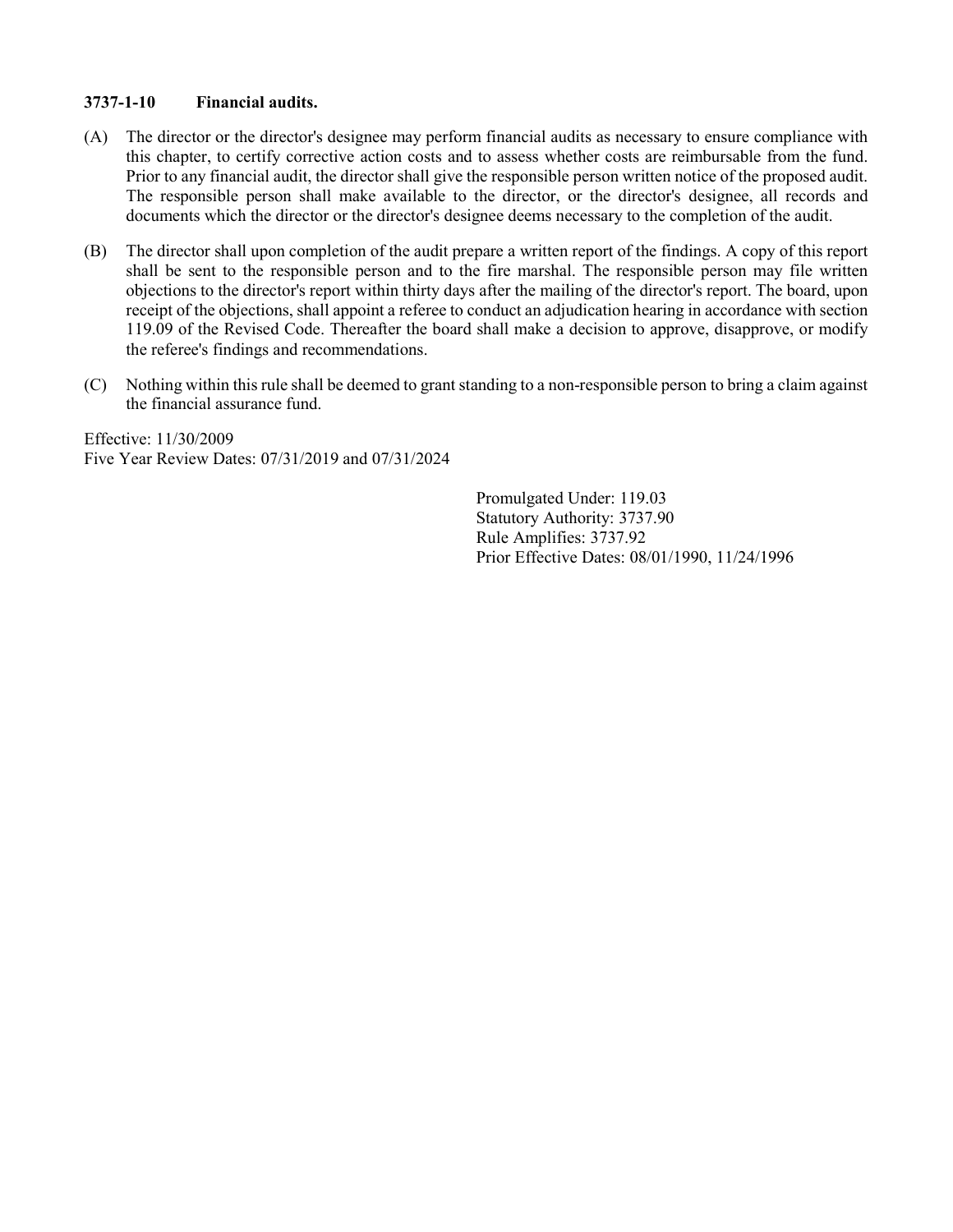## <span id="page-21-0"></span>3737-1-11 Technical audits.

- (A) The director or the director's designee may conduct technical audits during reviews of applications for reimbursement to determine if the work performed was substantially in excess of that necessary to meet the requirements of the fire marshal, to ensure compliance with applicable rules and to verify site corrective actions. Prior to any technical audit, the director shall give the responsible person written notice of the proposed audit. The responsible person shall make available to the director or the director's designee all records and documents which the director or the director's designee deems necessary to the completion of the audit.
- (B) The director shall upon completion of the audit prepare a written report of the findings. A copy of this report shall be sent to the responsible person and to the fire marshal. The responsible person may file written objections to the director's report within thirty days after the mailing of the director's report. The board, upon receipt of the objections, shall appoint a referee to conduct an adjudication hearing in accordance with section 119.09 of the Revised Code. Thereafter the board shall make a decision to approve, disapprove, or modify the referee's findings and recommendations.
- (C) Nothing within this rule shall be deemed to grant standing to a non-responsible person to bring a claim against the financial assurance fund.

Effective: 11/30/2009 Five Year Review Dates: 07/31/2019 and 07/31/2024

> Promulgated Under: 119.03 Statutory Authority: 3737.90 Rule Amplifies: 3737.92 Prior Effective Dates: 08/01/1990, 11/24/1996, 09/18/1999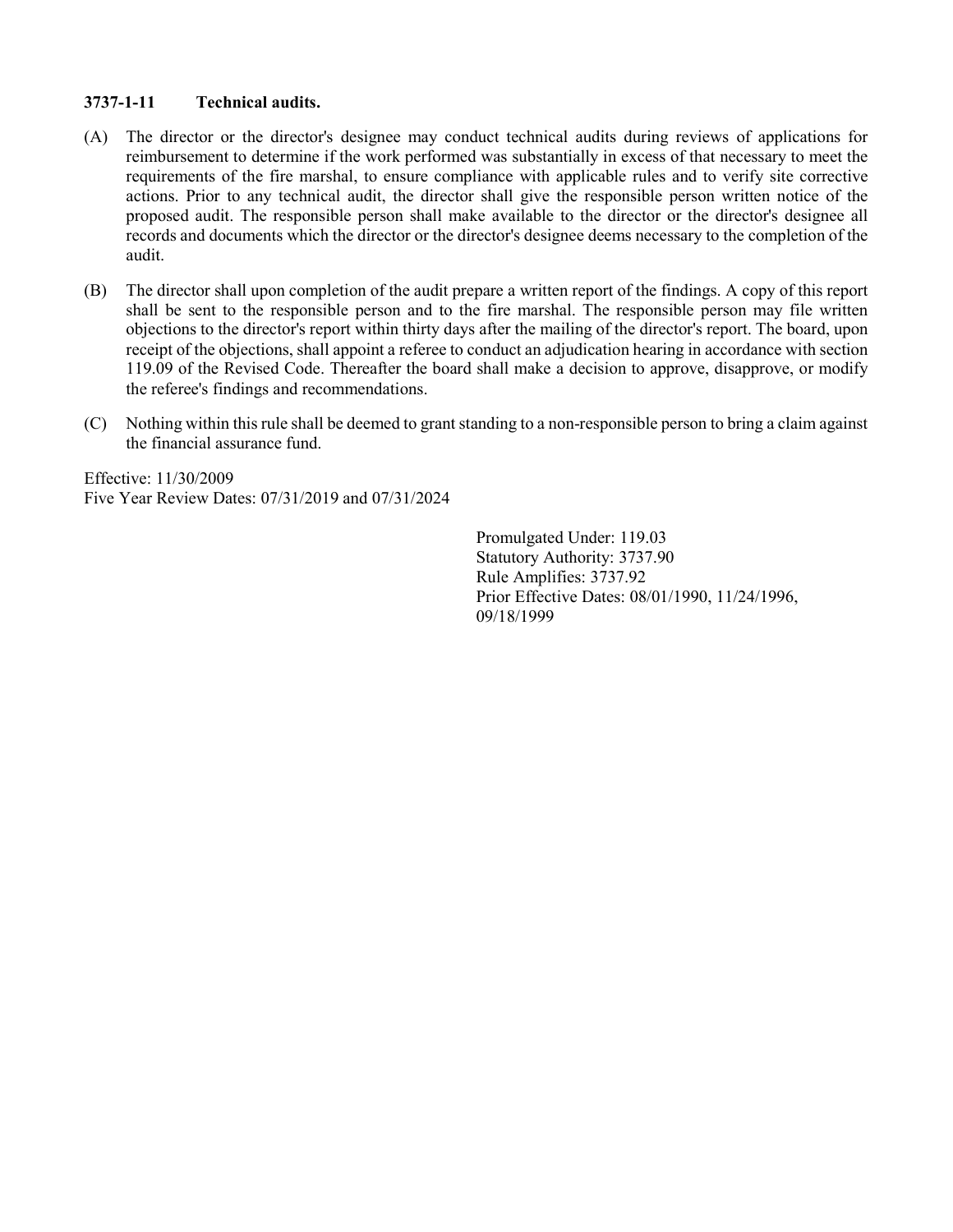## <span id="page-22-0"></span>3737-1-12 Application for reimbursement.

- (A) Responsible persons shall file an application on a form prescribed by the director for reimbursement for costs actually incurred in conducting corrective action within one year from the completion date of the program task, as described below. If the responsible person fails to make a timely application for reimbursement under this rule, the costs associated with the task shall be denied.
- (B) For purposes of submitting an application for reimbursement for corrective actions performed under rule 1301:7-9-13 of the Administrative Code in effect prior to March 31, 1999, the following are completion dates from which the one-year filing periods begin to run for related program tasks:
	- (1) The immediate corrective action program task completion date shall be the date the release is required to be reported to the fire marshal. The immediate corrective action program task is comprised of those actions set forth in paragraphs (F) and (H) of rule 1301:7-9-13 of the Administrative Code;
	- (2) The free product removal program task completion date shall be the date the last free product removal report is required to be submitted to the fire marshal or, if no free product removal reports are required, the completion date shall be the date the release was required to be reported to the fire marshal. The free product removal program task is comprised of those actions set forth in paragraph (G) of rule 1301:7-9-13 of the Administrative Code;
	- (3) The site assessment program task completion date shall be the date the fire marshal determines site assessment to be complete. The site assessment program task is comprised of those actions set forth in paragraph (I) of rule 1301:7-9-13 of the Administrative Code;
	- (4) The remedial action plan program task completion date shall be the date the fire marshal approves the plan. The remedial action plan program task is comprised of those actions set forth in paragraph (J) and paragraph (K) of rule 1301:7-9-13 of the Administrative Code; and
	- (5) The completion date for the remedial action plan implementation program task and the on-going system operation and maintenance program task shall be the date the fire marshal issues a no further action determination. The remedial action plan implementation program task and the on-going system operation and maintenance program task are comprised of those actions set forth in paragraph (L) and paragraph (M) of rule 1301:7-9-13 of the Administrative Code.
	- (6) For any costs not associated with a program task described in this paragraph, the associated completion date shall be the earliest of:
		- (a) A completion date specified by the fire marshal;
		- (b) The date the fire marshal issues a no further action determination; or
		- (c) The date the work was completed.
- (C) For purposes of submitting an application for reimbursement for corrective actions performed under rule 1301:7-9-13 of the Administrative Code in effect on or after March 31, 1999, but before March 1, 2005, the following are completion dates from which the one-year filing periods begin to run for related program tasks:
	- (1) The immediate response action program task completion date shall be the date the release is required to be reported to the fire marshal. The immediate response action program task is comprised of those actions set forth in paragraphs  $(G)(1)$ ,  $(G)(3)$ , and  $(G)(4)$  of rule 1301:7-9-13 of the Administrative Code;
	- (2) The free product removal program task completion date shall be the date the last free product removal report is required to be submitted to the fire marshal or, if no free product removal reports are required, the completion date shall be the date the release was required to be reported to the fire marshal. The free product removal program task is comprised of those actions set forth in paragraph (G)(2) of rule 1301:7-9-13 of the Administrative Code;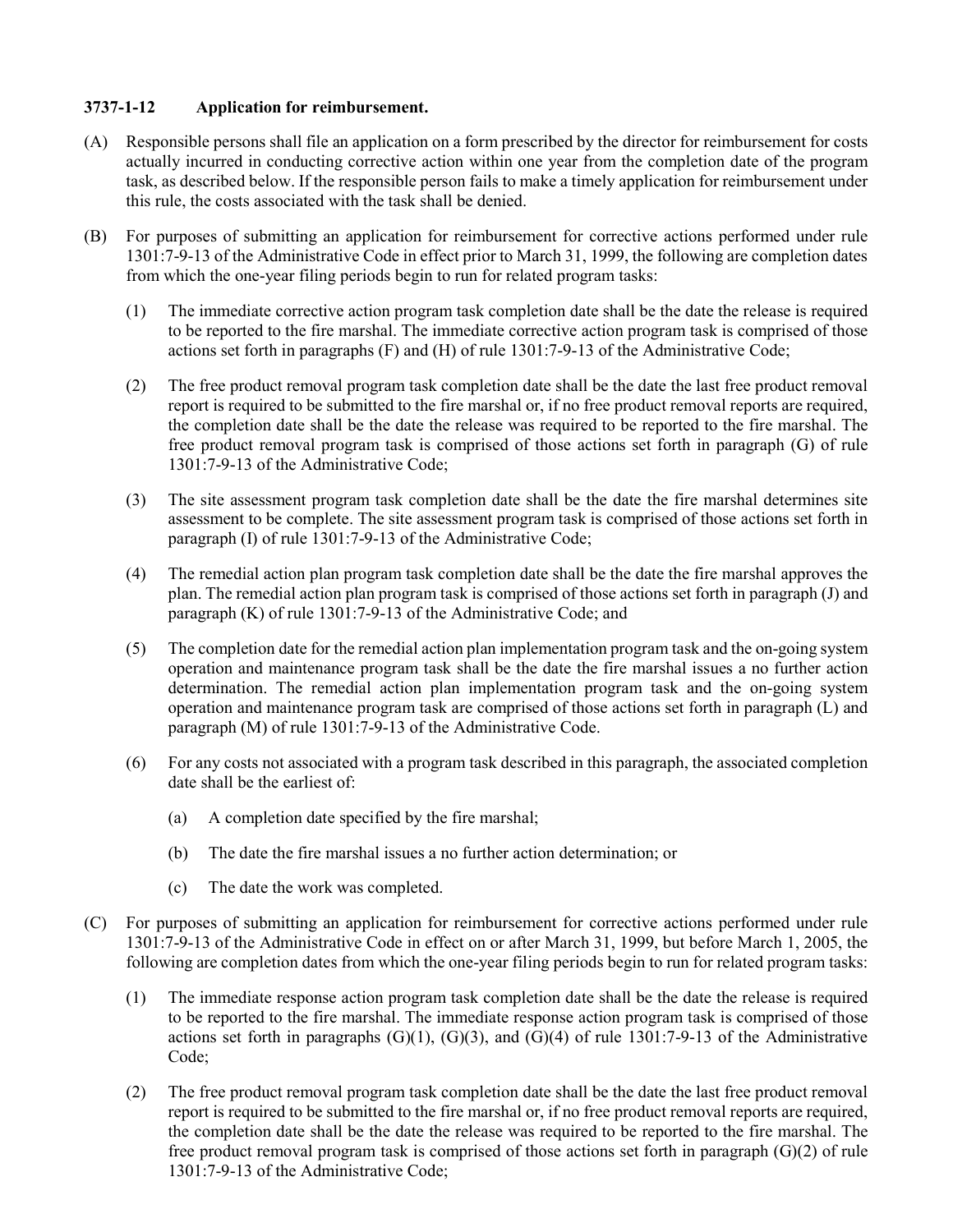- (3) The tier 1 evaluation program task completion date shall be the date the tier 1 evaluation notification, or the tier evaluation report if appropriate, is required to be submitted to the fire marshal. The tier 1 evaluation program task is comprised of those actions set forth in paragraphs  $(H)$ ,  $(I)$ ,  $(I)$  and  $(K)$  of rule 1301:7-9-13 of the Administrative Code;
- (4) The tier 2 evaluation program task completion date shall be the date the tier evaluation report is required to be submitted to the fire marshal. The tier 2 evaluation program task is comprised of those actions set forth in paragraphs (M) and (N) of rule 1301:7-9-13 of the Administrative Code;
- (5) The tier 3 evaluation program task completion date shall be the date the tier 3 evaluation report is required to be submitted to the fire marshal. The tier 3 evaluation program task is comprised of those actions set forth in paragraph (O) of rule 1301:7-9-13 of the Administrative Code;
- (6) The completion date for the remedial action plan implementation program task and the monitoring plan program task shall be the date the fire marshal issues a no further action determination. The remedial action plan implementation program task is comprised of those actions set forth in paragraphs (S) and (T) of rule 1301:7-9-13 of the Administrative Code. The monitoring plan program task is comprised of those actions set forth in paragraph (R) of rule 1301:7-9-13 of the Administrative Code; and
- (7) For any costs not associated with a program task described in this paragraph, the associated completion date shall be the earliest of:
	- (a) A completion date specified by the fire marshal;
	- (b) The date the fire marshal issues a no further action determination; or
	- (c) The date the work was completed.
- (D) For purposes of submitting an application for reimbursement for corrective actions performed under rule 1301:7-9-13 of the Administrative Code in effect on or after March 1, 2005, but before September 1, 2017, the following are completion dates from which the one-year filing periods begin to run for related program tasks:
	- (1) The immediate corrective action program task completion date shall be the date the release is required to be reported to the fire marshal. The immediate corrective action program task is comprised of those actions set forth in paragraphs (G)(1) and (G)(2) of rule 1301:7-9-13 of the Administrative Code;
	- (2) The free product removal program task completion date shall be the date the last free product removal report is required to be submitted to the fire marshal or, if no free product removal reports are required, the completion date shall be the date the release was required to be reported to the fire marshal. The free product removal program task is comprised of those actions set forth in paragraph (G)(3) of rule 1301:7-9-13 of the Administrative Code;
	- (3) The tier 1 source investigation program task completion date shall be the date the tier 1 delineation notification, tier 1 notification, or tier 1 evaluation report, if appropriate, is required to be submitted to the fire marshal. The tier 1 source investigation program task is comprised of those actions set forth in paragraph (H) of rule 1301:7-9-13 of the Administrative Code;
	- (4) The tier 1 delineation program task completion date shall be the date the tier 1 investigation report is required to be submitted to the fire marshal. The tier 1 delineation program task is comprised of those actions set forth in paragraph (I) of rule 1301:7-9-13 of the Administrative Code;
	- (5) The tier 2 evaluation program task completion date shall be the date the tier evaluation report is required to be submitted to the fire marshal. The tier 2 evaluation program task is comprised of those actions set forth in paragraph (L) of rule 1301:7-9-13 of the Administrative Code;
	- (6) The tier 3 evaluation program task completion date shall be the date the tier 3 evaluation report is required to be submitted to the fire marshal. The tier 3 evaluation program task is comprised of those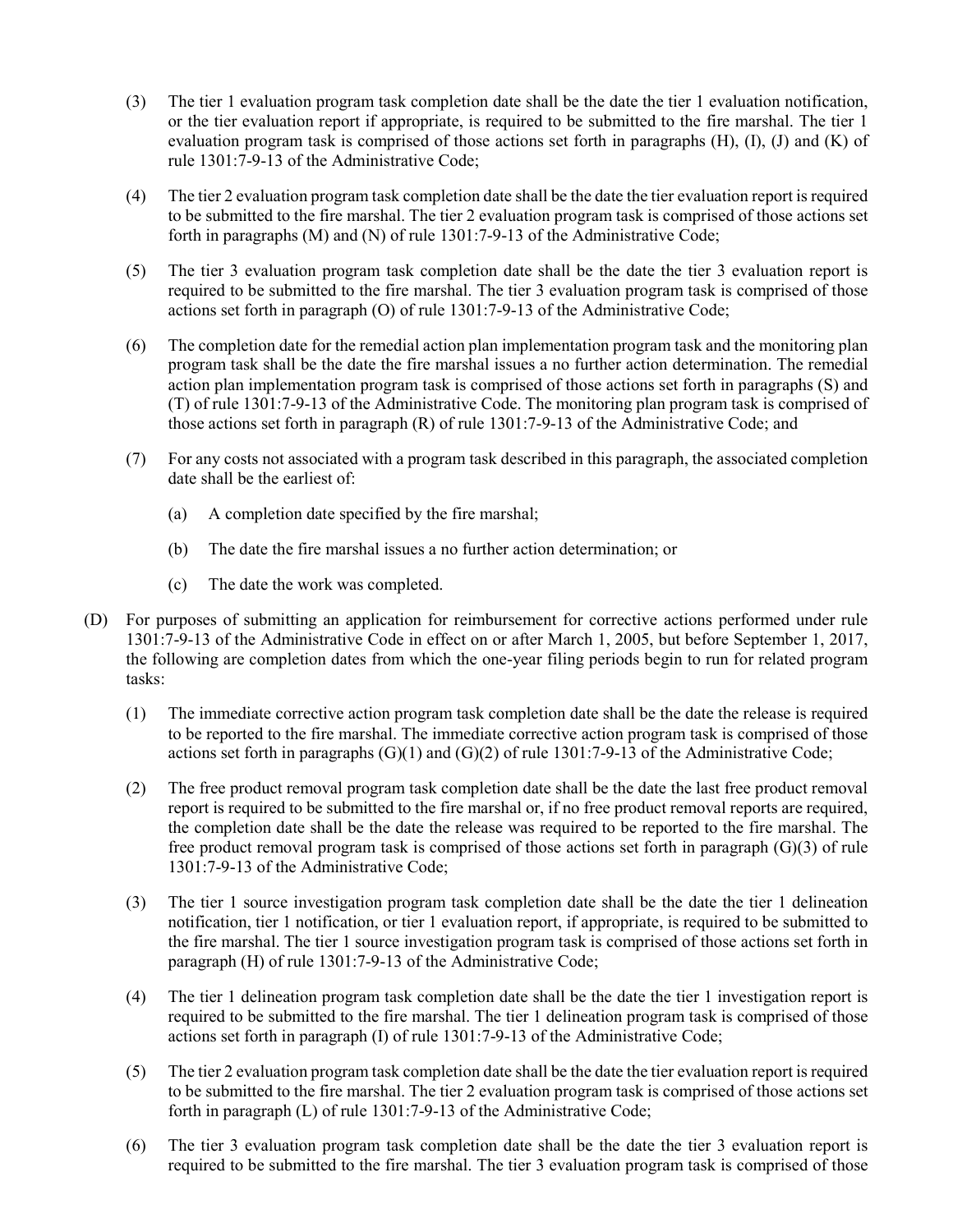actions set forth in paragraph (M) of rule 1301:7-9-13 of the Administrative Code;

- (7) The completion date for the interim response action program task associated with a tier evaluation shall be the date the interim response action summary report is required to be submitted to the fire marshal. The interim response action program task is comprised of those actions set forth in paragraph (K) of rule 1301:7-9-13 of the Administrative Code.
- (8) The completion date for the remedial action plan preparation program task associated with a tier evaluation shall be the date the remedial action plan is required to be submitted to the fire marshal. The remedial action plan preparation program task is comprised of those actions set forth in paragraphs  $(N)(1)$  and  $(N)(2)$  of rule 1301:7-9-13 of the Administrative Code;
- (9) The completion date for the remedial action plan implementation program task and the monitoring plan program task shall be the date the fire marshal issues a no further action determination. The remedial action plan implementation program task is comprised of those actions set forth in paragraphs (N)(3) and (N)(4) of rule 1301:7-9-13 of the Administrative Code. The monitoring plan program task is comprised of those actions set forth in paragraph (O) of rule 1301:7-9-13 of the Administrative Code; and
- (10) For any costs not associated with a program task described in this paragraph, the associated completion date shall be the earliest of:
	- (a) A completion date specified by the fire marshal;
	- (b) The date the fire marshal issues a no further action determination; or
	- (c) The date the work was completed.
- (E) For purposes of submitting an application for reimbursement for corrective actions performed under rule 1301:7-9-13 of the Administrative Code in effect on or after September 1, 2017, the following are completion dates from which the one-year filing periods begin to run for related program tasks:
	- (1) The immediate corrective action program task completion date shall be the date the immediate corrective action report is required to be submitted to the fire marshal. The immediate corrective action program task is comprised of those actions set forth in paragraphs  $(G)(1)$  and  $(G)(2)$  of rule 1301:7-9-13 of the Administrative Code;
	- (2) The free product removal program task completion date shall be the date the last free product removal report is required to be submitted to the fire marshal or, if no free product removal reports are required, the completion date shall be the date the release incident was required to be reported to the fire marshal. The free product removal program task is comprised of those actions set forth in paragraph (G)(3) of rule 1301:7-9-13 of the Administrative Code;
	- (3) The tier 1 source investigation program task completion date shall be the date the tier 1 notification, or the tier 1 evaluation report if appropriate, is required to be submitted to the fire marshal. The tier 1 source investigation program task is comprised of those actions set forth in paragraph (H) of rule 1301:7-9-13 of the Administrative Code;
	- (4) The tier 1 delineation program task completion date shall be the date the tier 1 investigation report is required to be submitted to the fire marshal. The tier 1 delineation program task is comprised of those actions set forth in paragraph (I) of rule 1301:7-9-13 of the Administrative Code;
	- (5) The tier 2 evaluation program task completion date shall be the date the tier 2 evaluation report is required to be submitted to the fire marshal. The tier 2 evaluation program task is comprised of those actions set forth in paragraph (L) of rule 1301:7-9-13 of the Administrative Code;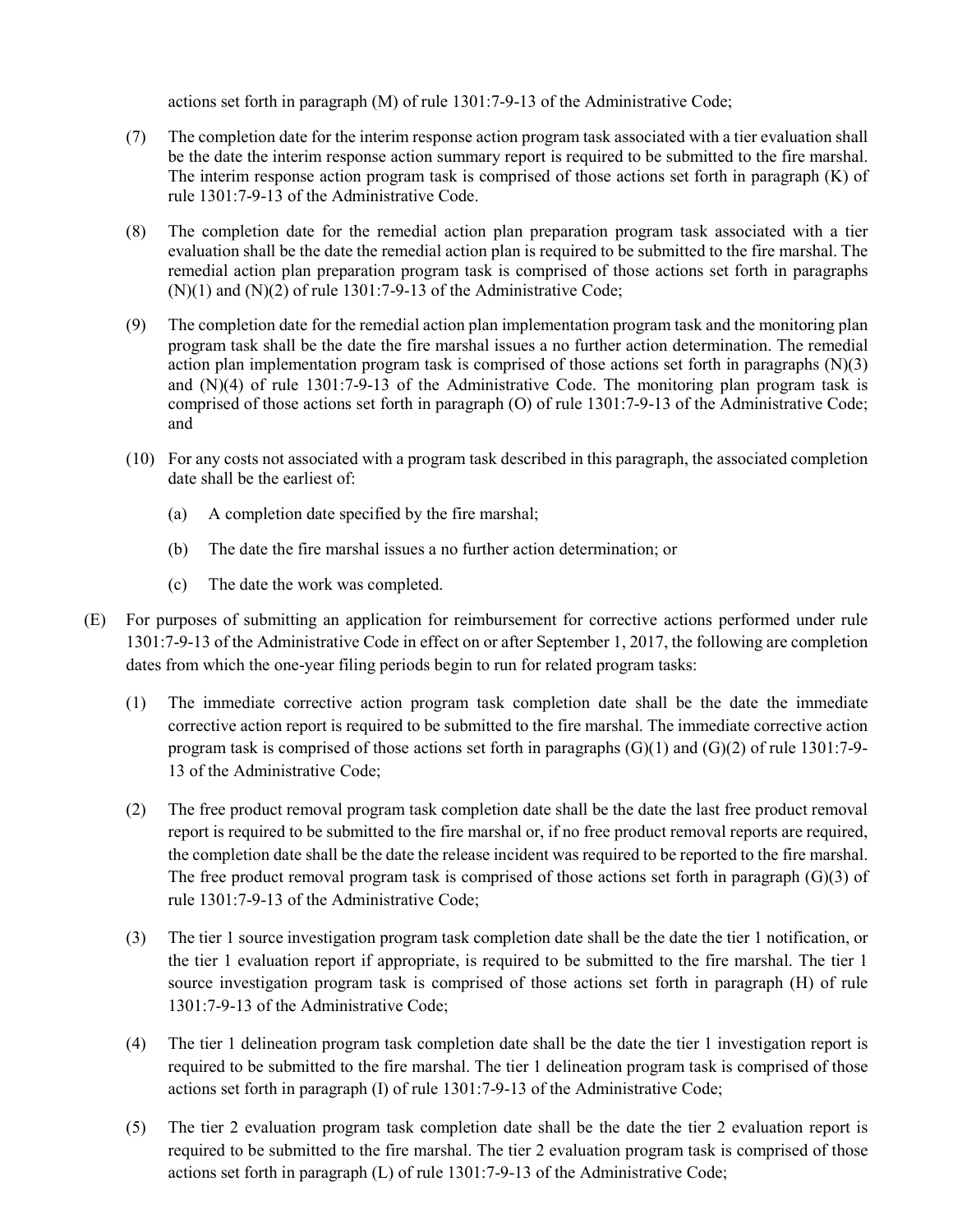- (6) The tier 3 evaluation program task completion date shall be the date the tier 3 evaluation report is required to be submitted to the fire marshal. The tier 3 evaluation program task is comprised of those actions set forth in paragraph (M) of rule 1301:7-9-13 of the Administrative Code;
- (7) The completion date for the interim response action program task associated with a tier evaluation shall be the date the interim response action summary report is required to be submitted to the fire marshal. The interim response action program task is comprised of those actions set forth in paragraph (K) of rule 1301:7-9-13 of the Administrative Code.
- (8) The completion date for the remedial action plan preparation program task associated with a tier evaluation shall be the date the remedial action plan is required to be submitted to the fire marshal. The remedial action plan preparation program task is comprised of those actions set forth in paragraphs  $(N)(1)$  and  $(N)(2)$  of rule 1301:7-9-13 of the Administrative Code;
- (9) The completion date for the remedial action plan implementation program task and the monitoring plan program task shall be the date the fire marshal issues a no further action determination. The remedial action plan implementation program task is comprised of those actions set forth in paragraphs  $(N)(3)$ and (N)(4) of rule 1301:7-9-13 of the Administrative Code. The monitoring plan program task is comprised of those actions set forth in paragraph (O) of rule 1301:7-9-13 of the Administrative Code; and
- (10) For any costs not associated with an above described program task, the associated completion date shall be the earliest of:
	- (a) A completion date specified by the fire marshal;
	- (b) The date the fire marshal issues a no further action determination; or
	- (c) The date the work was completed.
- (F) Where applicable, a responsible person shall submit approvals from the fire marshal to remain in an earlier version of rule 1301:7-9-13 of the Administrative Code. Where a responsible person has been conducting corrective action under an earlier version of rule 1301:7-9-13 of the Administrative Code and elects, or by operation of law, is mandatorily transitioned to continue corrective action under rule 1301:7-9-13 of the Administrative Code in effect on or after March 1, 2005, the election date or the mandatory transition date shall be used as the completion date for submitting the following costs:
	- (1) For program tasks that are incomplete at the date of the election or mandatory transition date, submit all costs incurred within one year from the date of the election or mandatory transition; and
	- (2) For all program tasks that are complete at the time of such election or mandatory transition, submit all costs in accordance with paragraph  $(B)$ ,  $(C)$ ,  $(D)$ , or  $(E)$  of this rule.
- (G) If the responsible person has made a timely (prior to the original due date for completion) written request to the fire marshal in accordance with rule 1301:7-9-13 of the Administrative Code, to extend the time for completing a program task and if the fire marshal grants that request, the claim submission date for costs associated with that program task shall be as follows:
	- (1) For costs incurred prior to the original completion date, any claim for such costs shall be submitted within one year from the original completion date;
	- (2) For costs incurred after the original completion date, any claim for such costs shall be submitted within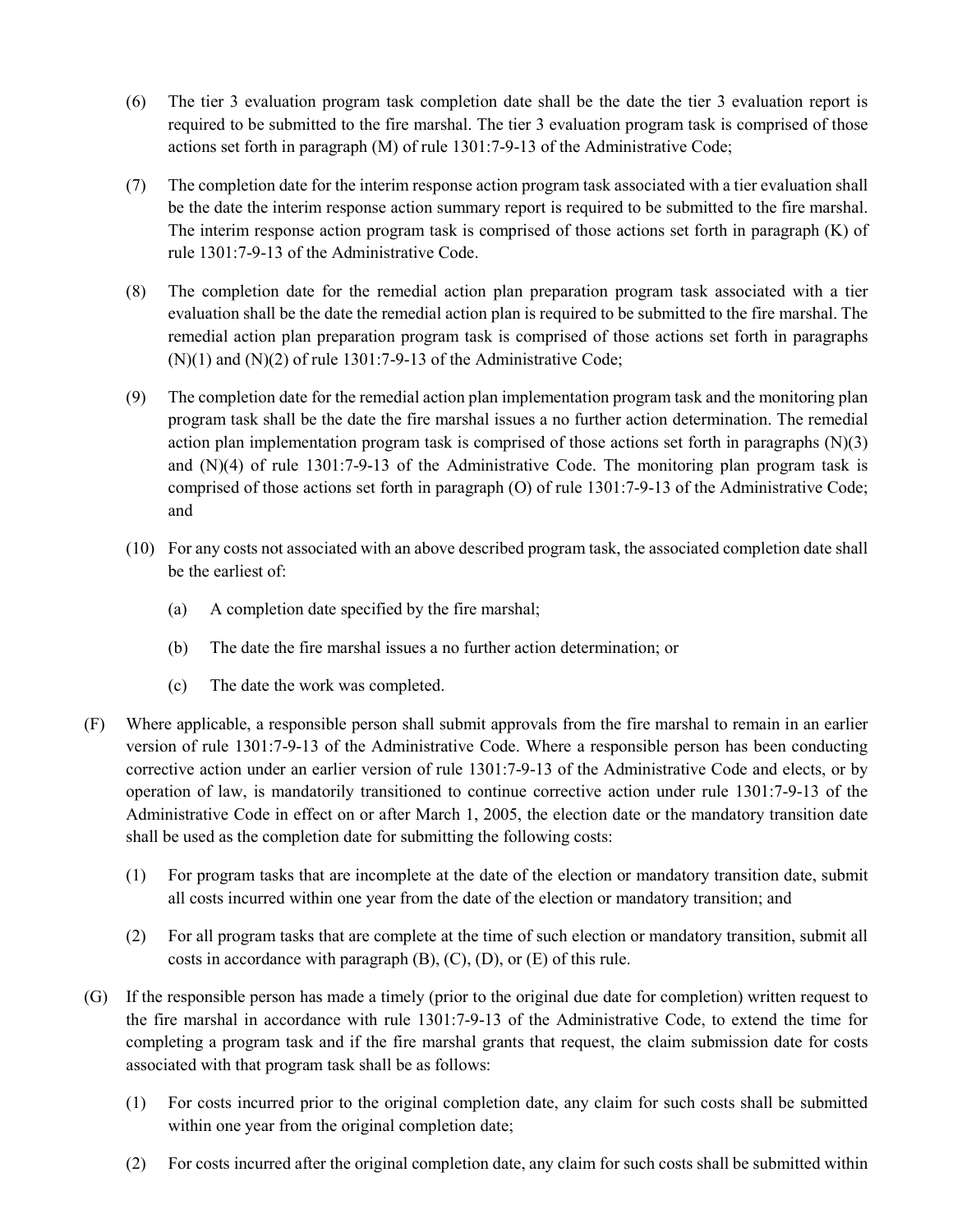one year from the newly approved and extended deadline and, if no deadline is stated in the fire marshal's letter, within one year from the date of the letter.

- (H) If the fire marshal issues a written request for additional information, the costs for the additional work required to address the requests are due within one year from the date the work is required to be completed by the fire marshal and if no completion date is stated in the original request, within one year from the date of the request. This rule shall be applied to all program tasks performed under all versions of rule 1301:7-9-13 of the Administrative Code.
- (I) The application for reimbursement shall include documentation of all notifications and reports required under applicable versions of rule 1301:7-9-13 of the Administrative Code.
- (J) The application for reimbursement shall include the following documentation:
	- (1) Certifications by the responsible person and the primary consultant or primary contractor that the information contained in and submitted with the application is true and correct and represents actual costs incurred;
	- (2) Invoices, payment records and any other records documenting actual costs incurred and paid related to corrective action; and
	- (3) Any other records, site-specific information or other relevant information necessary to demonstrate compliance with cleanup standards and tank rules, or any applicable order, as required by the director.
- (K) A responsible person may apply for reimbursement for partial completion of a program task provided that the total amount sought in the application for reimbursement is not less than fifty per cent of the applicable deductible of the responsible person except:
	- (1) For those costs required to be submitted according to paragraph  $(F)(2)$ ,  $(G)$ , or  $(H)$  of this rule, the responsible person shall apply for reimbursement as required by those paragraphs regardless of the total amount sought; and
	- (2) For those costs associated with remediation system operation and maintenance and/or monitoring activities, the director may grant permission to the responsible person to submit applications for reimbursement in which the total amount being sought is less than fifty per cent of the applicable deductible of the responsible person.

Effective: 07/01/2020 Five Year Review Dates: 07/31/2019 and 07/31/2024

> Promulgated Under: 119.03 Statutory Authority: 3737.90 Rule Amplifies: 3737.92 Prior Effective Dates: 08/01/1990, 05/04/1992, 07/01/1994, 09/18/1999, 07/01/2003, 04/01/2005, 04/01/2006, 04/01/2007, 04/01/2008, 11/30/2009, 01/01/2015, 01/01/2019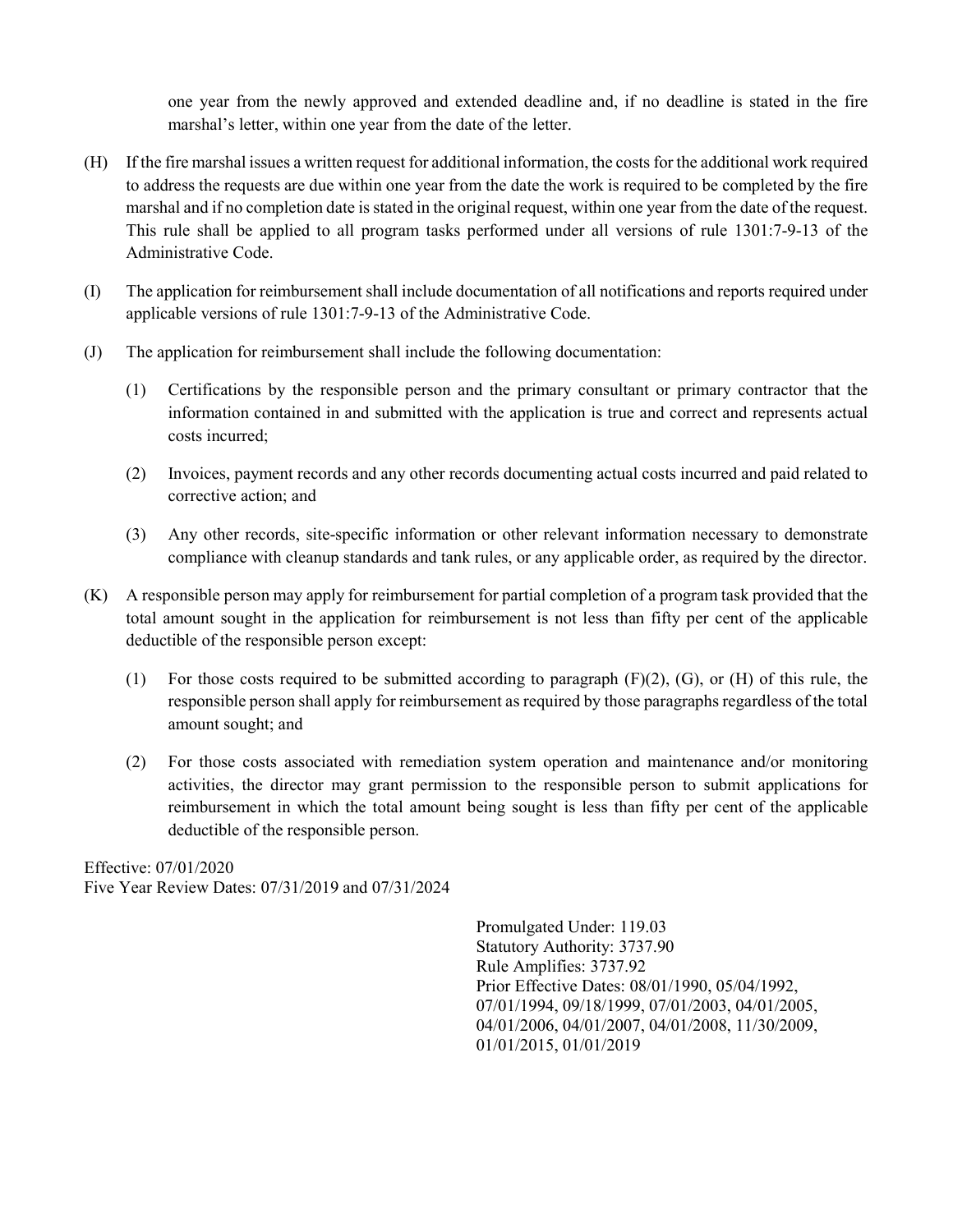### <span id="page-27-0"></span>3737-1-12.1 Mandatory and voluntary pre-approval of corrective action costs.

- (A) For corrective actions to be performed in accordance with all versions of rule 1301:7-9-13 of the Administrative Code, the responsible person shall submit to the director an application for initial pre-approval of costs for pending corrective actions, as follows:
	- (1) Simultaneously with the submission of an interim response action notification to the fire marshal, where prior approval of the fire marshal must be obtained, the responsible person shall submit an estimated cost and completion schedule for the corrective actions as set forth in the interim response action notification;
	- (2) Simultaneously with the submission of a remedial action plan to the fire marshal, the responsible person shall:
		- (a) Submit a copy of the remedial action plan with a brief description of the remedial action alternatives considered, including a discussion of the reliability, effectiveness, cost, and time needed for completion, and the rationale for the selected remedial alternative; and
		- (b) Submit an estimated cost and completion schedule for the remedial actions as set forth in the remedial action plan;
	- (3) Simultaneously with the submission to the fire marshal of a tier 3 evaluation plan where the estimated costs exceed six thousand dollars, the responsible person shall submit a copy of the tier 3 evaluation plan with a description of the objective; the activities to be conducted; a discussion of the effectiveness, cost and rationale for selecting the tier 3 evaluation; and an implementation schedule and projected completion date;
	- (4) Simultaneously with the submission to the fire marshal of a plan to calibrate or disprove the fate and transport model in conjunction with a tier 2 evaluation report, where the estimated costs exceed six thousand dollars, the responsible person shall submit a copy of the plan with a description of the objective; the activities to be conducted; and an estimated cost and completion schedule;
	- (5) Simultaneously with the submission to the fire marshal of a monitoring plan in conjunction with a tier evaluation report, where the estimated costs exceed six thousand dollars, the responsible person shall submit an estimated cost and completion schedule for the corrective actions as set forth in the monitoring plan.
	- (6) Simultaneously with the submission to the fire marshal of a free product monitoring plan in conjunction with a tier 2 evaluation report, the responsible person shall submit an estimated cost and completion schedule for the corrective actions as set forth in the free product monitoring plan.
	- (7) If free product is present one year after initiating free product recovery activities, the responsible person shall assess the effectiveness of free product recovery techniques and shall submit a brief written evaluation of the reliability, effectiveness, cost, and time needed for free product recovery in the upcoming year. Said written evaluation shall be submitted on a yearly basis for each year that recovery is ongoing.
		- (a) Where free product recovery has been in place for one year, the first evaluation shall be submitted within ninety days following the anniversary date of free product recovery. Subsequent evaluations shall be submitted annually, unless otherwise determined by the director.
		- (b) Where free product recovery is in conjunction with a remedial action plan, the annual free product evaluation shall be incorporated into the annual remedial action plan submissions required by this rule.
- (B) Where estimated cost and completion schedules have been pre-approved in accordance with paragraphs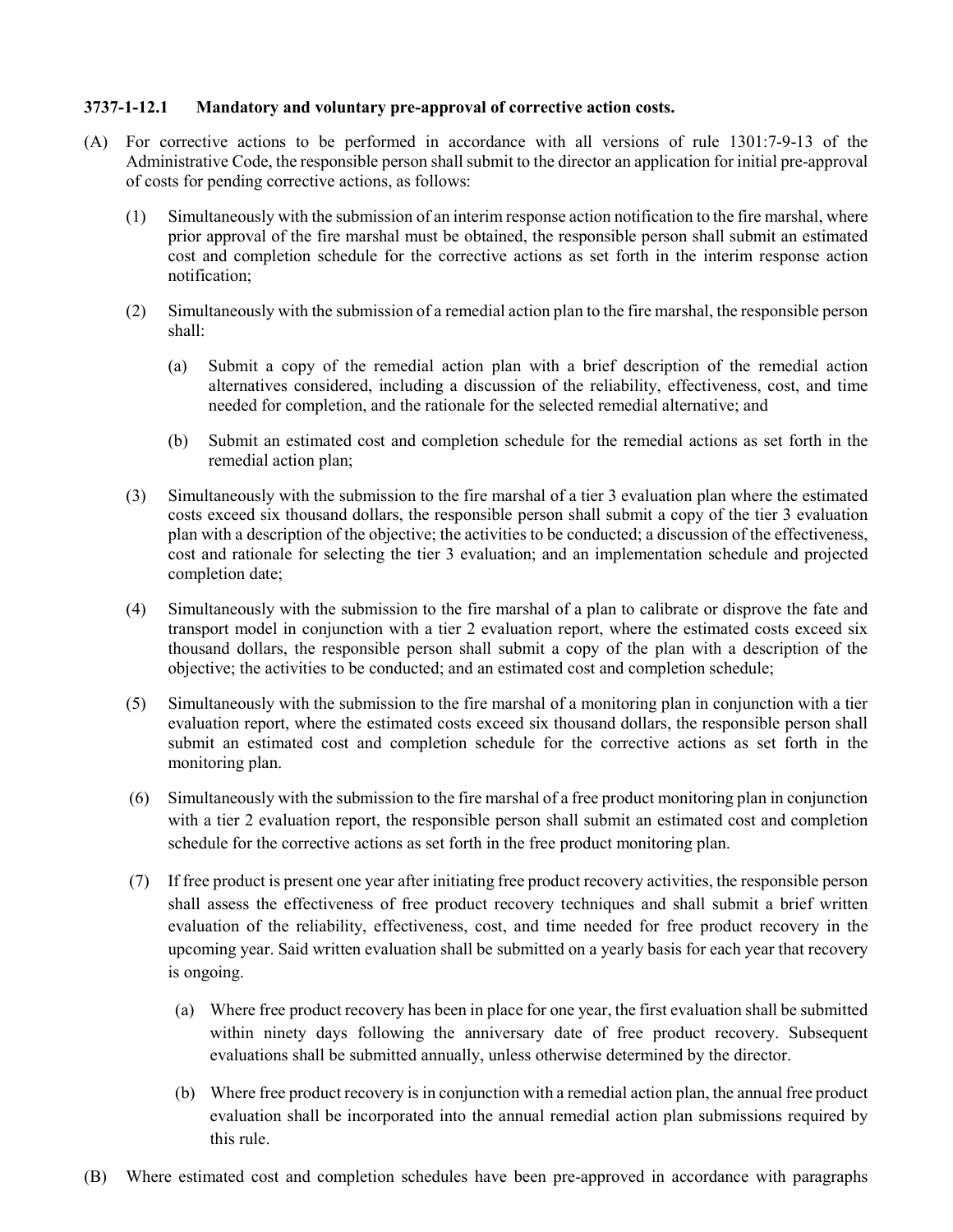$(A)(2)$ ,  $(A)(6)$ , and  $(A)(7)$  of this rule, the responsible person shall submit pre-approval applications annually, unless otherwise determined by the director, on a form prescribed by the director.

- (C) Upon receipt of a pre-approval application submitted pursuant to this rule, the director shall evaluate the estimated cost and completion schedule. In evaluating the estimated cost and completion schedule to be preapproved, the director shall consider what is usual, customary and reasonable for similar corrective action activities and under similar circumstances as determined from the fund's experience. At the director's discretion, other options including, but not limited to, pay-for-performance or risk sharing by the consultant and the responsible person may be considered for the corrective actions for which pre-approval is sought. The director shall notify the responsible person of the pre-approved costs and completion schedule.
- (D) The responsible person shall immediately notify the director and submit a revised estimated cost and completion schedule for pre-approval as follows:
	- (1) If during the implementation of the corrective actions for which pre-approval has been granted, the actual costs will exceed the pre-approved costs by twenty per cent or six thousand dollars, whichever is less; or
	- (2) If during the implementation of the corrective actions for which pre-approval was not required by paragraph  $(A)(3)$ ,  $(A)(4)$ , or  $(A)(5)$  of this rule because the estimated costs did not exceed six thousand dollars, the actual costs will exceed six thousand dollars.
- (E) Where a revised estimated cost and completion schedule is submitted for pre-approval, the director may review the estimated cost and completion schedule in accordance with paragraph (C) of this rule or provide notification to the responsible person that the estimated cost and completion schedule will be evaluated when the application for reimbursement is submitted to the board in accordance with rule 3737-1-12 of the Administrative Code.
- (F) Where an estimated cost and completion schedule is required by this rule, estimated costs shall be detailed on a time and material basis.
- (G) Corrective action costs and completion schedules not submitted for pre-approval in accordance with this rule shall be evaluated for reimbursement and subject to reductions in reimbursement in accordance with rule 3737-1-09 of the Administrative Code.
- (H) Where pre-approval is not required by this rule but is desired by the responsible person, the responsible person may submit to the director a description of the proposed corrective actions and an estimated cost and completion schedule for pre-approval.
- (I) Pre-approval shall not accelerate fund reimbursement for a release. Payment for pre-approved costs shall be contingent upon the proper submission of an application for reimbursement in accordance with rule 3737-1- 12 of the Administrative Code, and a determination that a responsible person is eligible to receive reimbursement from the fund.

Effective: 07/01/2020 Five Year Review Dates: 07/31/2019 and 07/31/2024

Promulgated Under: 119.03 Statutory Authority: 3737.90 Rule Amplifies: 3737.92 Prior Effective Dates: 07/01/1994, 09/18/1999, 07/01/2003, 04/01/2005, 04/01/2008, 11/30/2009, 01/01/2015, 01/01/2019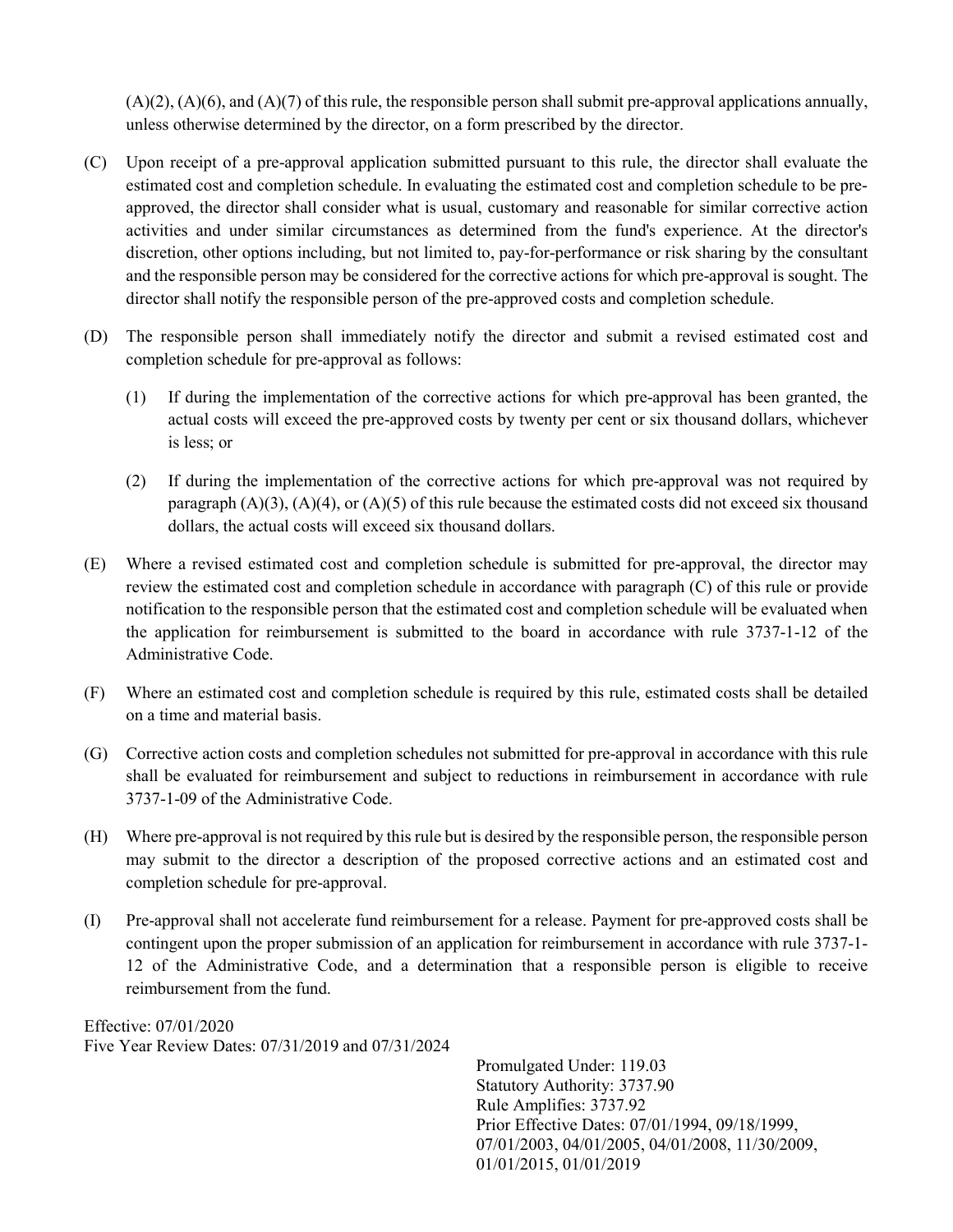### <span id="page-29-0"></span>3737-1-13 Reimbursement application review.

- (A) The director or the director's designee shall review the application for reimbursement and notify the responsible person of any apparent errors or omissions in the application for reimbursement and request any additional information or documentation which is required to complete the application.
- (B) Additional information may be requested if information contained in and submitted with the application for reimbursement is inconsistent with:
	- (1) Appropriate corrective actions for the release; or
	- (2) Approved reports and plans for the release, or where applicable, an order issued by the fire marshal with regard to the release; or
	- (3) Costs for corrective action which are usual, customary and reasonable for similar corrective action activities and under similar circumstances, as determined from the fund's experience.
- (C) Any additional information or documentation requested to complete the application shall be submitted within ninety days from the date requested by the director or the director's designee. All costs of corrective action that are not documented within ninety days after requested by the director or the director's designee shall not be reimbursed regardless of whether documentation is later provided.
- (D) The fire marshal and the responsible person shall be given written notice of the director's determination to approve, approve with modifications, or deny the application.

Effective: 11/30/2009 Five Year Review Dates: 07/31/2019 and 07/31/2024

> Promulgated Under: 119.03 Statutory Authority: 3737.90 Rule Amplifies: 3737.92 Prior Effective Dates: 08/01/1990, 05/04/1992, 07/01/1996, 09/18/1999, 07/01/2003, 04/01/2005, 04/01/2007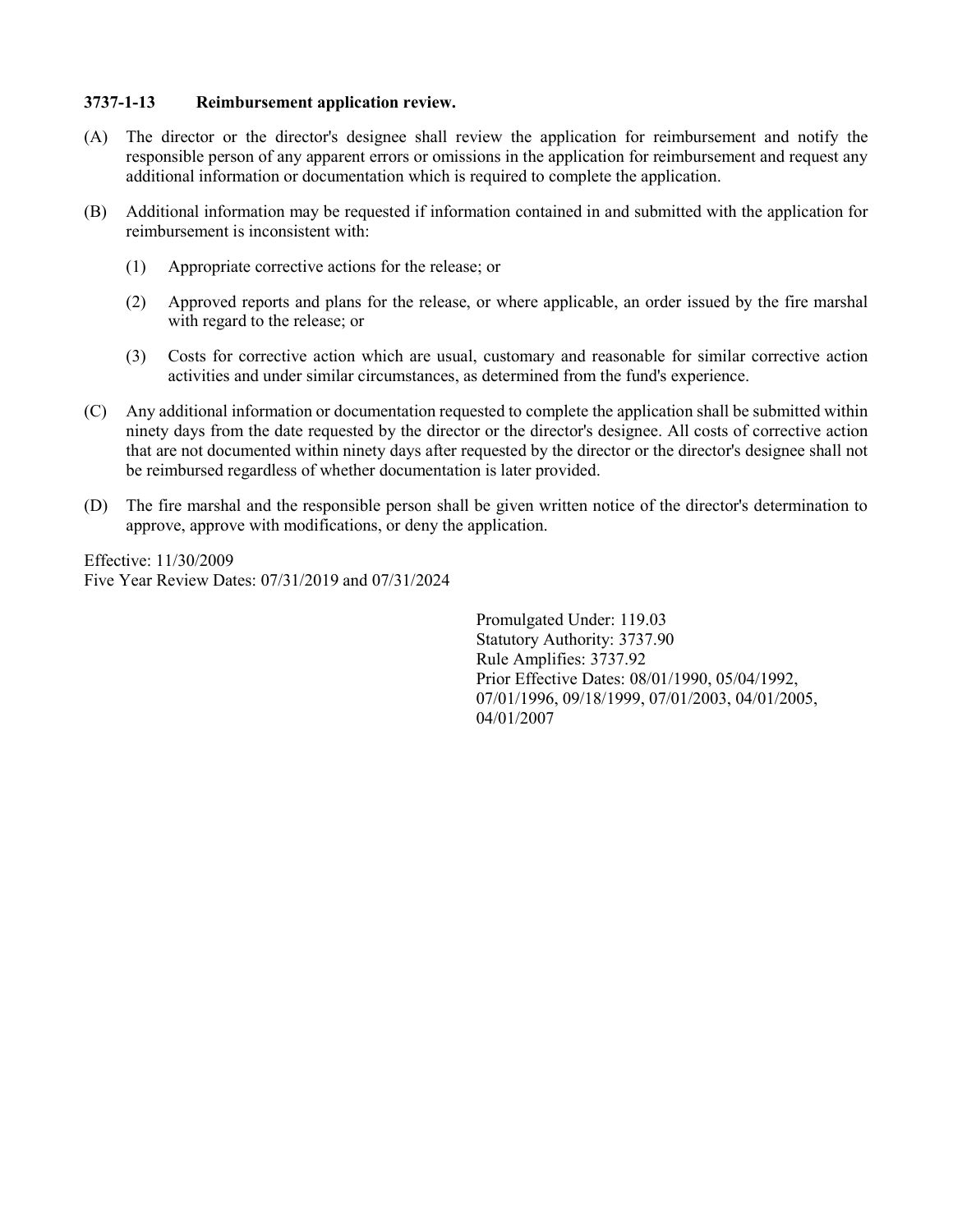## <span id="page-30-0"></span>3737-1-15 Modifying the deductible or the reduced deductible.

- (A) As a last alternative to maintain solvency of the fund and as a method of ensuring that funding levels are maintained on the basis of known and estimated obligations of the fund, the board may modify the deductible or the reduced deductible. The basis for the modification of the deductible or the reduced deductible will include but not be limited to the amount needed to meet the financial soundness objectives set forth in division (C) of section 3737.91 of the Revised Code.
- (B) The board shall notify each responsible person by certified mail of the change in the deductible or the reduced deductible no later than the first day of May preceding the first day of the fiscal year in which the deductible amount will apply. If the certified mail is returned unclaimed, it shall be served upon the responsible person in accordance with section 119.07 of the Revised Code.
- (C) The applicable deductible for any claim is the deductible in effect at the time of the release incident for which application for reimbursement is being made.

Effective: 07/01/2020 Five Year Review Dates: 07/31/2019 and 07/31/2024

> Promulgated Under: 119.03 Statutory Authority: 3737.90 Rule Amplifies: 3737.92 Prior Effective Dates: 08/01/1990, 05/04/1992, 04/01/2005, 11/30/2009, 01/01/2019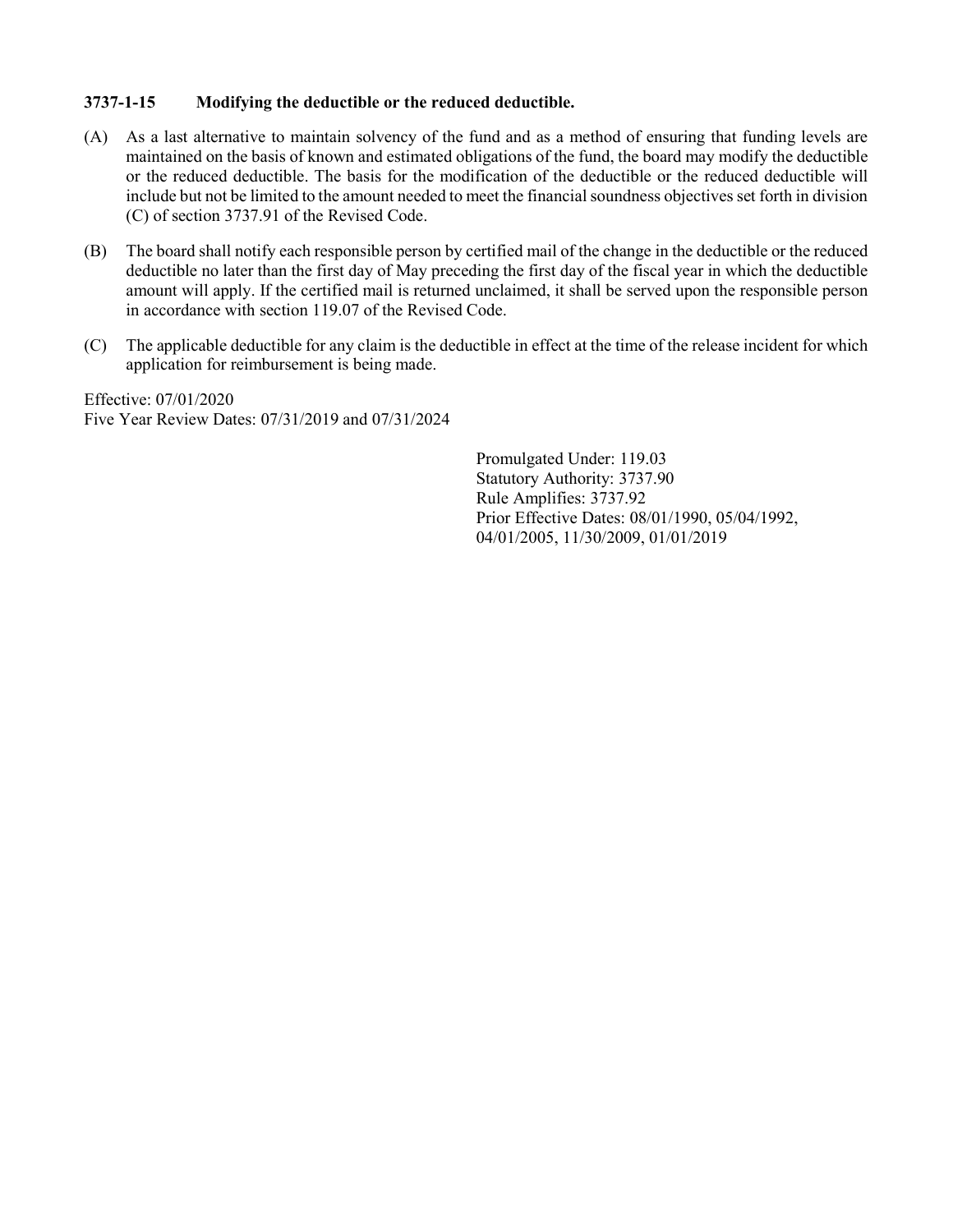## <span id="page-31-0"></span>3737-1-16 Third-party claims.

- (A) Reimbursement or payment from the fund for compensation paid or to be paid for third-party claims shall be limited to the reasonable costs of bodily injury or property damage, if any, if the responsible person was in compliance with rule 3737-1-19 of the Administrative Code at the time the judgment or settlement was entered and the responsible person has been determined eligible for reimbursement for the third-party claim.
- (B) Upon notifying the board of a third-party claim pursuant to rule 3737-1-19 of the Administrative Code, the responsible person shall keep the board informed of the status of the third-party claim including but not limited to any pending negotiations, litigation, mediations, settlements, or judgments.
- (C) Where there has been a judgment or settlement of a third-party lawsuit, the director shall determine and reimburse only those portions, if any, of the judgment or settlement which apply to bodily injury or property damage as defined in paragraphs (A)(3) and (A)(22) of rule 3737-1-03 of the Administrative Code. The board shall have no obligation to pay for the reasonable costs of bodily injury or property damage that are not documented in a third-party claim.
- (D) The total amount reimbursed, including payment to a third party under this rule, shall not exceed the maximum disbursement set forth in division (D)(3) of section 3737.91 of the Revised Code.
- (E) Reimbursement or payment from the fund under this rule shall not include payment or reimbursement for bodily injury or property damage covered by insurance policies, or that has been or will be paid by any party under rule 3737-1-22 of the Administrative Code.
- (F) Determination of third-party eligibility for the responsible person does not constitute an obligation for reimbursement from the fund.
- (G) Nothing in this rule precludes the board from participating or intervening in any pending negotiations, litigation, mediations, or settlement discussions or entering into a settlement with either the responsible person or the third party.
- (H) Nothing in this rule shall be construed that the board is acting as a representative of the responsible person.

Effective: 07/01/2020 Five Year Review Dates: 07/31/2019 and 07/31/2024

> Promulgated Under: 119.03 Statutory Authority: 3737.90 Rule Amplifies: 3737.92 Prior Effective Dates: 08/01/1990, 07/01/1994, 07/01/2003, 11/30/2009, 01/01/2015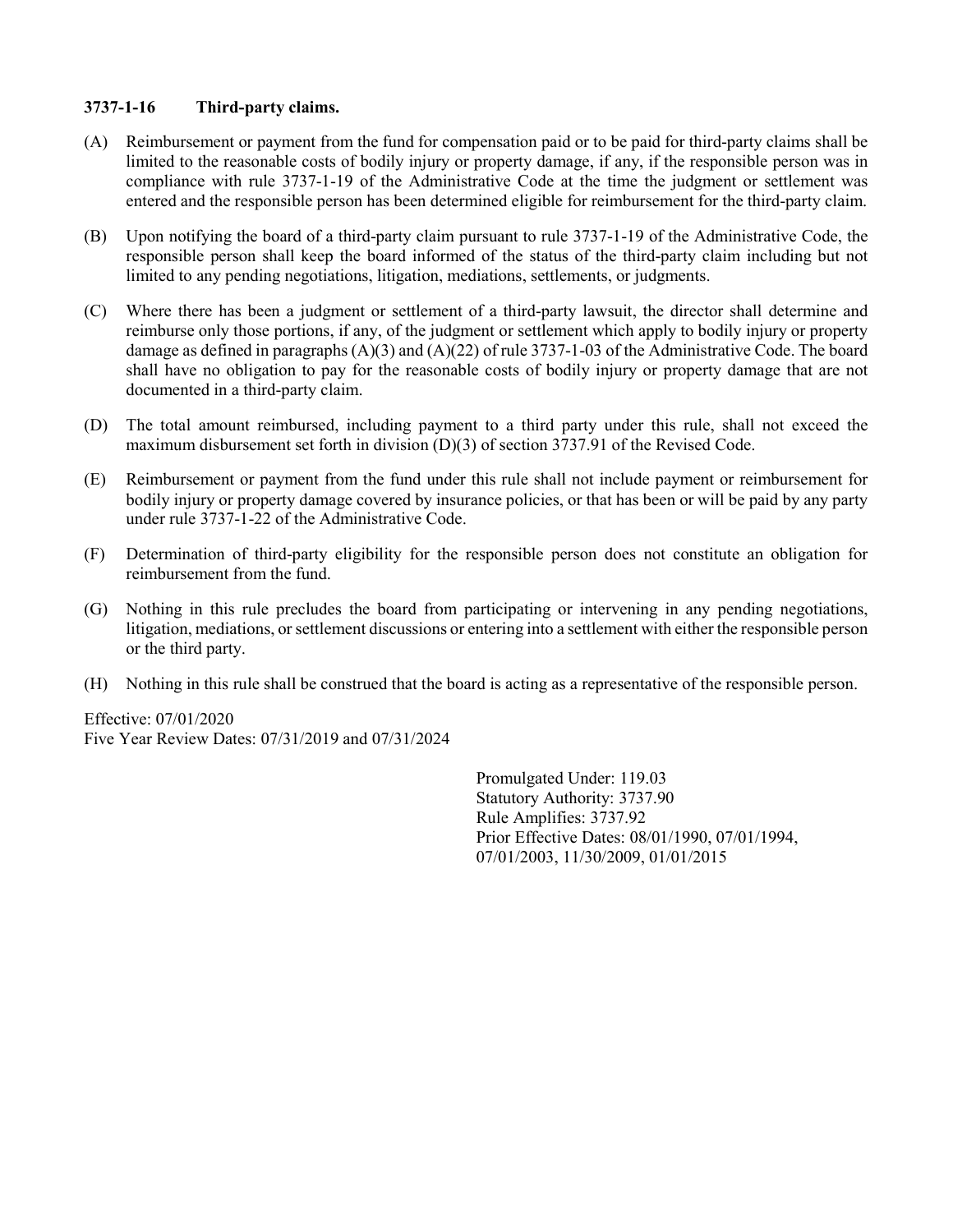### <span id="page-32-0"></span>3737-1-17 Petroleum underground storage tank linked deposit program.

- (A) In order to participate in the petroleum underground storage tank linked deposit program an applicant must:
	- (1) Be headquartered in the state of Ohio;
	- (2) Own six or fewer tanks exclusively in Ohio;
	- (3) Be organized for profit;
	- (4) Have a total annual revenue of not more than two million dollars and fewer than fifty employees;
	- (5) Apply to an eligible lending institution; and
	- (6) Certify that the reduced rate loan will be used exclusively for the replacement or upgrading of one or more petroleum underground storage tanks or tank systems in compliance with division (A) of section 3737.88 of the Revised Code.
- (B) The board upon receipt of a linked deposit application from the eligible lending institution may accept or reject the application on the basis of:
	- (1) The board's evaluation of the eligible owner and the amount to be deposited from the petroleum underground storage tank financial assurance fund including:
		- (a) The manner in which the linked deposit benefit will materially contribute to the relative financial need of the business in question;
		- (b) The economic needs of the area in which the owner's tanks are located;
		- (c) Whether it appears from the linked deposit application that the replacement or improvement of the petroleum underground storage tanks or tank system will allow the eligible owner to continue operations at present levels in an environmentally sound manner; and
		- (d) Such other factors as the board considers appropriate.
	- (2) The criteria set forth in paragraph (A) of this rule.
	- (3) Whether the amount of the linked deposit requested by the eligible lending institution is no greater than one hundred thousand dollars.
- (C) The board may on an annual basis commit no more than ten percent of the gross receipts of the annual billing of the petroleum underground storage tank financial assurance fund created under section 3737.91 of the Revised Code to be included in the petroleum underground storage tank linked deposit program.

Effective: 01/01/2015 Five Year Review Dates: 07/31/2019 and 07/31/2024

> Promulgated Under: 119.03 Statutory Authority: 3737.90 Rule Amplifies: 3737.96, 3737.97 Prior Effective Dates: 08/01/1990, 05/04/1992, 07/01/1996, 04/01/1997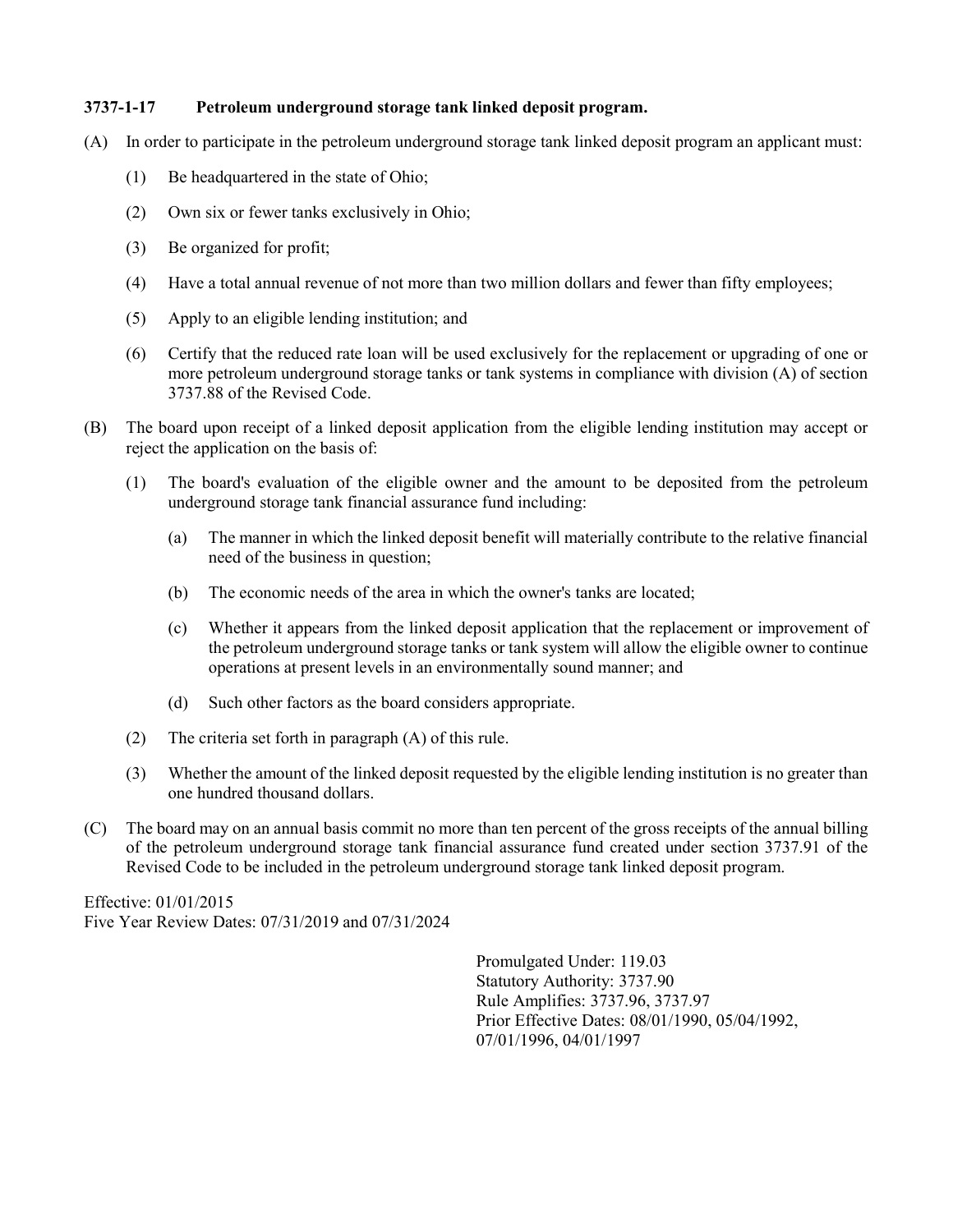### <span id="page-33-0"></span>3737-1-18 Certificate of coverage.

- (A) The board shall issue a certificate of coverage to any responsible person who has met the criteria of division (D) of section 3737.91 of the Revised Code and rule 3737-1-04 of the Administrative Code.
- (B) One master certificate of coverage will be issued for each responsible person making payment to the fund and a facility certificate of coverage will be issued for each assured facility site.
- (C) The certificate of coverage shall contain the following information:
	- (1) The amount of coverage to which the responsible person is entitled from the fund;
	- (2) The time period for which the certificate provides coverage; and
	- (3) The number of tanks which are included in the coverage.

Effective: 07/01/2020 Five Year Review Dates: 07/31/2019 and 07/31/2024

> Promulgated Under: 119.03 Statutory Authority: 3737.90 Rule Amplifies: 3737.91 Prior Effective Dates: 08/01/1990, 05/04/1992, 07/01/1994, 11/30/2009, 01/01/2015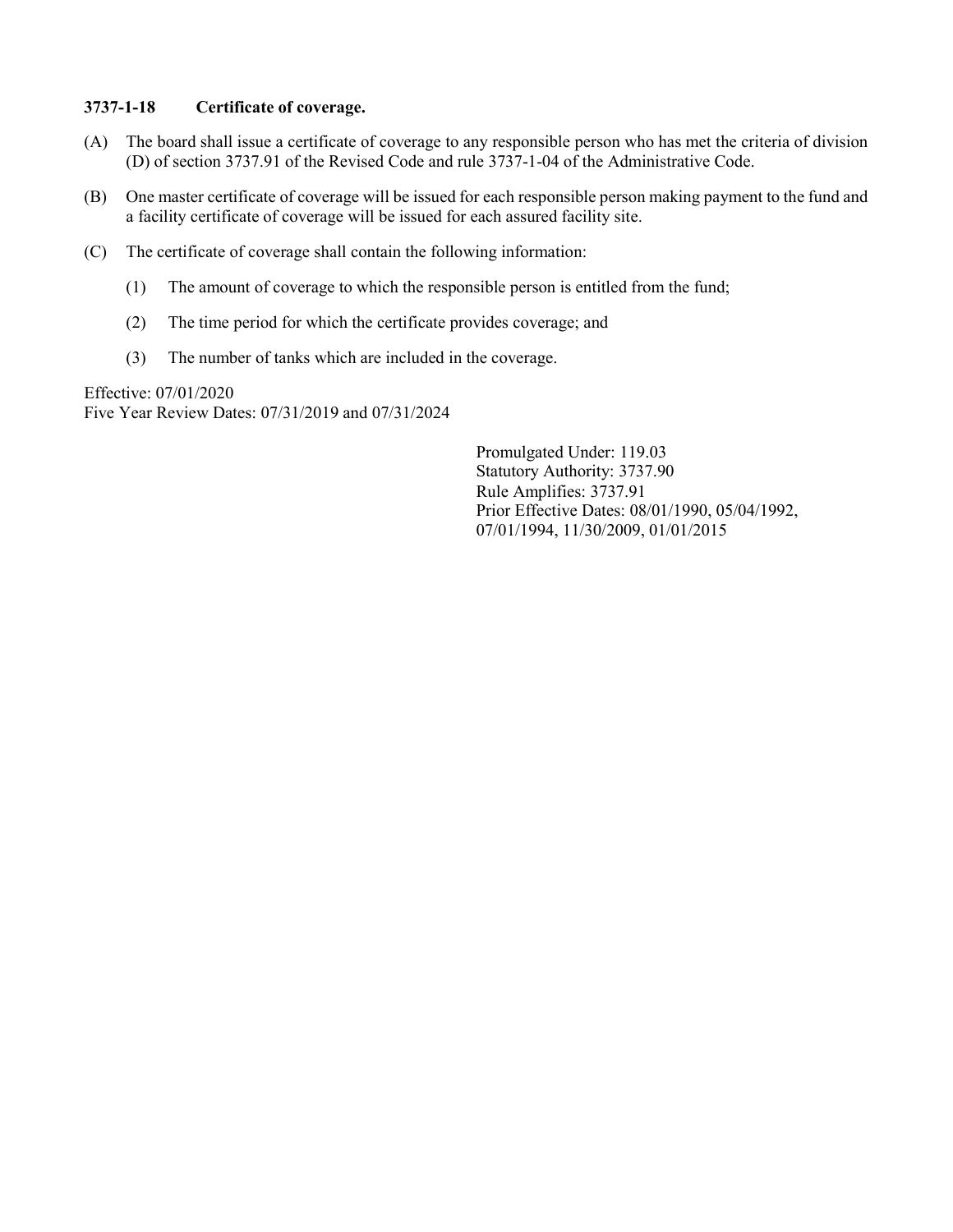## <span id="page-34-0"></span>3737-1-19 Establishing fund eligibility for third-party claims.

- (A) As a prerequisite to determining fund payment or reimbursement for compensation paid or to be paid for third-party claims for bodily injury or property damages caused by the accidental release of petroleum resulting in the need for corrective action, the director of the fund shall issue a determination of eligibility where all of the following conditions are established:
	- (1) Receipt of an application for eligibility, from a responsible person, for third-party bodily injury or thirdparty property damage caused by an accidental release of petroleum within thirty days from the first of any of the following events: service of a third-party complaint against a responsible person, the submission of a third-party demand for settlement, or notice of representation of a third party in a lawsuit against a responsible person. Where a third-party eligibility application is incomplete, the director or the director's designee may make a written request for additional information. The responsible person shall supply the additional information in writing and within sixty days from the date of the request. If the responsible person fails to make a written response within sixty days from the date of the request, the director or the director's designee shall make a second request for the information and shall notify the responsible person that failure to respond within thirty days from the date of the second request shall result in an eligibility denial. If the responsible person fails to make a written response within thirty days from the date the second request is sent, eligibility shall be denied;
	- (2) At the time of the release incident, a responsible person possessed a valid certificate of coverage, issued pursuant to rule 3737-1-18 of the Administrative Code and the validity of which has been maintained pursuant to paragraph (E) of rule 3737-1-04 of the Administrative Code, for the petroleum underground storage tank system from which the release occurred;
	- (3) One of the following applies:
		- (a) At the time of the release incident, the petroleum underground storage tank system from which the release occurred was registered in compliance with rules adopted by the fire marshal under section 3737.88 of the Revised Code;
		- (b) The fire marshal has recommended that payment or reimbursement be made because good cause existed for the responsible person's failure to have so registered the petroleum underground storage tank system, and the responsible person has registered the petroleum underground storage tank system with the fire marshal and paid all back registration fees payable under those rules for registration of the system from the time the responsible person should have, but failed to register the system.
	- (4) The fire marshal has determined that, when the claim was filed, a responsible person was in compliance with all orders issued under sections 3737.88 and 3737.882 of the Revised Code regarding the petroleum underground storage tank system from which the release occurred;
	- (5) A responsible person demonstrates financial responsibility for the deductible amount applicable under section 3737.91 of the Revised Code for the petroleum underground storage tank system from which the release occurred;
	- (6) The responsible person has not falsified any attestation contained on a registration application required by rules adopted under section 3737.88 of the Revised Code;
	- (7) The responsible person has met the petroleum release, suspected release, and confirmed release reporting requirements set forth in rule 1301:7-9-13 of the Administrative Code;
	- (8) At the time of the release incident, the petroleum underground storage tank system from which the release occurred was in compliance with rules, other than rules regarding registration, adopted by the fire marshal under section 3737.88 of the Revised Code; and
	- (9) The responsible person has been determined eligible for payment of or reimbursement for eligible corrective action costs pursuant to rule 3737-1-07 of the Administrative Code.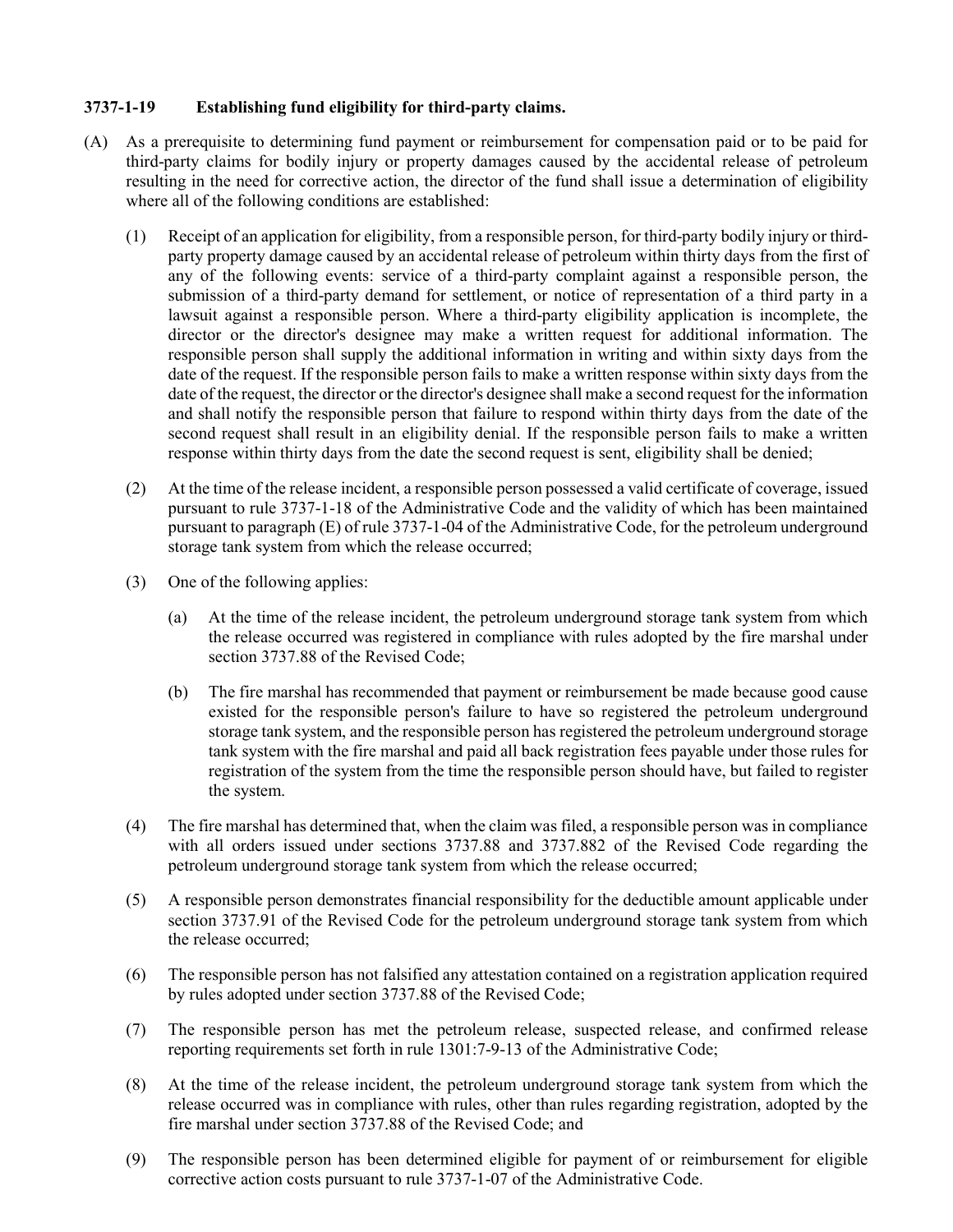- (B) A responsible person determined eligible pursuant to paragraph (A) of this rule for fund payment or reimbursement shall maintain eligibility to the fund by doing all of the following:
	- (1) Maintaining all records required to be kept by this chapter;
	- (2) Paying all fees assessed;
	- (3) Maintaining compliance with all orders issued pursuant to sections 3737.88 and 3737.882 of the Revised Code; and
	- (4) Maintaining compliance with applicable rules for petroleum underground storage tank systems adopted by the fire marshal under section 3737.88 of the Revised Code for the underground storage tank system from which the release occurred.
- (C) When the director has reason to believe that a responsible person determined eligible to claim against the financial assurance fund pursuant to paragraph (A) of this rule has failed to maintain fund eligibility pursuant to paragraph (B) of this rule, the director shall issue a notice of pending fund ineligibility. The responsible person shall have thirty days from the mailing of such notice to either provide evidence of compliance with all fund eligibility requirements or take all necessary steps to correct the non-compliance.

If, after thirty days from the mailing of the notice of pending fund ineligibility, the responsible person fails to resolve the non-compliance, the director shall issue a determination of fund ineligibility immediately nullifying any previously determined eligibility for disbursement from the financial assurance fund. The director shall provide the fire marshal with a copy of the determination issued pursuant to this paragraph.

- (D) A responsible person or the fire marshal may file written objections with the board to the director's determination of fund ineligibility no later than thirty days from the mailing of the determination of fund ineligibility. The board upon receipt of the objections shall appoint a referee to conduct an adjudication hearing on the determination in accordance with section 119.09 of the Revised Code.
- (E) Determination of fund eligibility does not constitute an obligation for reimbursement from the fund.

Effective: 07/01/2020 Five Year Review Dates: 07/31/2019 and 07/31/2024

> Promulgated Under: 119.03 Statutory Authority: 3737.90 Rule Amplifies: 3737.92 Prior Effective Dates: 08/01/1990, 05/04/1992, 04/26/1993, 07/01/1994, 07/01/1996, 09/18/1999, 07/01/2003, 04/01/2005, 11/30/2009, 01/01/2015, 07/01/2015, 01/01/2019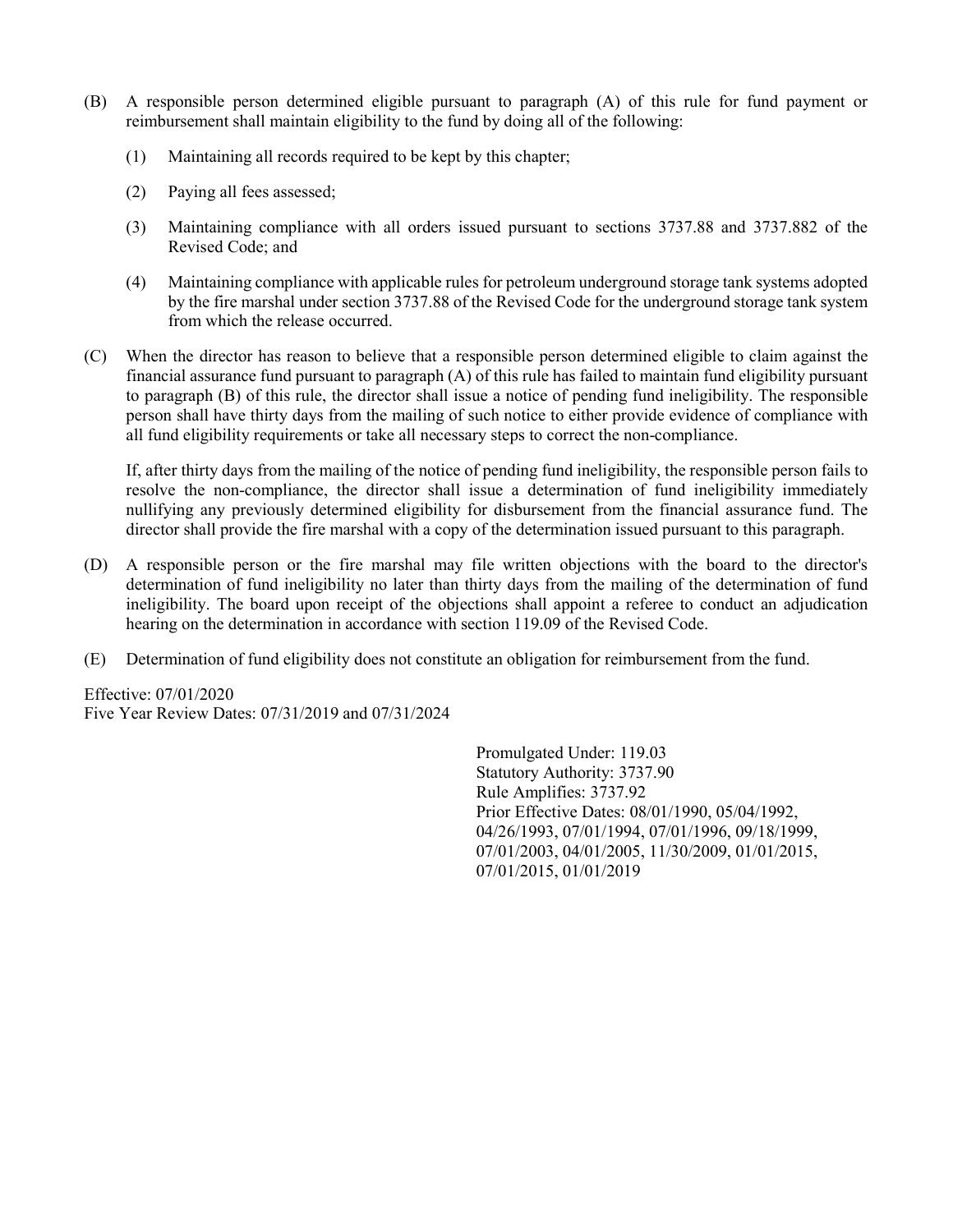# <span id="page-36-0"></span>3737-1-20 Fees for materials and services.

Reasonable fees may be charged to persons requesting materials or services from the board.

Effective: 01/01/2015 Five Year Review Dates: 07/31/2019 and 07/31/2024

> Promulgated Under: 119.03 Statutory Authority: 3737.90 Rule Amplifies: 3737.90 Prior Effective Dates: 05/04/1992, 11/30/2009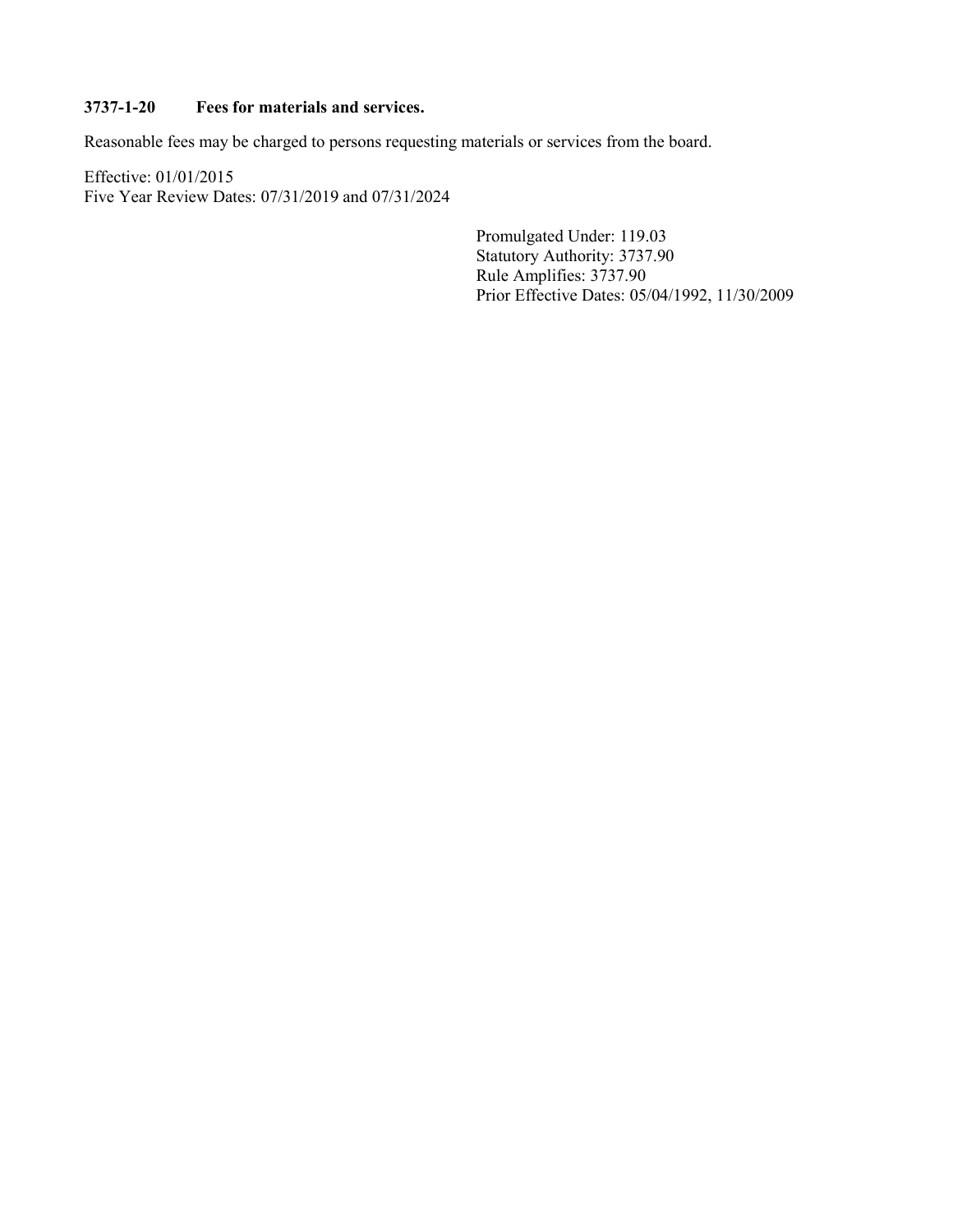## <span id="page-37-0"></span>3737-1-21 Obligated account.

Prior to the beginning of each fiscal year, the director shall propose that monies be obligated for reimbursement of corrective action costs. The proposed amount to be obligated shall be only that which is reasonably estimated by the director to be paid out for such costs in the upcoming fiscal year. Prior to the start of the upcoming fiscal year, the board shall consider the proposal and approve the amount of monies, representing estimated upcoming fiscal year claim reimbursements, to be transferred, during the first quarter of the upcoming fiscal year, to a special account named obligated account and be expressly used for reimbursements of corrective action costs.

Monies not placed in the obligated account, the debt service account or accounts, the debt service reserve account or accounts, in certificates of deposit purchased for linked deposits, or in the unclaimed monies trust account shall remain in the unobligated balance. At the end of the fiscal year in which monies have been obligated, any excess monies in the obligated account shall remain in that account to reduce the transfer of monies into the obligated account for reimbursements of corrective action costs in the succeeding fiscal year.

If, during the fiscal year, the monies set aside in the obligated account are anticipated to be insufficient to cover reimbursements of corrective action costs for the remainder of the current fiscal year, the director may draw monies from the unobligated balance to obligate additional monies as necessary for reimbursements of corrective action costs, subject to board approval.

Effective: 01/01/2015 Five Year Review Dates: 07/31/2019 and 07/31/2024

> Promulgated Under: 119.03 Statutory Authority: 3737.90 Rule Amplifies: 3737.91, 3737.92 Prior Effective Dates: 04/01/1997, 09/18/1999, 04/01/2007, 11/30/2009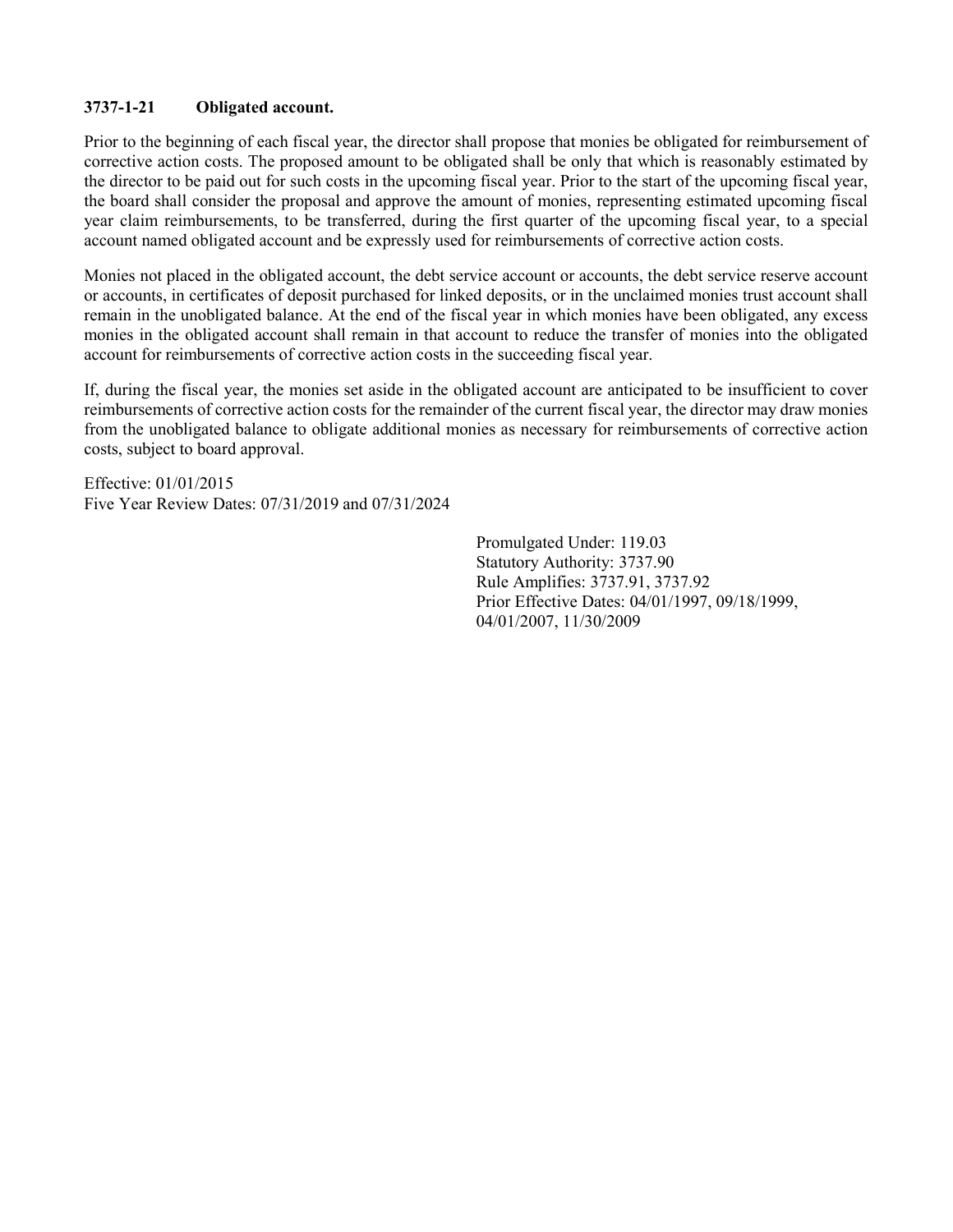### <span id="page-38-0"></span>3737-1-22 Subrogation.

- (A) The responsible person shall not in any manner do any act that will impair the board's subrogation rights. The responsible person shall:
	- (1) Notify the board in writing within thirty days of any action by another party causing and/or contributing to an accidental release of petroleum from an assured underground storage tank system or other sources;
	- (2) Notify the board of the identity of all other parties against whom the responsible person has or may have a right of recovery;
	- (3) Notify the other party(s) of the board's right to subrogation under division (I) of section 3737.92 of the Revised Code and that the board may assert its right by written correspondence with the responsible person, the other party(s) or their legal representatives, or may settle or institute and pursue legal proceedings against the other party(s) independently or in conjunction with the responsible person;
	- (4) Notify the other party(s) that no settlement, compromise, judgment, award, or other recovery in any action or claim by the responsible person shall be binding on the board;
	- (5) Notify the other party(s) that any settlement, compromise, judgment, award, or other recovery in favor of the responsible person shall not preclude the board from enforcing its subrogation rights against the other party(s); and
	- (6) Notify the other party(s) that no attorney fees, court costs or other litigation costs shall be assessed against the board for enforcing its subrogation rights.
- (B) The responsible person shall cooperate with the board in enforcement of its subrogation rights, including but not limited to:
	- (1) Providing documents, testimony, and access to experts relating to the other party(s) causing or contributing to the accidental release of petroleum;
	- (2) Providing reasonable advance notification to the board of any and all settlement meetings; and
	- (3) Not enter into any settlement agreement without prior notice to and authorization by the board.
- (C) Where reimbursement for the costs of corrective action and third-party claims has been withheld pursuant to rule 3737-1-09 of the Administrative Code, and the board recovers any monies under its subrogation rights, the board may reimburse the responsible person the amount withheld only if the amount recovered under the board's subrogation claim is greater than the amount withheld from the responsible person.
- (D) If the responsible person has received any monies from any other party or the responsible person's insurance for reimbursement of corrective action costs and/or third-party claims, the responsible person shall indemnify the board the total amount of any monies advanced or received including repayment to the board of any amount the board has reimbursed the responsible person or has compensated any third party, unless the responsible person and the board agree to a lesser amount in a written settlement agreement.

Effective: 01/01/2015 Five Year Review Dates: 07/31/2019 and 07/31/2024

> Promulgated Under: 119.03 Statutory Authority: 3737.90 Rule Amplifies: 3737.92 Prior Effective Dates: 07/01/2003, 04/01/2007, 04/01/2008, 11/30/2009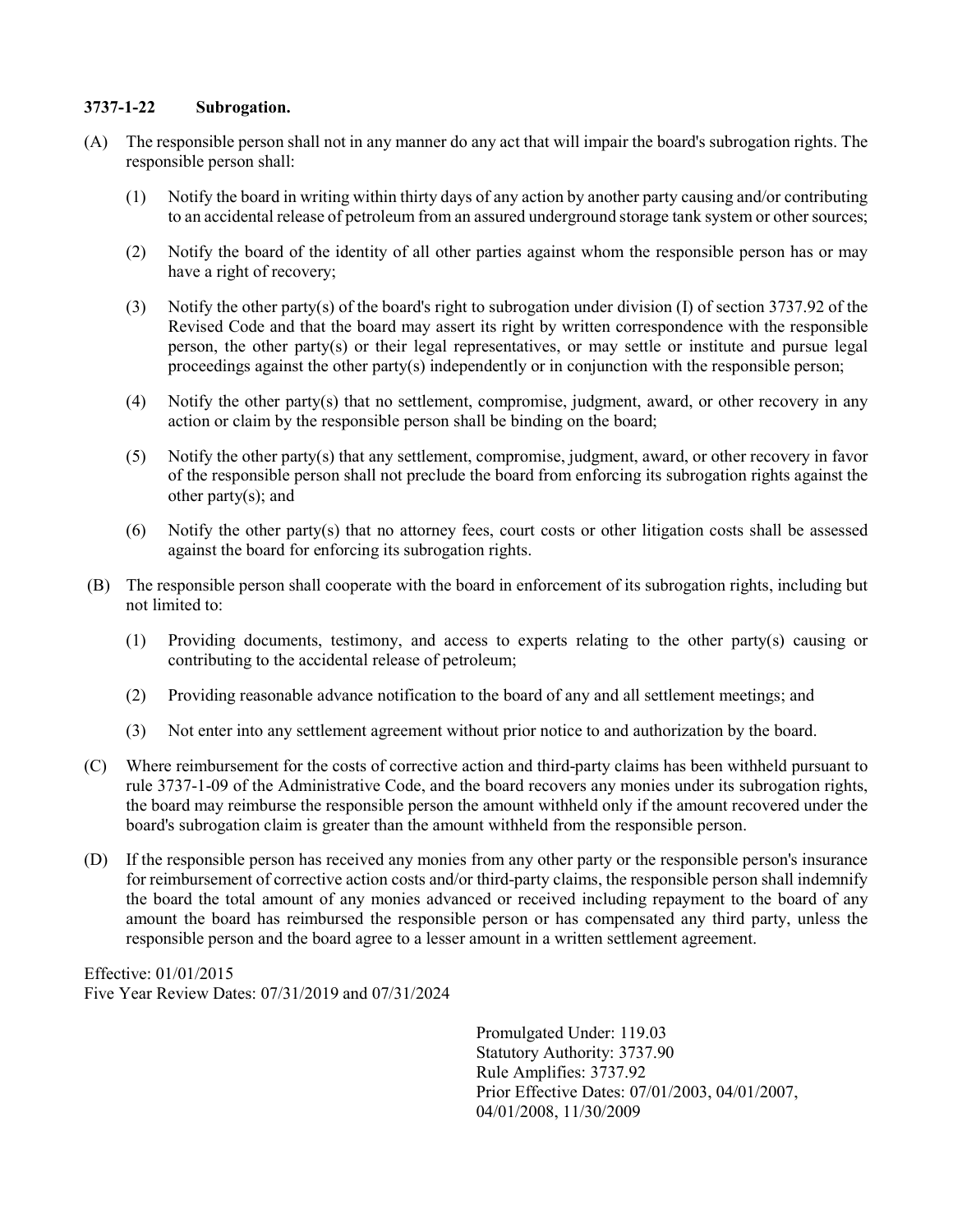## <span id="page-39-0"></span>3737-1-23 Access and maintenance of confidential personal information.

For purposes of confidential personal information that is maintained by the board, the following definitions apply:

- (A) Definitions:
	- (1) "Access" as a noun means an instance of copying, viewing, or otherwise perceiving whereas "access" as a verb means to copy, view, or otherwise perceive.
	- (2) "Acquisition of a new computer system" means the purchase of a "computer system," as defined in this rule, that is not a computer system currently in place nor one for which the acquisition process has been initiated as of the effective date of this rule addressing requirements in section 1347.15 of the Revised Code.
	- (3) "Computer system" means hardware, software, and other equipment that stores, maintains, or retrieves personal information using electronic data processing.
	- (4) "Confidential personal information" has the same meaning as defined by division (A)(1) of section 1347.15 of the Revised Code and identified by paragraph (D) of this rule.
	- (5) "Employee of the board" means each employee of the board regardless of whether he/she holds an appointed office or position within the board. "Employee of the board" is limited to the petroleum underground storage tank release compensation board.
	- (6) "Incidental contact" means contact with the information that is secondary or tangential to the primary purpose of the activity that resulted in the contact.
	- (7) "Individual contact" means a natural person or the natural person's authorized representative, legal counsel, legal custodian, or legal guardian.
	- (8) "Information owner" means the individual appointed in accordance with division (A) of section 1347.05 of the Revised Code to be directly responsible for a system.
	- (9) "Person" means a natural person.
	- (10) "Personal information" has the same meaning as defined in division (E) of section 1347.01 of the Revised Code.
	- (11) "Personal information system" means a "system" that "maintains" "personal information" as those terms are defined in section 1347.01 of the Revised Code. "System" includes manual and computer systems.
	- (12) "Research" means a methodical investigation into a subject.
	- (13) "Routine" means commonplace, regular, habitual, or ordinary.
	- (14) "Routine information that is maintained for the purpose of internal office administration, the use of which would not adversely affect a person" as that phrase is used in division (F) of section 1347.01 of the Revised Code means personal information relating to employees of the board and maintained by the board for internal administrative and human resource purposes.
	- (15) "System" has the same meaning as defined by division (F) of section 1347.01 of the Revised Code.
	- (16) "Upgrade" means a substantial redesign of an existing computer system for the purpose of providing a substantial amount of new application functionality, or application modifications that would involve substantial administrative or fiscal resources to implement, but would not include maintenance, minor updates and patches, or modifications that entail a limited addition of functionality due to changes in business or legal requirements.
- (B) For personal information systems, whether manual or computer systems that contain confidential personal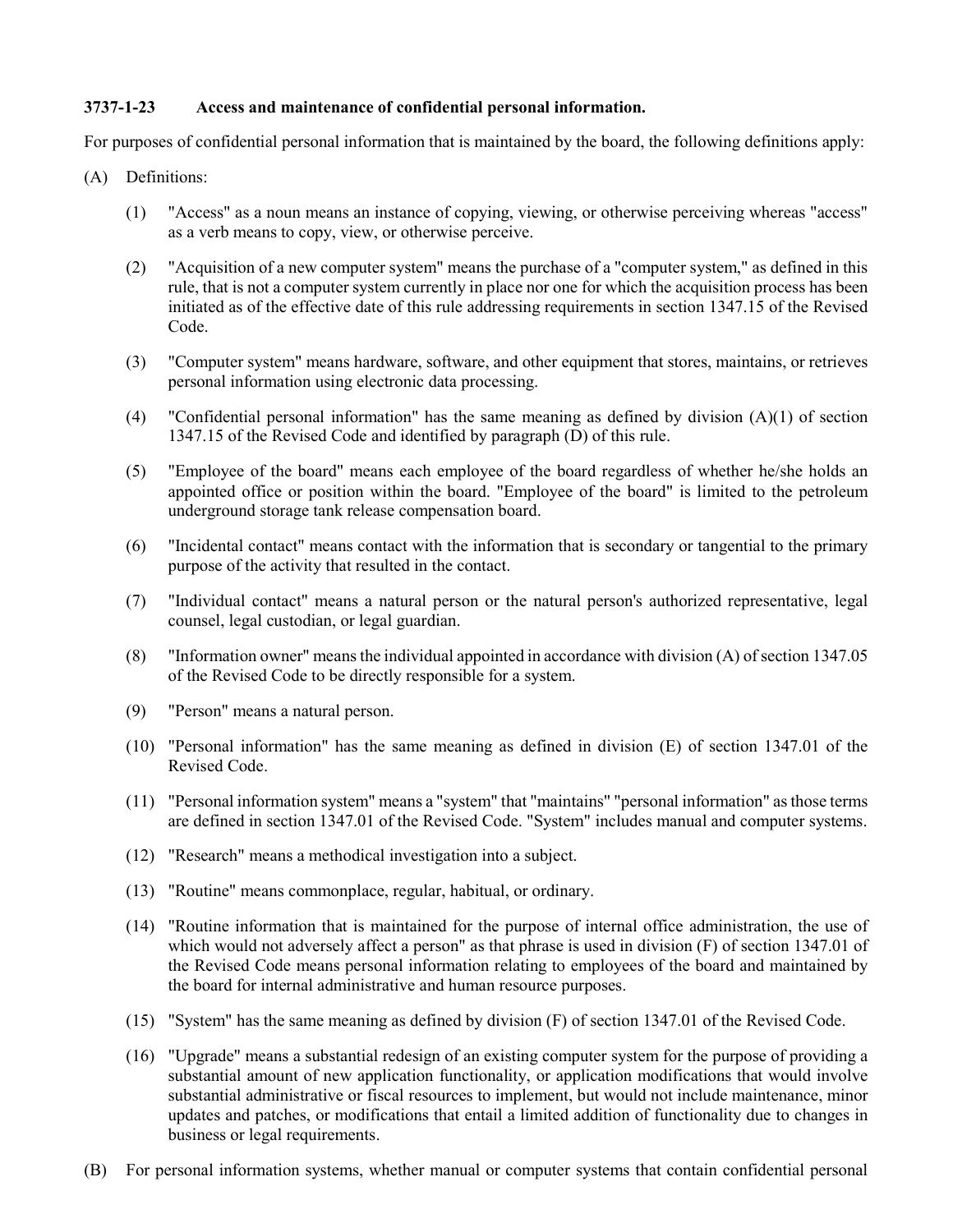information, the following rules apply:

- (1) Criteria for accessing confidential personal information. Employees of the board are authorized to access personal information systems for valid reasons in accordance with paragraph (C)(1) of this rule to the extent required to perform assigned job duties;
- (2) Individual's request for a list of confidential personal information. Upon the signed written request of any individual for a list of confidential personal information about the individual maintained by the board, the employee responding to such request shall do all of the following:
	- (a) Verify the identity of the individual by a method that provides safeguards commensurate with the risk associated with the confidential personal information;
	- (b) Provide to the individual the list of confidential personal information that does not relate to an investigation about the individual or is otherwise not excluded from the scope of Chapter 1347. of the Revised Code; and
	- (c) If all information relates to an investigation about that individual, inform the individual that the board has no confidential personal information about the individual that is responsive to the individual's request.
- (3) Notice of invalid access.
	- (a) Upon discovery or notification that confidential personal information of a person has been accessed by an employee for an invalid reason, the board shall notify the person whose information was invalidly accessed as soon as practical and to the extent known at the time. However, notification shall be delayed for a period of time necessary to ensure that the notification would not delay or impede an investigation or jeopardize homeland or national security. Additionally, the board may delay the notification consistent with any measures necessary to determine the scope of the invalid access, including which individual's confidential personal information invalidly was accessed, and to restore the reasonable integrity of the system.
	- (b) "Investigation" as used in this paragraph means the investigation of the circumstances and involvement of an employee surrounding the invalid access of the confidential personal information. Once the board determines that notification would not delay or impede an investigation, the board shall disclose the access to confidential personal information made for an invalid reason to the person.
	- (c) Notification shall inform the person of the type of confidential personal information accessed and the date(s) of the invalid access.
	- (d) Notification may be made by any method reasonable designed to accurately inform the person of the invalid access, including written, electronic, or telephone notice.
- (4) Appointment of a data privacy point of contact. The director shall designate an employee to serve as the data privacy point of contact. The data privacy point of contact shall work with the chief privacy officer within the office of information technology to assist with both the implementation of privacy protections for the confidential personal information that the board maintains as well as work to ensure compliance with section 1347.15 of the Revised Code and this rule.
- (5) Completion of a privacy impact assessment. The director shall designate an employee to serve as the data privacy point of contact who shall timely complete the privacy impact assessment form developed by the office of information technology.
- (C) Pursuant to the requirements of division (B)(2) of section 1347.15 of the Revised Code, this rule contains a list of valid reasons, directly related to the board's exercise of its powers or duties, for which only employees of the board may access confidential personal information regardless of whether the personal information system is a manual system or computer system: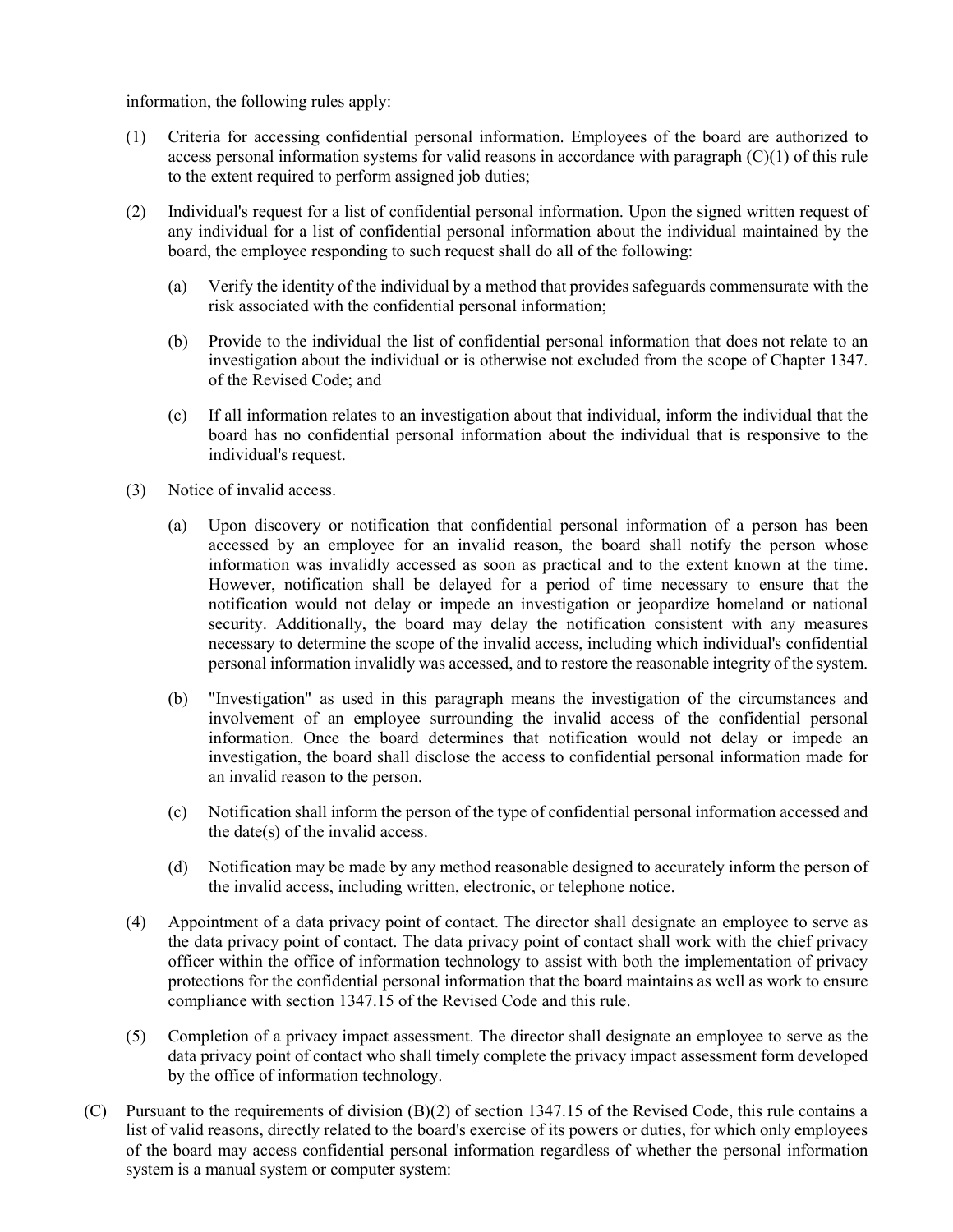- (1) Performing the following functions constitutes valid reasons for authorized employees of the board to access confidential personal information:
	- (a) Responding to a public records request;
	- (b) Responding to a request from an individual for the list of confidential personal information the board maintains regarding that individual;
	- (c) Administering a constitutional provision or duty;
	- (d) Administering a statutory provision or duty;
	- (e) Administering an administrative rule, provision or duty;
	- (f) Complying with any state or federal program requirements;
	- (g) Processing or payment of claims or otherwise administering a program with individual participants or beneficiaries;
	- (h) Auditing purposes;
	- (i) Investigation or law enforcement purposes;
	- (j) Administrative hearings;
	- (k) Litigation, complying with an order of the court, or subpoena;
	- (l) Human resource matters (e.g. hiring, promotion, demotion, discharge, salary/compensation issues, leave requests/issues, time card approvals/issues);
	- (m) Complying with an executive order or policy; or
	- (n) Complying with an agency policy or state administrative policy issued by the department of administrative services, the office of budget and management or other similar agency.
- (D) The following federal statutes or regulations or state statutes and administrative rules make personal information maintained by the board confidential and identify the confidential personal information within the scope of rules promulgated by the board in accordance with section 1347.15 of the Revised Code:
	- (1) Social security numbers: 5 U.S.C. 552a . , "State ex rel Beacon Journal v. Akron (1994), 70 Ohio St. 3d 605.", unless the individual was told that the number would be disclosed.
	- (2) Records exempt from disclosure under the Ohio Public Records Act: Chapter 149. of the Revised Code.
- (E) For personal information systems that are computer systems and contain confidential personal information, the board shall do the following:
	- (1) Access restrictions. Access to confidential personal information that is kept electronically shall require a password or other authentication measure.
	- (2) Acquisition of a new computer system. When the board acquires a new computer system that stores, manages or contains confidential personal information, the board shall include a mechanism for recording specific access by employees of the board to the system.
	- (3) Upgrading existing computer systems. When the board modifies an existing computer system that stores, manages or contains confidential personal information, the board shall make a determination whether the modification constitutes an upgrade. Any upgrades to a computer system shall include a mechanism for recording specific access by employees of the board to confidential personal information in the system.